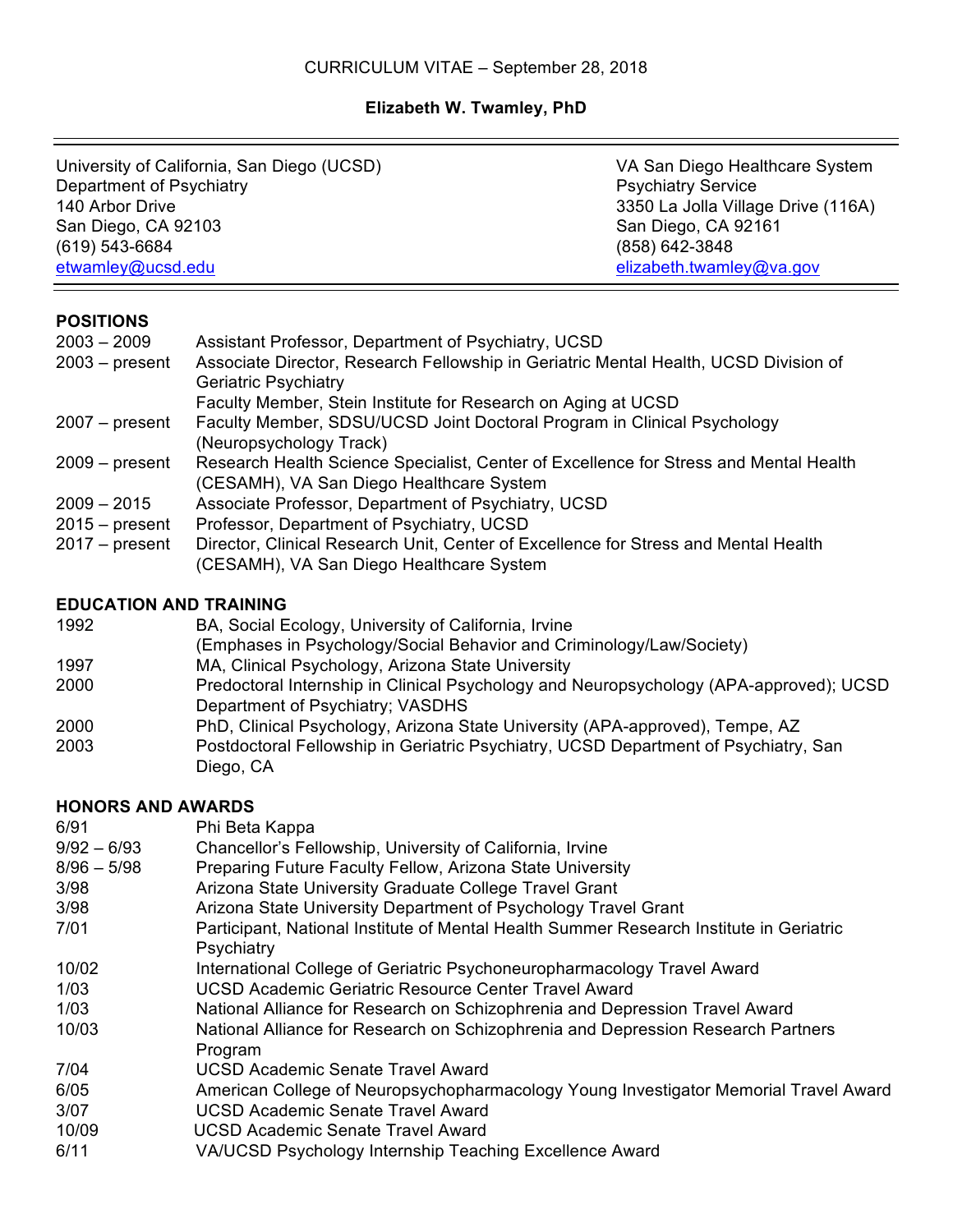- 2/11 UCSD Academic Senate Travel Award
- 2/12 UCSD Academic Senate Travel Award
- 2/14 UCSD Academic Senate Travel Award
- 2/15 UCSD Academic Senate Travel Award
- 6/16 VA/UCSD Psychology Internship Teaching Excellence Award
- 3/18 Recovery Innovations International Jeffrey Christopher Memorial Award

## **PROFESSIONAL AFFILIATIONS**

Licensed Psychologist (PSY19150), State of California Society for Clinical Neuropsychology (American Psychological Association Division 40) International Neuropsychological Society Schizophrenia International Research Society

## **CURRENT GRANT SUPPORT**

9/12/14-8/31/17(NCE)Co-Investigator, National Institute of Mental Health R34MH105247, *Compensatory* 

- *Cognitive Training in Clinical High Risk Latino Youth* (PI: Kristin Cadenhead, MD) 8/01/15-6/30/19 Co-Investigator, San Diego County 551828, *Data Analysis and Evaluation for Mental Health Services Act (MHSA) Innovation Funded Behavioral Health Programs* (PI: Gregory Aarons, PhD)
- 10/1/15-9/30/20 Co-Investigator, VA Clinical Science Research and Development Merit Award I01 CX00149, *Cognitive Rehabilitation and Exposure Therapy for Veterans with Hoarding Disorder* (PI: Catherine Ayers, PhD)
- 1/1/16-12/31/19 Co-Investigator, VA Rehabilitation Research and Development Merit Award I01 RX001691, *Cognitive Rehabilitation for Individuals with Parkinson's Disease and MCI*  (PI: Dawn Schiehser, PhD)
- 4/1/16-3/31/20 Principal Investigator, VA Rehabilitation Research and Development Merit Award I01RX001972, *Cognitive Rehabilitation for Homeless OEF/OIF/OND Veterans*
- 1/1/18-12/31/22 Principal Investigator, VA Clinical Science Research and Development Merit Award I01 CX001592, *Cognitive Rehabilitation for Older Veterans with Mild Cognitive Impairment*

## **PREVIOUS GRANT SUPPORT**

| $7/00 - 6/03$   | National Institute of Mental Health T32 Fellowship, MH019934, Fellowship in Geriatric<br>Mental Health (PI: Dilip Jeste, MD) |
|-----------------|------------------------------------------------------------------------------------------------------------------------------|
| 7/01            | Pilot Project Grant, UCSD Intervention Research Center for Late-Life Psychoses                                               |
| $11/01 - 10/02$ | Consultant, VA Merit Review Grant (PI: Murray Stein, MD) on PTSD                                                             |
| $3/02 - 4/04$   | Project Manager, National Alliance for Research on Schizophrenia and Depression                                              |
|                 | Distinguished Investigator Award, Work Rehabilitation in Older People with                                                   |
|                 | Schizophrenia (PI: Dilip Jeste, MD)                                                                                          |
| $7/02 - 6/05$   | Principal Investigator, National Alliance for Research on Schizophrenia and Depression                                       |
|                 | Young Investigator Award, Cognitive Training for Patients with Schizophrenia                                                 |
| $12/04 - 11/05$ | Principal Investigator, UCSD Academic Senate Grant, COMT Genotype and Cognition in                                           |
|                 | Schizophrenia                                                                                                                |
| $9/02 - 7/07$   | Co-Investigator, Advanced Center for Interventions and Services Research, MH066248,                                          |
|                 | Center for Community-Based Research on Older People with Psychosis (PI: Dilip Jeste,                                         |
|                 | MD)                                                                                                                          |
| $4/03 - 3/08$   | Principal Investigator, National Institute of Mental Health K23 Career Development                                           |
|                 | Award, MH066011, Work Rehabilitation for Older Adults with Schizophrenia                                                     |
| $7/07 - 6/09$   | Principal Investigator, National Alliance for Research on Schizophrenia and Depression                                       |
|                 | Young Investigator Award, Genotype, Cognition, and Treatment Outcome in                                                      |
|                 | Schizophrenia                                                                                                                |
| 10/10-9/11      | Principal Investigator, VA Mental Health QUERI RRP 10-052, VA Vocational Services for                                        |
|                 | <b>OEF/OIF Veterans with Mental Health Disorders</b>                                                                         |
| $9/08 - 8/11$   | Principal Investigator, Department of Defense TBI New Investigator Award PT075291,                                           |
|                 | Improving Work Outcomes for Veterans with Traumatic Brain Injury                                                             |
| $9/07 - 6/12$   | Co-Investigator, National Institute of Mental Health R01MH078737, Validating                                                 |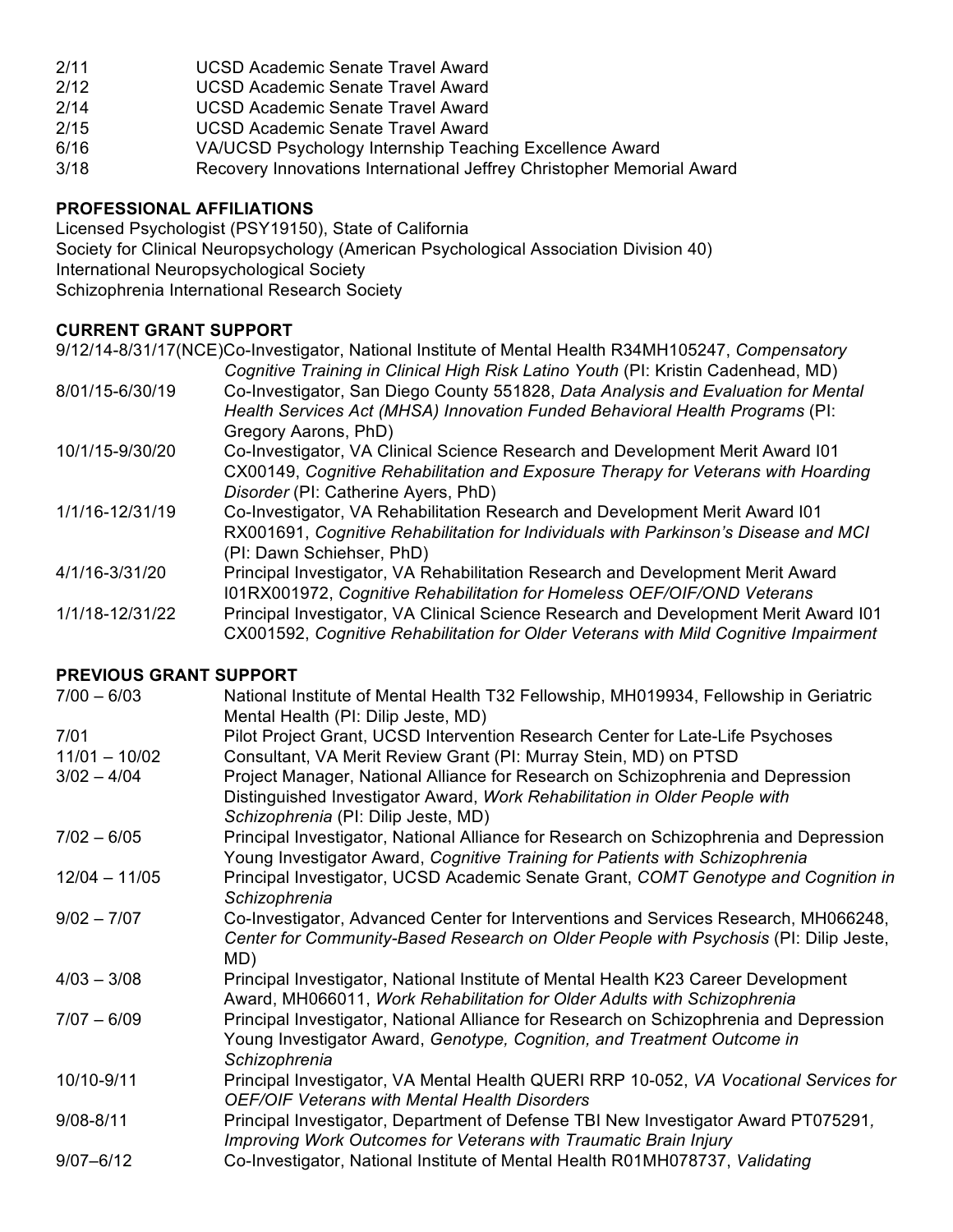| Co-Investigator, National Institute of Mental Health Advanced Center for Innovation in<br>Services and Intervention Research P30MH080002, ACISIR for Older People with<br>Schizophrenia and Other Psychoses (PI: Dilip V. Jeste, MD)<br>12/11-11/12<br>Principal Investigator, UCSD Academic Senate Grant, Cognitive Assessment of the<br><b>Sheltered Homeless</b><br>Principal Investigator, National Institute of Mental Health 1R01MH080150, Cognitive<br>$4/08 - 3/13$<br>Training to Improve Work Outcomes in Severe Mental Illness<br>Co-Principal Investigator, VA Merit Review D7217-R, Cognitive Rehabilitation of<br>$4/10 - 3/13$<br>OEF/OIF Veterans with Cognitive Disorder (co-PI: Daniel Storzbach, PhD)<br>Co-Investigator, National Institute of Mental Health R01MH081681, Genetic Predictors of<br>8/08-7/13<br>Neuropsychological and Functional Outcomes in Schizophrenia (PI: Ming T. Tsuang,<br>MD, PhD)<br>Co-Investigator, National Institute of Mental Health, R44 MH084240, The Virtual Reality<br>9/15/12-8/31/14<br>Functional Capacity Assessment Tool (VRFCAT) Validation Study (PIs: Alexandra<br>Atkins, PhD, Richard Keefe, PhD)<br>Consultant, National Institute on Disability and Rehabilitation Research H133G110239,<br>10/11-9/14<br>Developing Executive Functioning through Cognitive Remediation for College Students<br>with Psychiatric Disabilities (PI: Michelle Mullen-Gonzales, MS)<br>4/1/13-3/31/14<br>Co-Investigator, UCSD Clinical Translational Research Institute Clinical Studies Pilot<br>Project, Neurocognitive and Neural Changes Associated with Cognitive Rehabilitation in<br>Parkinson's Disease (PI: Dawn Schiehser, PhD)<br>Co-Investigator, VA HSRD I21HX001366, Supported Employment for Veterans with<br>1/1/14-12/31/14<br>Traumatic Brain Injury: Needs and Barriers (PI: Kathleen Carlson, PhD)<br>Co-Investigator, National Institute of Mental Health R34 MH93453, Enrichment<br>$7/11 - 3/14$<br>Strategies for Medication-enhanced Cognitive Training in Schizophrenia (PI: Neal<br>Swerdlow, MD, PhD)<br>Co-Investigator, Department of Defense PT100018, Enhanced Cognitive Rehabilitation<br>to Treat Veterans with Comorbid TBI and PTSD (PI: Amy Jak, PhD)<br>Principal Investigator, National Alliance for Research on Schizophrenia and Depression<br>Independent Investigator Award, Developing a Mobile App for Compensatory Cognitive<br>Training<br>Principal Investigator, National Institute of Mental Health, R34MH101250, Improving<br>Negative Symptoms of Psychosis in Real-world Environments (INSPIRE)<br>Co-Investigator, National Institute on Drug Abuse, R01DA034497, Targeting PM to<br>Improve HIV Adherence in Adolescents at Risk for Substance Abuse (PI: Sylvie Naar-<br>King, PhD)<br>Co-Investigator, National Institute of Mental Health R34MH104289, Supported<br>9/1/14-7/31/17<br>Employment, Cognitive Enhancement, Social Skills Program for ASD Adults (PI: Mary<br>Baker, PhD)<br>Co-Investigator, VA CSRD I01CX000842, Linking TBI Injury Severity to White Matter<br>4/1/14-3/30/18<br>Brainstem Integrity: A Tractography Study (PI: Lisa Delano-Wood, PhD)<br>Principal Investigator, UCSD Altman Clinical Translational Research Institute, Working to<br>4/1/17-3/31/18<br><b>Improve Supported Employment Fidelity (WISE Fidelity)</b><br>9/26/13-6/30/18<br>Co-Investigator, National Institute of Mental Health, R01MH073419, Prospective<br>Memory in HIV-1 Infection (PI: Steven Paul Woods, PsyD) |                 | Assessments of Real-World Outcome (PI: Thomas L. Patterson, PhD) |  |  |  |
|------------------------------------------------------------------------------------------------------------------------------------------------------------------------------------------------------------------------------------------------------------------------------------------------------------------------------------------------------------------------------------------------------------------------------------------------------------------------------------------------------------------------------------------------------------------------------------------------------------------------------------------------------------------------------------------------------------------------------------------------------------------------------------------------------------------------------------------------------------------------------------------------------------------------------------------------------------------------------------------------------------------------------------------------------------------------------------------------------------------------------------------------------------------------------------------------------------------------------------------------------------------------------------------------------------------------------------------------------------------------------------------------------------------------------------------------------------------------------------------------------------------------------------------------------------------------------------------------------------------------------------------------------------------------------------------------------------------------------------------------------------------------------------------------------------------------------------------------------------------------------------------------------------------------------------------------------------------------------------------------------------------------------------------------------------------------------------------------------------------------------------------------------------------------------------------------------------------------------------------------------------------------------------------------------------------------------------------------------------------------------------------------------------------------------------------------------------------------------------------------------------------------------------------------------------------------------------------------------------------------------------------------------------------------------------------------------------------------------------------------------------------------------------------------------------------------------------------------------------------------------------------------------------------------------------------------------------------------------------------------------------------------------------------------------------------------------------------------------------------------------------------------------------------------------------------------------------------------------------------------------------------------------------------------------------------------------------------------------------------------------------------------------------------------------------------------------------------------------------------------------------------------------------|-----------------|------------------------------------------------------------------|--|--|--|
|                                                                                                                                                                                                                                                                                                                                                                                                                                                                                                                                                                                                                                                                                                                                                                                                                                                                                                                                                                                                                                                                                                                                                                                                                                                                                                                                                                                                                                                                                                                                                                                                                                                                                                                                                                                                                                                                                                                                                                                                                                                                                                                                                                                                                                                                                                                                                                                                                                                                                                                                                                                                                                                                                                                                                                                                                                                                                                                                                                                                                                                                                                                                                                                                                                                                                                                                                                                                                                                                                                                                    | $9/07 - 8/12$   |                                                                  |  |  |  |
|                                                                                                                                                                                                                                                                                                                                                                                                                                                                                                                                                                                                                                                                                                                                                                                                                                                                                                                                                                                                                                                                                                                                                                                                                                                                                                                                                                                                                                                                                                                                                                                                                                                                                                                                                                                                                                                                                                                                                                                                                                                                                                                                                                                                                                                                                                                                                                                                                                                                                                                                                                                                                                                                                                                                                                                                                                                                                                                                                                                                                                                                                                                                                                                                                                                                                                                                                                                                                                                                                                                                    |                 |                                                                  |  |  |  |
|                                                                                                                                                                                                                                                                                                                                                                                                                                                                                                                                                                                                                                                                                                                                                                                                                                                                                                                                                                                                                                                                                                                                                                                                                                                                                                                                                                                                                                                                                                                                                                                                                                                                                                                                                                                                                                                                                                                                                                                                                                                                                                                                                                                                                                                                                                                                                                                                                                                                                                                                                                                                                                                                                                                                                                                                                                                                                                                                                                                                                                                                                                                                                                                                                                                                                                                                                                                                                                                                                                                                    |                 |                                                                  |  |  |  |
|                                                                                                                                                                                                                                                                                                                                                                                                                                                                                                                                                                                                                                                                                                                                                                                                                                                                                                                                                                                                                                                                                                                                                                                                                                                                                                                                                                                                                                                                                                                                                                                                                                                                                                                                                                                                                                                                                                                                                                                                                                                                                                                                                                                                                                                                                                                                                                                                                                                                                                                                                                                                                                                                                                                                                                                                                                                                                                                                                                                                                                                                                                                                                                                                                                                                                                                                                                                                                                                                                                                                    |                 |                                                                  |  |  |  |
|                                                                                                                                                                                                                                                                                                                                                                                                                                                                                                                                                                                                                                                                                                                                                                                                                                                                                                                                                                                                                                                                                                                                                                                                                                                                                                                                                                                                                                                                                                                                                                                                                                                                                                                                                                                                                                                                                                                                                                                                                                                                                                                                                                                                                                                                                                                                                                                                                                                                                                                                                                                                                                                                                                                                                                                                                                                                                                                                                                                                                                                                                                                                                                                                                                                                                                                                                                                                                                                                                                                                    |                 |                                                                  |  |  |  |
|                                                                                                                                                                                                                                                                                                                                                                                                                                                                                                                                                                                                                                                                                                                                                                                                                                                                                                                                                                                                                                                                                                                                                                                                                                                                                                                                                                                                                                                                                                                                                                                                                                                                                                                                                                                                                                                                                                                                                                                                                                                                                                                                                                                                                                                                                                                                                                                                                                                                                                                                                                                                                                                                                                                                                                                                                                                                                                                                                                                                                                                                                                                                                                                                                                                                                                                                                                                                                                                                                                                                    |                 |                                                                  |  |  |  |
|                                                                                                                                                                                                                                                                                                                                                                                                                                                                                                                                                                                                                                                                                                                                                                                                                                                                                                                                                                                                                                                                                                                                                                                                                                                                                                                                                                                                                                                                                                                                                                                                                                                                                                                                                                                                                                                                                                                                                                                                                                                                                                                                                                                                                                                                                                                                                                                                                                                                                                                                                                                                                                                                                                                                                                                                                                                                                                                                                                                                                                                                                                                                                                                                                                                                                                                                                                                                                                                                                                                                    |                 |                                                                  |  |  |  |
|                                                                                                                                                                                                                                                                                                                                                                                                                                                                                                                                                                                                                                                                                                                                                                                                                                                                                                                                                                                                                                                                                                                                                                                                                                                                                                                                                                                                                                                                                                                                                                                                                                                                                                                                                                                                                                                                                                                                                                                                                                                                                                                                                                                                                                                                                                                                                                                                                                                                                                                                                                                                                                                                                                                                                                                                                                                                                                                                                                                                                                                                                                                                                                                                                                                                                                                                                                                                                                                                                                                                    |                 |                                                                  |  |  |  |
|                                                                                                                                                                                                                                                                                                                                                                                                                                                                                                                                                                                                                                                                                                                                                                                                                                                                                                                                                                                                                                                                                                                                                                                                                                                                                                                                                                                                                                                                                                                                                                                                                                                                                                                                                                                                                                                                                                                                                                                                                                                                                                                                                                                                                                                                                                                                                                                                                                                                                                                                                                                                                                                                                                                                                                                                                                                                                                                                                                                                                                                                                                                                                                                                                                                                                                                                                                                                                                                                                                                                    |                 |                                                                  |  |  |  |
|                                                                                                                                                                                                                                                                                                                                                                                                                                                                                                                                                                                                                                                                                                                                                                                                                                                                                                                                                                                                                                                                                                                                                                                                                                                                                                                                                                                                                                                                                                                                                                                                                                                                                                                                                                                                                                                                                                                                                                                                                                                                                                                                                                                                                                                                                                                                                                                                                                                                                                                                                                                                                                                                                                                                                                                                                                                                                                                                                                                                                                                                                                                                                                                                                                                                                                                                                                                                                                                                                                                                    |                 |                                                                  |  |  |  |
|                                                                                                                                                                                                                                                                                                                                                                                                                                                                                                                                                                                                                                                                                                                                                                                                                                                                                                                                                                                                                                                                                                                                                                                                                                                                                                                                                                                                                                                                                                                                                                                                                                                                                                                                                                                                                                                                                                                                                                                                                                                                                                                                                                                                                                                                                                                                                                                                                                                                                                                                                                                                                                                                                                                                                                                                                                                                                                                                                                                                                                                                                                                                                                                                                                                                                                                                                                                                                                                                                                                                    |                 |                                                                  |  |  |  |
|                                                                                                                                                                                                                                                                                                                                                                                                                                                                                                                                                                                                                                                                                                                                                                                                                                                                                                                                                                                                                                                                                                                                                                                                                                                                                                                                                                                                                                                                                                                                                                                                                                                                                                                                                                                                                                                                                                                                                                                                                                                                                                                                                                                                                                                                                                                                                                                                                                                                                                                                                                                                                                                                                                                                                                                                                                                                                                                                                                                                                                                                                                                                                                                                                                                                                                                                                                                                                                                                                                                                    |                 |                                                                  |  |  |  |
|                                                                                                                                                                                                                                                                                                                                                                                                                                                                                                                                                                                                                                                                                                                                                                                                                                                                                                                                                                                                                                                                                                                                                                                                                                                                                                                                                                                                                                                                                                                                                                                                                                                                                                                                                                                                                                                                                                                                                                                                                                                                                                                                                                                                                                                                                                                                                                                                                                                                                                                                                                                                                                                                                                                                                                                                                                                                                                                                                                                                                                                                                                                                                                                                                                                                                                                                                                                                                                                                                                                                    |                 |                                                                  |  |  |  |
|                                                                                                                                                                                                                                                                                                                                                                                                                                                                                                                                                                                                                                                                                                                                                                                                                                                                                                                                                                                                                                                                                                                                                                                                                                                                                                                                                                                                                                                                                                                                                                                                                                                                                                                                                                                                                                                                                                                                                                                                                                                                                                                                                                                                                                                                                                                                                                                                                                                                                                                                                                                                                                                                                                                                                                                                                                                                                                                                                                                                                                                                                                                                                                                                                                                                                                                                                                                                                                                                                                                                    |                 |                                                                  |  |  |  |
|                                                                                                                                                                                                                                                                                                                                                                                                                                                                                                                                                                                                                                                                                                                                                                                                                                                                                                                                                                                                                                                                                                                                                                                                                                                                                                                                                                                                                                                                                                                                                                                                                                                                                                                                                                                                                                                                                                                                                                                                                                                                                                                                                                                                                                                                                                                                                                                                                                                                                                                                                                                                                                                                                                                                                                                                                                                                                                                                                                                                                                                                                                                                                                                                                                                                                                                                                                                                                                                                                                                                    |                 |                                                                  |  |  |  |
|                                                                                                                                                                                                                                                                                                                                                                                                                                                                                                                                                                                                                                                                                                                                                                                                                                                                                                                                                                                                                                                                                                                                                                                                                                                                                                                                                                                                                                                                                                                                                                                                                                                                                                                                                                                                                                                                                                                                                                                                                                                                                                                                                                                                                                                                                                                                                                                                                                                                                                                                                                                                                                                                                                                                                                                                                                                                                                                                                                                                                                                                                                                                                                                                                                                                                                                                                                                                                                                                                                                                    |                 |                                                                  |  |  |  |
|                                                                                                                                                                                                                                                                                                                                                                                                                                                                                                                                                                                                                                                                                                                                                                                                                                                                                                                                                                                                                                                                                                                                                                                                                                                                                                                                                                                                                                                                                                                                                                                                                                                                                                                                                                                                                                                                                                                                                                                                                                                                                                                                                                                                                                                                                                                                                                                                                                                                                                                                                                                                                                                                                                                                                                                                                                                                                                                                                                                                                                                                                                                                                                                                                                                                                                                                                                                                                                                                                                                                    |                 |                                                                  |  |  |  |
|                                                                                                                                                                                                                                                                                                                                                                                                                                                                                                                                                                                                                                                                                                                                                                                                                                                                                                                                                                                                                                                                                                                                                                                                                                                                                                                                                                                                                                                                                                                                                                                                                                                                                                                                                                                                                                                                                                                                                                                                                                                                                                                                                                                                                                                                                                                                                                                                                                                                                                                                                                                                                                                                                                                                                                                                                                                                                                                                                                                                                                                                                                                                                                                                                                                                                                                                                                                                                                                                                                                                    |                 |                                                                  |  |  |  |
|                                                                                                                                                                                                                                                                                                                                                                                                                                                                                                                                                                                                                                                                                                                                                                                                                                                                                                                                                                                                                                                                                                                                                                                                                                                                                                                                                                                                                                                                                                                                                                                                                                                                                                                                                                                                                                                                                                                                                                                                                                                                                                                                                                                                                                                                                                                                                                                                                                                                                                                                                                                                                                                                                                                                                                                                                                                                                                                                                                                                                                                                                                                                                                                                                                                                                                                                                                                                                                                                                                                                    |                 |                                                                  |  |  |  |
|                                                                                                                                                                                                                                                                                                                                                                                                                                                                                                                                                                                                                                                                                                                                                                                                                                                                                                                                                                                                                                                                                                                                                                                                                                                                                                                                                                                                                                                                                                                                                                                                                                                                                                                                                                                                                                                                                                                                                                                                                                                                                                                                                                                                                                                                                                                                                                                                                                                                                                                                                                                                                                                                                                                                                                                                                                                                                                                                                                                                                                                                                                                                                                                                                                                                                                                                                                                                                                                                                                                                    |                 |                                                                  |  |  |  |
|                                                                                                                                                                                                                                                                                                                                                                                                                                                                                                                                                                                                                                                                                                                                                                                                                                                                                                                                                                                                                                                                                                                                                                                                                                                                                                                                                                                                                                                                                                                                                                                                                                                                                                                                                                                                                                                                                                                                                                                                                                                                                                                                                                                                                                                                                                                                                                                                                                                                                                                                                                                                                                                                                                                                                                                                                                                                                                                                                                                                                                                                                                                                                                                                                                                                                                                                                                                                                                                                                                                                    |                 |                                                                  |  |  |  |
|                                                                                                                                                                                                                                                                                                                                                                                                                                                                                                                                                                                                                                                                                                                                                                                                                                                                                                                                                                                                                                                                                                                                                                                                                                                                                                                                                                                                                                                                                                                                                                                                                                                                                                                                                                                                                                                                                                                                                                                                                                                                                                                                                                                                                                                                                                                                                                                                                                                                                                                                                                                                                                                                                                                                                                                                                                                                                                                                                                                                                                                                                                                                                                                                                                                                                                                                                                                                                                                                                                                                    |                 |                                                                  |  |  |  |
|                                                                                                                                                                                                                                                                                                                                                                                                                                                                                                                                                                                                                                                                                                                                                                                                                                                                                                                                                                                                                                                                                                                                                                                                                                                                                                                                                                                                                                                                                                                                                                                                                                                                                                                                                                                                                                                                                                                                                                                                                                                                                                                                                                                                                                                                                                                                                                                                                                                                                                                                                                                                                                                                                                                                                                                                                                                                                                                                                                                                                                                                                                                                                                                                                                                                                                                                                                                                                                                                                                                                    |                 |                                                                  |  |  |  |
|                                                                                                                                                                                                                                                                                                                                                                                                                                                                                                                                                                                                                                                                                                                                                                                                                                                                                                                                                                                                                                                                                                                                                                                                                                                                                                                                                                                                                                                                                                                                                                                                                                                                                                                                                                                                                                                                                                                                                                                                                                                                                                                                                                                                                                                                                                                                                                                                                                                                                                                                                                                                                                                                                                                                                                                                                                                                                                                                                                                                                                                                                                                                                                                                                                                                                                                                                                                                                                                                                                                                    |                 |                                                                  |  |  |  |
|                                                                                                                                                                                                                                                                                                                                                                                                                                                                                                                                                                                                                                                                                                                                                                                                                                                                                                                                                                                                                                                                                                                                                                                                                                                                                                                                                                                                                                                                                                                                                                                                                                                                                                                                                                                                                                                                                                                                                                                                                                                                                                                                                                                                                                                                                                                                                                                                                                                                                                                                                                                                                                                                                                                                                                                                                                                                                                                                                                                                                                                                                                                                                                                                                                                                                                                                                                                                                                                                                                                                    |                 |                                                                  |  |  |  |
|                                                                                                                                                                                                                                                                                                                                                                                                                                                                                                                                                                                                                                                                                                                                                                                                                                                                                                                                                                                                                                                                                                                                                                                                                                                                                                                                                                                                                                                                                                                                                                                                                                                                                                                                                                                                                                                                                                                                                                                                                                                                                                                                                                                                                                                                                                                                                                                                                                                                                                                                                                                                                                                                                                                                                                                                                                                                                                                                                                                                                                                                                                                                                                                                                                                                                                                                                                                                                                                                                                                                    |                 |                                                                  |  |  |  |
|                                                                                                                                                                                                                                                                                                                                                                                                                                                                                                                                                                                                                                                                                                                                                                                                                                                                                                                                                                                                                                                                                                                                                                                                                                                                                                                                                                                                                                                                                                                                                                                                                                                                                                                                                                                                                                                                                                                                                                                                                                                                                                                                                                                                                                                                                                                                                                                                                                                                                                                                                                                                                                                                                                                                                                                                                                                                                                                                                                                                                                                                                                                                                                                                                                                                                                                                                                                                                                                                                                                                    |                 |                                                                  |  |  |  |
|                                                                                                                                                                                                                                                                                                                                                                                                                                                                                                                                                                                                                                                                                                                                                                                                                                                                                                                                                                                                                                                                                                                                                                                                                                                                                                                                                                                                                                                                                                                                                                                                                                                                                                                                                                                                                                                                                                                                                                                                                                                                                                                                                                                                                                                                                                                                                                                                                                                                                                                                                                                                                                                                                                                                                                                                                                                                                                                                                                                                                                                                                                                                                                                                                                                                                                                                                                                                                                                                                                                                    | $9/11 - 8/15$   |                                                                  |  |  |  |
|                                                                                                                                                                                                                                                                                                                                                                                                                                                                                                                                                                                                                                                                                                                                                                                                                                                                                                                                                                                                                                                                                                                                                                                                                                                                                                                                                                                                                                                                                                                                                                                                                                                                                                                                                                                                                                                                                                                                                                                                                                                                                                                                                                                                                                                                                                                                                                                                                                                                                                                                                                                                                                                                                                                                                                                                                                                                                                                                                                                                                                                                                                                                                                                                                                                                                                                                                                                                                                                                                                                                    |                 |                                                                  |  |  |  |
|                                                                                                                                                                                                                                                                                                                                                                                                                                                                                                                                                                                                                                                                                                                                                                                                                                                                                                                                                                                                                                                                                                                                                                                                                                                                                                                                                                                                                                                                                                                                                                                                                                                                                                                                                                                                                                                                                                                                                                                                                                                                                                                                                                                                                                                                                                                                                                                                                                                                                                                                                                                                                                                                                                                                                                                                                                                                                                                                                                                                                                                                                                                                                                                                                                                                                                                                                                                                                                                                                                                                    | 9/15/13-9/14/15 |                                                                  |  |  |  |
|                                                                                                                                                                                                                                                                                                                                                                                                                                                                                                                                                                                                                                                                                                                                                                                                                                                                                                                                                                                                                                                                                                                                                                                                                                                                                                                                                                                                                                                                                                                                                                                                                                                                                                                                                                                                                                                                                                                                                                                                                                                                                                                                                                                                                                                                                                                                                                                                                                                                                                                                                                                                                                                                                                                                                                                                                                                                                                                                                                                                                                                                                                                                                                                                                                                                                                                                                                                                                                                                                                                                    |                 |                                                                  |  |  |  |
|                                                                                                                                                                                                                                                                                                                                                                                                                                                                                                                                                                                                                                                                                                                                                                                                                                                                                                                                                                                                                                                                                                                                                                                                                                                                                                                                                                                                                                                                                                                                                                                                                                                                                                                                                                                                                                                                                                                                                                                                                                                                                                                                                                                                                                                                                                                                                                                                                                                                                                                                                                                                                                                                                                                                                                                                                                                                                                                                                                                                                                                                                                                                                                                                                                                                                                                                                                                                                                                                                                                                    |                 |                                                                  |  |  |  |
|                                                                                                                                                                                                                                                                                                                                                                                                                                                                                                                                                                                                                                                                                                                                                                                                                                                                                                                                                                                                                                                                                                                                                                                                                                                                                                                                                                                                                                                                                                                                                                                                                                                                                                                                                                                                                                                                                                                                                                                                                                                                                                                                                                                                                                                                                                                                                                                                                                                                                                                                                                                                                                                                                                                                                                                                                                                                                                                                                                                                                                                                                                                                                                                                                                                                                                                                                                                                                                                                                                                                    | 9/26/13-8/31/16 |                                                                  |  |  |  |
|                                                                                                                                                                                                                                                                                                                                                                                                                                                                                                                                                                                                                                                                                                                                                                                                                                                                                                                                                                                                                                                                                                                                                                                                                                                                                                                                                                                                                                                                                                                                                                                                                                                                                                                                                                                                                                                                                                                                                                                                                                                                                                                                                                                                                                                                                                                                                                                                                                                                                                                                                                                                                                                                                                                                                                                                                                                                                                                                                                                                                                                                                                                                                                                                                                                                                                                                                                                                                                                                                                                                    |                 |                                                                  |  |  |  |
|                                                                                                                                                                                                                                                                                                                                                                                                                                                                                                                                                                                                                                                                                                                                                                                                                                                                                                                                                                                                                                                                                                                                                                                                                                                                                                                                                                                                                                                                                                                                                                                                                                                                                                                                                                                                                                                                                                                                                                                                                                                                                                                                                                                                                                                                                                                                                                                                                                                                                                                                                                                                                                                                                                                                                                                                                                                                                                                                                                                                                                                                                                                                                                                                                                                                                                                                                                                                                                                                                                                                    | 8/1/12-5/31/17  |                                                                  |  |  |  |
|                                                                                                                                                                                                                                                                                                                                                                                                                                                                                                                                                                                                                                                                                                                                                                                                                                                                                                                                                                                                                                                                                                                                                                                                                                                                                                                                                                                                                                                                                                                                                                                                                                                                                                                                                                                                                                                                                                                                                                                                                                                                                                                                                                                                                                                                                                                                                                                                                                                                                                                                                                                                                                                                                                                                                                                                                                                                                                                                                                                                                                                                                                                                                                                                                                                                                                                                                                                                                                                                                                                                    |                 |                                                                  |  |  |  |
|                                                                                                                                                                                                                                                                                                                                                                                                                                                                                                                                                                                                                                                                                                                                                                                                                                                                                                                                                                                                                                                                                                                                                                                                                                                                                                                                                                                                                                                                                                                                                                                                                                                                                                                                                                                                                                                                                                                                                                                                                                                                                                                                                                                                                                                                                                                                                                                                                                                                                                                                                                                                                                                                                                                                                                                                                                                                                                                                                                                                                                                                                                                                                                                                                                                                                                                                                                                                                                                                                                                                    |                 |                                                                  |  |  |  |
|                                                                                                                                                                                                                                                                                                                                                                                                                                                                                                                                                                                                                                                                                                                                                                                                                                                                                                                                                                                                                                                                                                                                                                                                                                                                                                                                                                                                                                                                                                                                                                                                                                                                                                                                                                                                                                                                                                                                                                                                                                                                                                                                                                                                                                                                                                                                                                                                                                                                                                                                                                                                                                                                                                                                                                                                                                                                                                                                                                                                                                                                                                                                                                                                                                                                                                                                                                                                                                                                                                                                    |                 |                                                                  |  |  |  |
|                                                                                                                                                                                                                                                                                                                                                                                                                                                                                                                                                                                                                                                                                                                                                                                                                                                                                                                                                                                                                                                                                                                                                                                                                                                                                                                                                                                                                                                                                                                                                                                                                                                                                                                                                                                                                                                                                                                                                                                                                                                                                                                                                                                                                                                                                                                                                                                                                                                                                                                                                                                                                                                                                                                                                                                                                                                                                                                                                                                                                                                                                                                                                                                                                                                                                                                                                                                                                                                                                                                                    |                 |                                                                  |  |  |  |
|                                                                                                                                                                                                                                                                                                                                                                                                                                                                                                                                                                                                                                                                                                                                                                                                                                                                                                                                                                                                                                                                                                                                                                                                                                                                                                                                                                                                                                                                                                                                                                                                                                                                                                                                                                                                                                                                                                                                                                                                                                                                                                                                                                                                                                                                                                                                                                                                                                                                                                                                                                                                                                                                                                                                                                                                                                                                                                                                                                                                                                                                                                                                                                                                                                                                                                                                                                                                                                                                                                                                    |                 |                                                                  |  |  |  |
|                                                                                                                                                                                                                                                                                                                                                                                                                                                                                                                                                                                                                                                                                                                                                                                                                                                                                                                                                                                                                                                                                                                                                                                                                                                                                                                                                                                                                                                                                                                                                                                                                                                                                                                                                                                                                                                                                                                                                                                                                                                                                                                                                                                                                                                                                                                                                                                                                                                                                                                                                                                                                                                                                                                                                                                                                                                                                                                                                                                                                                                                                                                                                                                                                                                                                                                                                                                                                                                                                                                                    |                 |                                                                  |  |  |  |
|                                                                                                                                                                                                                                                                                                                                                                                                                                                                                                                                                                                                                                                                                                                                                                                                                                                                                                                                                                                                                                                                                                                                                                                                                                                                                                                                                                                                                                                                                                                                                                                                                                                                                                                                                                                                                                                                                                                                                                                                                                                                                                                                                                                                                                                                                                                                                                                                                                                                                                                                                                                                                                                                                                                                                                                                                                                                                                                                                                                                                                                                                                                                                                                                                                                                                                                                                                                                                                                                                                                                    |                 |                                                                  |  |  |  |
|                                                                                                                                                                                                                                                                                                                                                                                                                                                                                                                                                                                                                                                                                                                                                                                                                                                                                                                                                                                                                                                                                                                                                                                                                                                                                                                                                                                                                                                                                                                                                                                                                                                                                                                                                                                                                                                                                                                                                                                                                                                                                                                                                                                                                                                                                                                                                                                                                                                                                                                                                                                                                                                                                                                                                                                                                                                                                                                                                                                                                                                                                                                                                                                                                                                                                                                                                                                                                                                                                                                                    |                 |                                                                  |  |  |  |
|                                                                                                                                                                                                                                                                                                                                                                                                                                                                                                                                                                                                                                                                                                                                                                                                                                                                                                                                                                                                                                                                                                                                                                                                                                                                                                                                                                                                                                                                                                                                                                                                                                                                                                                                                                                                                                                                                                                                                                                                                                                                                                                                                                                                                                                                                                                                                                                                                                                                                                                                                                                                                                                                                                                                                                                                                                                                                                                                                                                                                                                                                                                                                                                                                                                                                                                                                                                                                                                                                                                                    |                 |                                                                  |  |  |  |
|                                                                                                                                                                                                                                                                                                                                                                                                                                                                                                                                                                                                                                                                                                                                                                                                                                                                                                                                                                                                                                                                                                                                                                                                                                                                                                                                                                                                                                                                                                                                                                                                                                                                                                                                                                                                                                                                                                                                                                                                                                                                                                                                                                                                                                                                                                                                                                                                                                                                                                                                                                                                                                                                                                                                                                                                                                                                                                                                                                                                                                                                                                                                                                                                                                                                                                                                                                                                                                                                                                                                    |                 |                                                                  |  |  |  |
|                                                                                                                                                                                                                                                                                                                                                                                                                                                                                                                                                                                                                                                                                                                                                                                                                                                                                                                                                                                                                                                                                                                                                                                                                                                                                                                                                                                                                                                                                                                                                                                                                                                                                                                                                                                                                                                                                                                                                                                                                                                                                                                                                                                                                                                                                                                                                                                                                                                                                                                                                                                                                                                                                                                                                                                                                                                                                                                                                                                                                                                                                                                                                                                                                                                                                                                                                                                                                                                                                                                                    |                 |                                                                  |  |  |  |
|                                                                                                                                                                                                                                                                                                                                                                                                                                                                                                                                                                                                                                                                                                                                                                                                                                                                                                                                                                                                                                                                                                                                                                                                                                                                                                                                                                                                                                                                                                                                                                                                                                                                                                                                                                                                                                                                                                                                                                                                                                                                                                                                                                                                                                                                                                                                                                                                                                                                                                                                                                                                                                                                                                                                                                                                                                                                                                                                                                                                                                                                                                                                                                                                                                                                                                                                                                                                                                                                                                                                    |                 |                                                                  |  |  |  |

## **EDITORIAL SERVICE**

| $1/03 - 12/06$ | Editorial Board, American Journal of Geriatric Psychiatry                  |
|----------------|----------------------------------------------------------------------------|
| $1/03 - 12/06$ | Assistant to the Editor-In-Chief, American Journal of Geriatric Psychiatry |
| $1/03 - 12/16$ | Triage Editor, American Journal of Geriatric Psychiatry                    |
| $1/14 - 12/17$ | Consulting Editor, Journal of the International Neuropsychological Society |
| $1/17 - 12/18$ | Consulting Editor, The Clinical Neuropsychologist                          |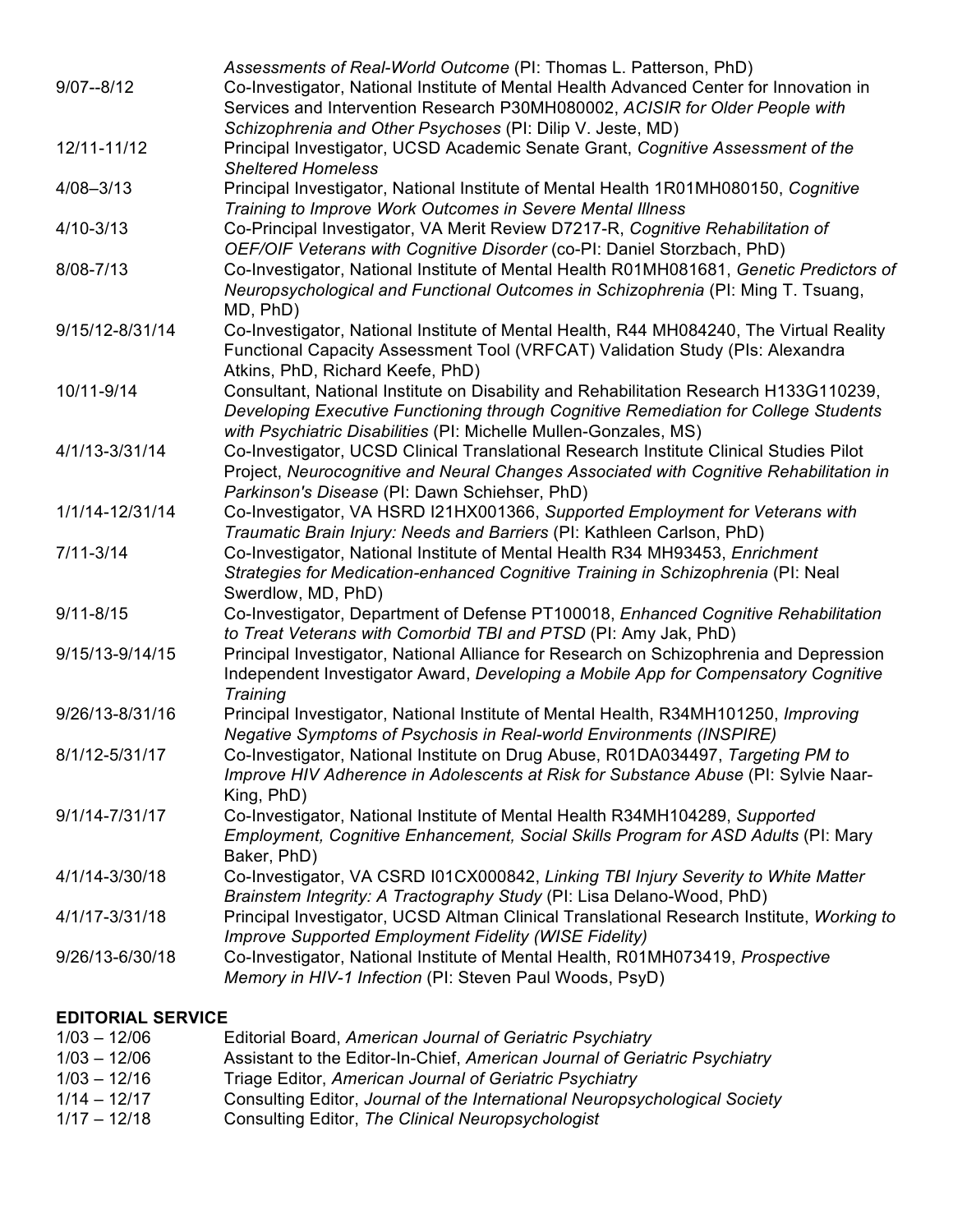#### **AD HOC JOURNAL REVIEW**

*Psychology of Women Quarterly, American Journal of Geriatric Psychiatry, American Journal of Psychiatry, International Journal of Geriatric Psychiatry, Journal of the International Neuropsychological Society, Journal of Traumatic Stress, Annals of Behavioral Medicine, Journal of Psychiatric Research, Clinical Psychology Review, Social Psychiatry and Psychiatric Epidemiology, Journal of Psychosomatic Research, Psychiatric Services, Schizophrenia Research, Neuroscience Letters, Journal of Affective Disorders, Psychiatry Research, Journal of Abnormal Psychology, Archives of Clinical Neuropsychology, European Psychiatry, Schizophrenia Bulletin, American Journal of Psychiatric Rehabilitation, Journal of Consulting and Clinical Psychology, Journal of Nervous and Mental Disease, Neuropsychology, Depression and Anxiety, Acta Psychiatrica Scandinavica, Rehabilitation Research and Practice, Journal of Rehabilitation Research and Development, The Clinical Neuropsychologist, Neuropharmacology, Archives of Physical Medicine and Rehabilitation, JAMA Psychiatry, Cognitive Neuropsychiatry, Psychiatric Rehabilitation Journal, Administration and Policy in Mental Health and Mental Health Services Research, Schizophrenia Research: Cognition, Journal of Clinical and Experimental Neuropsychology, Journal of Head Trauma Rehabilitation, American Journal of Orthopsychiatry, Assessment, Clinical Rehabilitation, Journal of Mental Health, Autism (4/17)*

#### **SCIENTIFIC REVIEW**

| 12/03, 8/04, 8/05 | Ad hoc reviewer, National Institute of Mental Health (B/START)                                                                                |  |  |  |
|-------------------|-----------------------------------------------------------------------------------------------------------------------------------------------|--|--|--|
| 12/05             | Ad hoc reviewer, Ontario HIV Treatment Network                                                                                                |  |  |  |
| 1/06              | Ad hoc reviewer, Wellcome Trust                                                                                                               |  |  |  |
| 6/06              | Ad hoc reviewer, Health Research Board of Ireland                                                                                             |  |  |  |
| 11/08             | Ad hoc reviewer, Medical Research Council (UK)                                                                                                |  |  |  |
| 2/09              | Reviewer, National Institute of Mental Health, SRNS Initial Review Group (Mental Health<br>Services in Non-Specialty Settings)                |  |  |  |
| 7/10              | Reviewer, NIDA ZDA1 KXH-C (08) 1 - Cognitive Remediation Approaches to Improve                                                                |  |  |  |
|                   | <b>Drug Abuse Treatment Outcomes</b>                                                                                                          |  |  |  |
| 2/11              | Ad hoc reviewer, Social Sciences and Humanities Research Council of Canada<br>(SSHRC)                                                         |  |  |  |
| 5/11              | Ad hoc reviewer, University of Utah Center on Aging Pilot Grant Program                                                                       |  |  |  |
| 12/11-present     | Pilot Grant reviewer, UCSD Clinical and Translational Research Institute                                                                      |  |  |  |
| 1/12              | Ad hoc dissertation reviewer, University of Queensland, Queensland, Australia                                                                 |  |  |  |
| 4/12              | Ad hoc reviewer, Defense and Veterans Brain Injury Center, Naval Medical Center San<br>Diego                                                  |  |  |  |
| 9/12              | Ad hoc reviewer, Patient-Centered Outcomes Research Institute (PCORI)                                                                         |  |  |  |
| 10/12             | Reviewer, NIMH, ITVA Study Section (Interventions Committee for Adult Disorders)                                                              |  |  |  |
| 10/12             | Reviewer, Scottish Intercollegiate Guidelines Network (SIGN) evidence-based guideline<br>on management of schizophrenia                       |  |  |  |
| $6/13 - 5/16$     | Reviewer, National Institutes of Health, Brain Disorders, Language, Communication and<br>Related Neurosciences Fellowship Study Section (F01) |  |  |  |
| 8/13-present      | Reviewer, VA Rehabilitation Research and Development Service Merit Study Section on<br>Psychological Health and Social Reintegration (RRD 4)  |  |  |  |
| 10/14             | Reviewer, NIMH, ITVA Study Section (Interventions Committee for Adult Disorders)                                                              |  |  |  |
| 10/15             | Reviewer, NIMH Clinical Trials RFA Special Emphasis Panel                                                                                     |  |  |  |
| 11/16             | Reviewer, NIMH Pragmatic Strategies to Assess Psychotherapy Quality in Practice RFA<br><b>Special Emphasis Panel</b>                          |  |  |  |
| 2/17              | Reviewer, NIMH Confirmatory Efficacy Trials RFA Special Emphasis Panel                                                                        |  |  |  |
| 6/18              | Reviewer, NIMH R34 Pilot Effectiveness Trials Special Emphasis Panel                                                                          |  |  |  |
|                   |                                                                                                                                               |  |  |  |

#### **UNIVERSITY SERVICE**

| $12/94 - 3/95$    | Clinical Psychology Doctoral Program Admissions Committee, Arizona State University |  |  |  |  |
|-------------------|-------------------------------------------------------------------------------------|--|--|--|--|
| $10/02$ – present | Associate Director, Research Fellowship in Geriatric Mental Health                  |  |  |  |  |
|                   | <b>UCSD Division of Geriatric Psychiatry</b>                                        |  |  |  |  |
| $10/03$ – present | Executive Committee Member, Summer Training on Aging Research Topics – Mental       |  |  |  |  |
|                   | Health Fellowship (START-MH), UCSD Division of Geriatric Psychiatry                 |  |  |  |  |
| $1/04 - 6/16$     | Member, UCSD/VASDHS Psychology Internship Training Committee                        |  |  |  |  |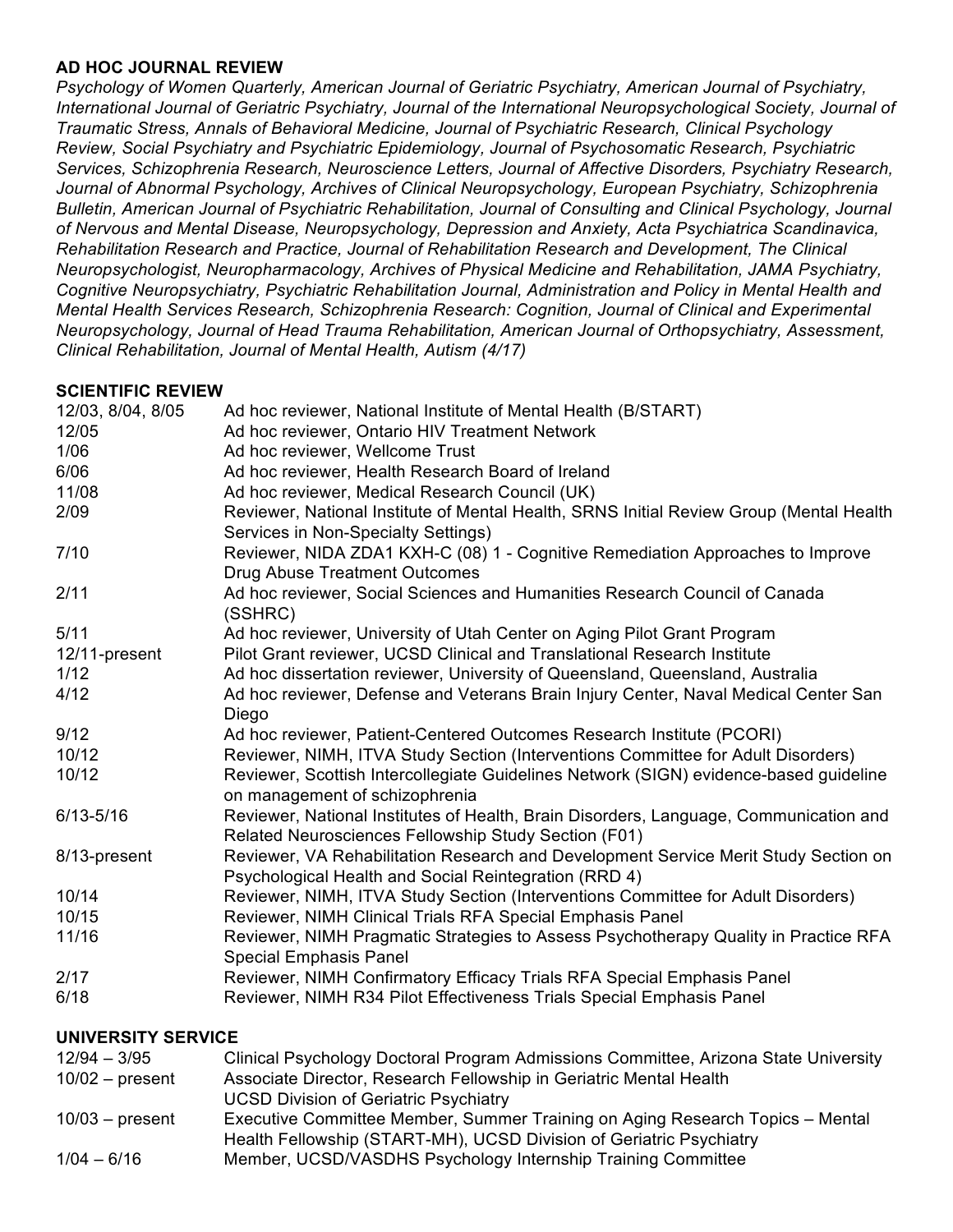| $10/04 - 6/12$    | Member, UCSD Outpatient Psychiatric Services Research Directors Committee        |
|-------------------|----------------------------------------------------------------------------------|
| $6/07$ – present  | SDSU/UCSD Joint Doctoral Program in Clinical Psychology Comprehensive Exam       |
|                   | <b>Question Writer and Grader</b>                                                |
| 12/07-4/08        | SDSU/UCSD Joint Doctoral Program in Clinical Psychology Selection Committee,     |
|                   | Neuropsychology Track Co-Chair                                                   |
| $9/07$ – present  | Mentor, UCSD Faculty Mentor Program                                              |
| $12/07 - 12/09$   | Member, UCSD Department of Psychiatry Fundraising Committee                      |
| $7/09 - 5/14$     | Member, UCSD Department of Psychiatry Executive Committee                        |
| $5/11 - 5/14$     | Member, UCSD Department of Psychiatry Diversity Committee                        |
| $9/11$ – present  | Founder and member, UCSD Department of Psychiatry Schizophrenia Interest Group   |
| $5/14$ – present  | Member, UCSD Department of Psychiatry Senior Faculty Committee                   |
| $5/14$ – present  | Member, UCSD Department of Psychiatry Research Council                           |
| $11/14$ – present | Coordinator, UCSD Department of Psychiatry Grant Review Meeting                  |
| $11/14$ – present | Member, Steering Committee, Sustained Training on Aging and HIV Research (STAHR) |
|                   | NIMH R25 Training Program                                                        |
| $6/16$ – present  | Lead, Psychiatry Research Recruitment Protocol                                   |
| $2/17$ – present  | Junior Faculty Mentor, UCSD Department of Psychiatry                             |
| $2/17$ – present  | Pilot Grant Reviewer, UCSD Institute for Public Health                           |
| $10/18$ – present | Member, UCSD Academic Senate Representative Assembly                             |

## **OTHER PROFESSIONAL SERVICE**

| $12/03 - 12/05$  | Member, Program Committee, International College of Geriatric                          |  |  |  |  |
|------------------|----------------------------------------------------------------------------------------|--|--|--|--|
|                  | Psychoneuropharmacology                                                                |  |  |  |  |
| $4/05 - 9/05$    | Member, San Diego County Mental Health Services Act (MHSA) Older Adult Workgroup       |  |  |  |  |
| $10/07 - 6/09$   | Member, Training Committee, VA San Diego Healthcare System Psychosocial                |  |  |  |  |
|                  | <b>Rehabilitation Fellowship</b>                                                       |  |  |  |  |
| $4/08$ – present | Member, Program Committee, International Neuropsychological Society (intermittent)     |  |  |  |  |
| $5/11 - 6/12$    | Member, VA San Diego Healthcare System Recovery Implementation Team                    |  |  |  |  |
| $8/12 - 8/15$    | Member, APA Division 40 (Neuropsychology) Scientific Advisory Committee                |  |  |  |  |
| $4/13 - 3/16$    | Item Writer, Examination for Professional Practice in Psychology (EPPP; national exam) |  |  |  |  |
| $3/14 - 6/15$    | Member, Institute of Medicine Committee on Psychological Testing, Including Symptom    |  |  |  |  |
|                  | Validity Testing, for Social Security Administration Disability Determinations         |  |  |  |  |
| $8/14 - 8/17$    | Chair, APA Division 40 (Neuropsychology) Scientific Advisory Committee                 |  |  |  |  |
| $3/16$ – present | Member, Science Task Force, International Neuropsychological Society                   |  |  |  |  |
| $1/18$ – present | Member, VA San Diego Healthcare System Research and Development Committee              |  |  |  |  |

## **PEER-REVIEWED PUBLICATIONS**

#### **JOURNAL ARTICLES: EMPIRICAL**

- 1. **Twamley, E.W.**, & Davis, M.C. (1999). The sociocultural model of eating disturbance in young women: The effects of personal attributes and family environment. *Journal of Social and Clinical Psychology, 18,* 467-489.
- 2. Davis, M.C., **Twamley, E.W.**, Hamilton, N., & Swan, P.D. (1999). Body fat distribution and hemodynamic stress responses in premenopausal obese women: A preliminary study. *Health Psychology, 18,* 625-633.
- 3. Kasckow, J.W., **Twamley, E.**, Mulchahey, J.J., Carroll, B., Sabai, M., Strakowski, S.M., Patterson, T., & Jeste, D.V. (2001). Health-related quality of well-being in chronically hospitalized patients with schizophrenia: comparison with matched outpatients. *Psychiatry Research, 103,* 69-78.
- 4. **Twamley, E.W.**, Doshi, R.R., Nayak, G.V., Palmer, B.W., Golshan, S., Heaton, R.K., Patterson, T.L., & Jeste, D.V. (2002). Generalized cognitive impairments, ability to perform everyday tasks, and level of independence in community living situations of older patients with psychosis. *American Journal of Psychiatry, 159,* 2013-2020.
- 5. Stein, M.B., Kennedy, C.M., & **Twamley, E.W.** (2002). Neuropsychological function in female victims of intimate partner violence with and without posttraumatic stress disorder. *Biological Psychiatry, 52,* 1079- 1088.
- 6. Jeste, D.V., **Twamley, E.W.**, Eyler Zorrilla, L.T., Golshan, S., Patterson, T.L., & Palmer, B.W. (2003).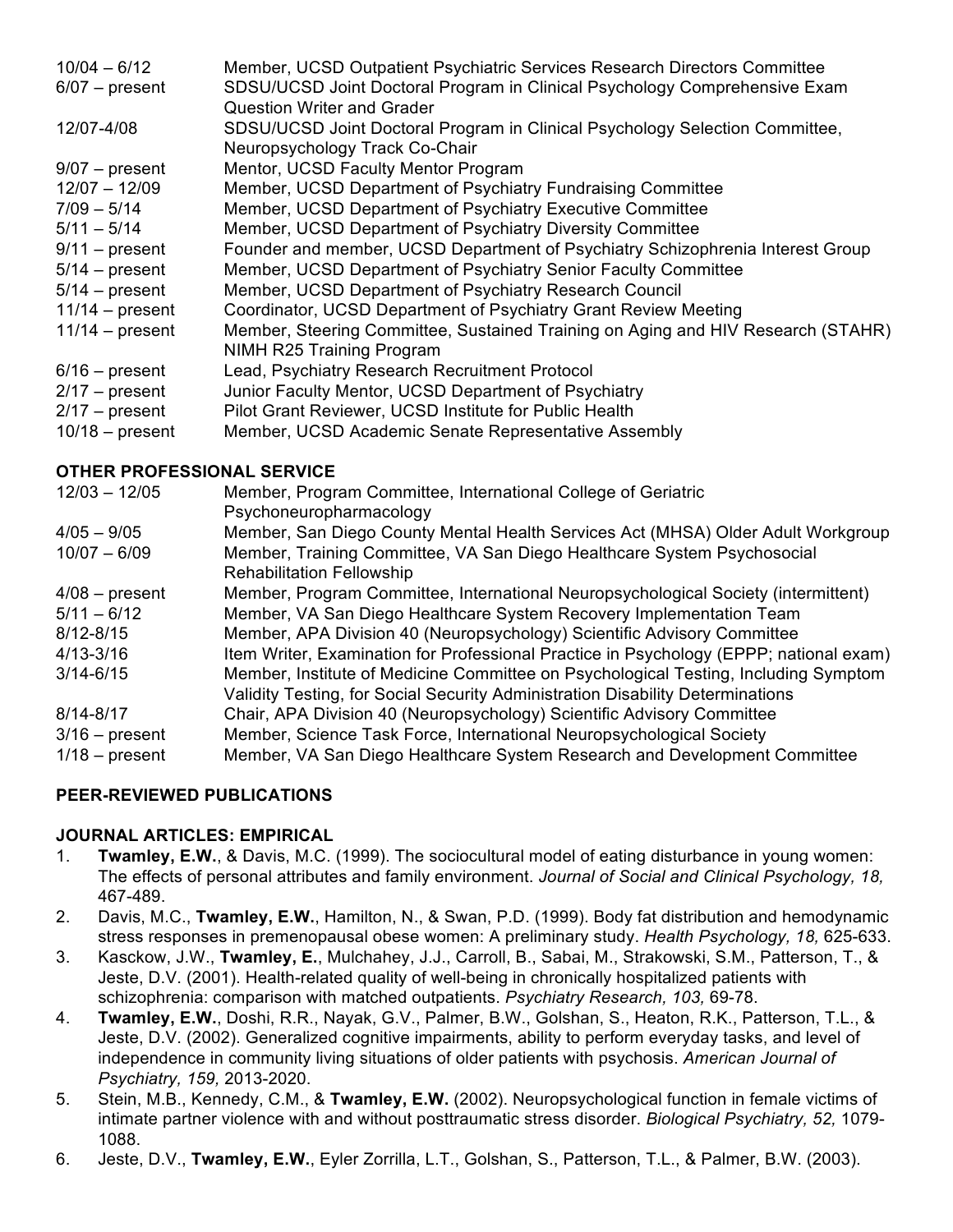Aging and outcome in schizophrenia. *Acta Psychiatrica Scandinavica, 107,* 336-343.

- 7. Palmer, B.W., Bondi, M.W., **Twamley, E.W.**, Thal, L., Golshan, S., & Jeste, D.V. (2003). Are late-onset schizophrenia-spectrum disorders neurodegenerative conditions?: Annual rates of change on two dementia measures. *Journal of Neuropsychiatry and Clinical Neurosciences, 15,* 45-52.
- 8. **Twamley, E.W.**, Hami, S., & Stein, M.B. (2004). Neuropsychological function in college students with and without posttraumatic stress disorder. *Psychiatry Research, 126,* 265-274.
- 9. **Twamley, E.W.**, Padin, D.S., Bayne, K.S., Narvaez, J.M., Williams, R.E., & Jeste, D.V. (2005). Work rehabilitation for older people with schizophrenia: A comparison of three approaches. *Journal of Nervous and Mental Disease, 193,* 596-601.
- 10. **Twamley, E.W.**, Narvaez, J.M., Sadek, J.R., Jeste, D.V., Grant, I., & Heaton, R.K. (2006). Work-related abilities in schizophrenia and HIV infection. *Journal of Nervous and Mental Disease, 194,* 268-274.
- 11. **Twamley, E.W.,** Palmer, B.W., Jeste, D.V., Taylor, M.J., & Heaton, R.K. (2006). Transient and executive function working memory in schizophrenia. *Schizophrenia Research, 87,* 185-190.
- 12. Woods, S.P., **Twamley, E.W.**, Dawson, M.S., Narvaez, J.M., & Jeste, D.V. (2007). Deficits in cue detection and intention retrieval underlie prospective memory impairment in schizophrenia. *Schizophrenia Research, 90,* 344-350.
- 13. Bowie, C.R., **Twamley, E.W.**, Anderson, H., Halpern, B., Patterson, T.L., & Harvey, P.D. (2007). Selfassessment of functional status in schizophrenia. *Journal of Psychiatric Research, 41,* 1012-1018.
- 14. **Twamley, E.W.**, Woods, S.P., Zurhellen, C.H., Vertinski, M., Narvaez, J.M., Mausbach, B.T., Patterson, T.L., & Jeste, D.V. (2008). Neuropsychological substrates and everyday functioning implications of prospective memory impairment in schizophrenia. *Schizophrenia Research, 106,* 42-49.
- 15. Sitzer, D.I., **Twamley, E.W.**, Patterson, T.L., & Jeste, D.V. (2008). Multivariate predictors of social skills performance in middle-aged and older outpatients with schizophrenia spectrum disorders. *Psychological Medicine, 38,* 755-763.
- 16. Mausbach, B.T., Bowie, C.R., Harvey, P.D., **Twamley, E.W.,** Goldman, S.R., Jeste, D.V., & Patterson, T.L. (2008). Usefulness of the UCSD Performance-based Skills Assessment (UPSA) for predicting residential independence in patients with chronic schizophrenia. *Journal of Psychiatric Research, 42,* 320-327.
- 17. Narvaez, J.M., **Twamley, E.W. (co-first authors),** McKibbin, C.L., Heaton, R.K., & Patterson, T.L. (2008). Subjective and objective quality of life in schizophrenia. *Schizophrenia Research, 98,* 201-208.
- 18. **Twamley, E.W.,** Narvaez, J.M., Becker, D.R., Bartels, S.J., & Jeste, D.V. (2008). Supported employment for middle-aged and older people with schizophrenia. *American Journal of Psychiatric Rehabilitation, 11,* 76-89.
- 19. **Twamley, E.W.,** Savla, G.N., Zurhellen, C.H., Heaton, R.K., & Jeste, D.V. (2008). Development and pilot testing of a novel compensatory cognitive training intervention for people with psychosis. *American Journal of Psychiatric Rehabilitation, 11,* 144-163.
- 20. McKibbin, C.L., **Twamley, E.W.,** Patterson, T.L., Golshan, S., Lebowitz, B., Feiner, L., Shepherd, S., & Jeste, D.V. (2008). Perceived participation restriction in middle-aged and older persons with schizophrenia. *American Journal of Geriatric Psychiatry, 16,* 777-80.
- 21. Irwin, S.A., Zurhellen, C.H., Diamond, L.C., Dunn, L.B., Palmer, B.W., Jeste, D.V., & **Twamley, E.W.** (2008). Unrecognised cognitive impairment in hospice patients: A pilot study. *Palliative Medicine, 22,* 842–847.
- 22. **Twamley, E.W.,** Allard, C.B., Thorp, S.R., Norman, S.B., Cissell, S.H., Berardi, K.H., Grimes, E.M., & Stein, M.B. (2009). Cognitive impairment and functioning in PTSD related to intimate partner violence. *Journal of the International Neuropsychological Society, 15,* 879-87.
- 23. Palmer, B.W., Savla, G.N., Fellows, I., **Twamley, E.W.**, Jeste, D.V., and Lacro, J.P. (2010). Do people with schizophrenia have differential impairment in episodic memory and/or working memory relative to other cognitive abilities? *Schizophrenia Research, 116,* 259-265.
- 24. Huckans, M., Pavawalla, M.S., Demadura, M.A., Kolessar, M.S., Seelye, A., Roost, N., **Twamley, E.W.**, & Storzbach, D. (2010). A pilot study examining effects of group-based Cognitive Strategy Training treatment on self-reported cognitive problems, psychiatric symptoms, functioning, and compensatory strategy use in OEF/OIF combat veterans with persistent mild cognitive disorder and history of traumatic brain injury. *Journal of Rehabilitation Research and Development, 47,* 43-60.
- 25. Guo, X., Zhai, J., Liu, Z., Fang, M., Wang, B., Wang, C., Hu, B., Sun, X., Lu, L., Lu, Z., Ma, C., He, X., Guo. T., Xie, S., Wu, R., Xue, Z., Chen, J., **Twamley, E.W.**, Jin, H., & Zhao, J. (2010). Effect of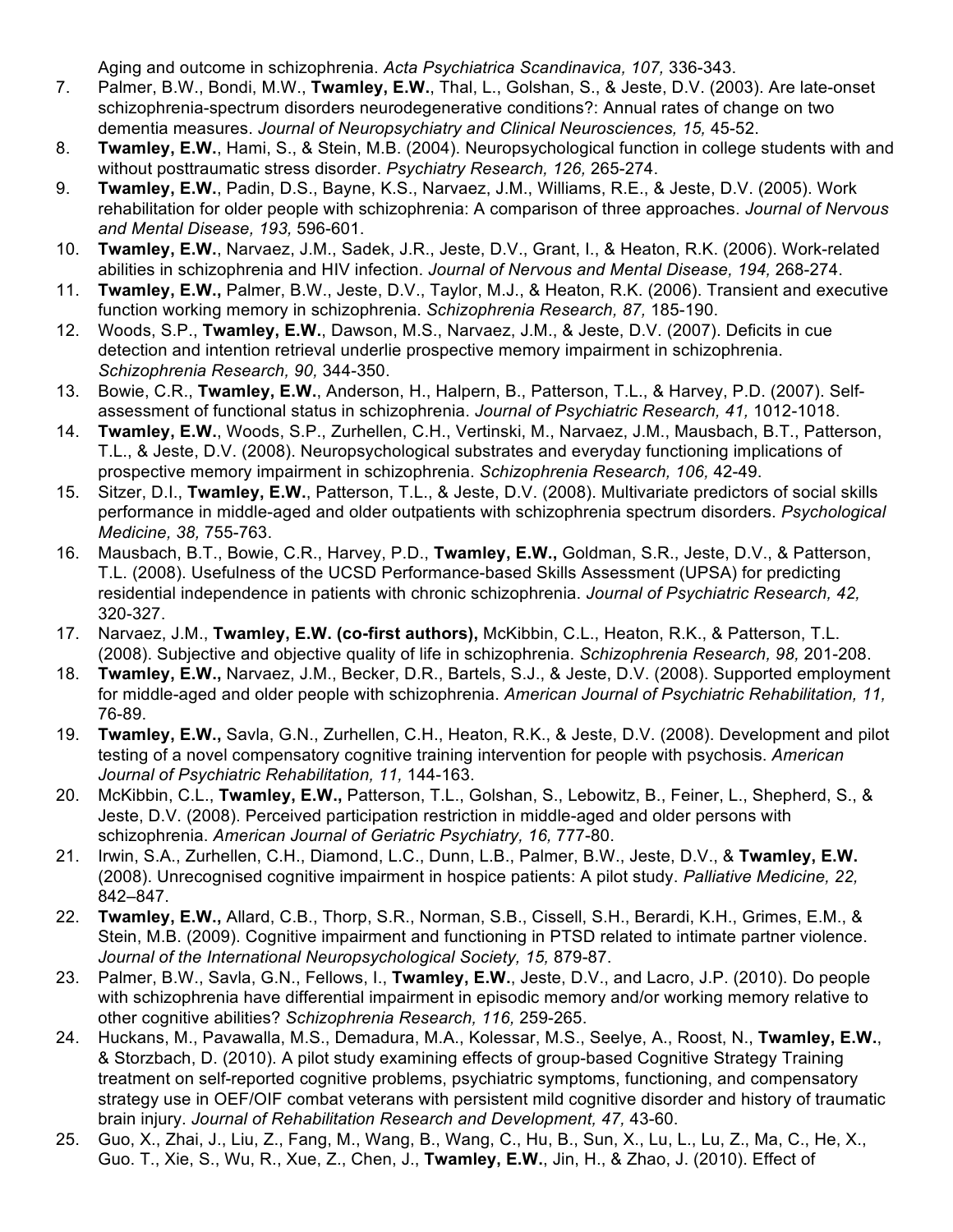antipsychotic medication alone vs combined with psychosocial intervention on outcomes of early stage schizophrenia: a randomized, one-year study. *Archives of General Psychiatry, 67,* 895-904.

- 26. Bousman, C.A., **Twamley, E.W.**, Vella, L., Gale, M., Norman, S.B., Judd, P., Everall, I.P., & Heaton, R.K. (2010). Homelessness and neuropsychological impairment: Preliminary analysis of adults entering outpatient psychiatric treatment. *Journal of Nervous and Mental Disease, 198,* 790-794.
- 27. Burton, C.Z., Vella, L., Weller, J.A., & **Twamley, E.W.** (2011). Differential effects of executive functioning on suicide attempts. *Journal of Neuropsychiatry and Clinical Neurosciences, 23,* 173–179.
- 28. Savla, G.N., **Twamley, E.W.**, Thompson, W.K., Delis, D.C., Jeste, D.V., & Palmer, B.W. (2011). Evaluation of specific executive functioning skills and the processes underlying executive control in schizophrenia. *Journal of the International Neuropsychological Society, 17,* 14-23.
- 29. Woods, S.P., Weber, E., Weisz, B., **Twamley, E.W.**, Grant, I., & The HNRC Group. (2011). Prospective memory deficits are associated with unemployment in persons living with HIV infection*. Rehabilitation Psychology, 56,* 77-84.
- 30. Sabbag, S., **Twamley, E.W. (listed mistakenly as E.M.)**, Vella, L., Heaton, R.K., Patterson, T.L., & Harvey, P.D. (2011). Assessing everyday functioning in schizophrenia: Not all informants seem equally informative. *Schizophrenia Research, 131,* 250-255.
- 31. Guo, X., Fang., M., Zhai, J., Wang, B., Wang, C., Hu, B., Sun, X., Lu, L., Lu, Z., Ma, C., Guo, T., Xie, S., **Twamley, E.W.**, Jin, H., Zhao, J. (2011). Effectiveness of maintenance treatments with atypical and typical antipsychotics in stable schizophrenia with early stage: 1-year naturalistic study. *Psychopharmacology, 216,* 475-484.
- 32. **Twamley, E.W.**, Burton, C.Z., & Vella, L. (2011). Compensatory cognitive training for psychosis: Who benefits? Who stays in treatment? *Schizophrenia Bulletin, 37,* S55-S62.
- 33. Guo, X., Zhai, J., Wei, Q., **Twamley, E.W.**, Jin, H., Fang, M., Wang., C., Hu, M., Wu, R., Liu, Z., & Zhao, J. (2011). Neurocognitive effects of first- and second- generation antipsychotic drugs in early-stage schizophrenia: A naturalistic 12-month follow-up study. *Neuroscience Letters, 503,* 141-146.
- 34. Harvey, P.D., Raykov, T., **Twamley, E.W.**, Vella, L., Heaton, R.K., Patterson, T.L. (2011). Validating the measurement of real-world functional outcomes: Phase I results of the VALERO study. *American Journal of Psychiatry, 168,* 1195-1201.
- 35. Burton, C.Z., Vella, L., & **Twamley, E.W.** (2011). Clinical and cognitive insight in a cognitive training intervention. *American Journal of Psychiatric Rehabilitation, 14,* 307-326.
- 36. **Twamley, E.W.**, Vella, L., Burton, C.Z., Becker, D.R., Bell, M.D., & Jeste, D.V. (2012). The efficacy of supported employment for middle-aged and older people with schizophrenia. *Schizophrenia Research, 135,* 100-104.
- 37. Chesher, N.J., Bousman, C.A., Gale, M., Norman, S.B., **Twamley, E.W.**, Heaton, R.K., Everall, I.P., & Judd, P.A. (2012). Chronic illness histories of adults entering treatment for co-occurring substance abuse and other mental health disorders. *American Journal on Addictions, 21,* 1-4.
- 38. Aupperle, R.L., Allard, C.B., Grimes, E.M., Simmons, A.N., Flagan, T., Behrooznia, M., Cissell, S.H., **Twamley, E.W.**, Thorp, S.R., Norman, S.B., Paulus, M.P., & Stein, M.B. (2012). Dorsolateral prefrontal cortex activation during emotional anticipation and neuropsychological performance in PTSD. *Archives of General Psychiatry, 69,* 1-12.
- 39. Burton, C.Z., **Twamley, E.W**., Lee, L.C., Palmer, B.W., Jeste, D.V., Dunn, L.B, & Irwin, S.A. (2012). Undetected cognitive impairment and decision-making capacity in patients receiving hospice care. *American Journal of Geriatric Psychiatry, 20,* 306-316.
- 40. Wu, R., Jin, H., Gao, K., **Twamley, E.W.**, Ou, J., Shao, P., Wang, J., Guo, X., Davis, J.M., Chan, P.K., & Zhao, J. (2012). Metformin for treatment of antipsychotic-induced amenorrhea and weight gain in female patients with first-episode schizophrenia: a randomized, double blind, placebo-controlled study. *American Journal of Psychiatry, 169,* 813-821.
- 41. Sabbag, S., **Twamley, E.W.**, Vella, L., Heaton, R.K., Patterson, T.L., & Harvey, P.D. (2012). Predictors of the accuracy of self assessment of everyday functioning in people with schizophrenia. *Schizophrenia Research, 137,* 190-195.
- 42. Savla, G.N., **Twamley, E.W.**, Delis, D.C., Roesch, S.C., Jeste, D.V., & Palmer, B.W. (2012). Dimensions of executive functioning in schizophrenia and their relationship with processing speed. *Schizophrenia Bulletin, 38,* 760-768.
- 43. **Twamley, E.W.**, Vella, L., Burton, C.Z., Heaton, R.K., & Jeste, D.V. (2012). Compensatory Cognitive Training for psychosis: Effects in a randomized controlled trial. *Journal of Clinical Psychiatry, 73,* 1212-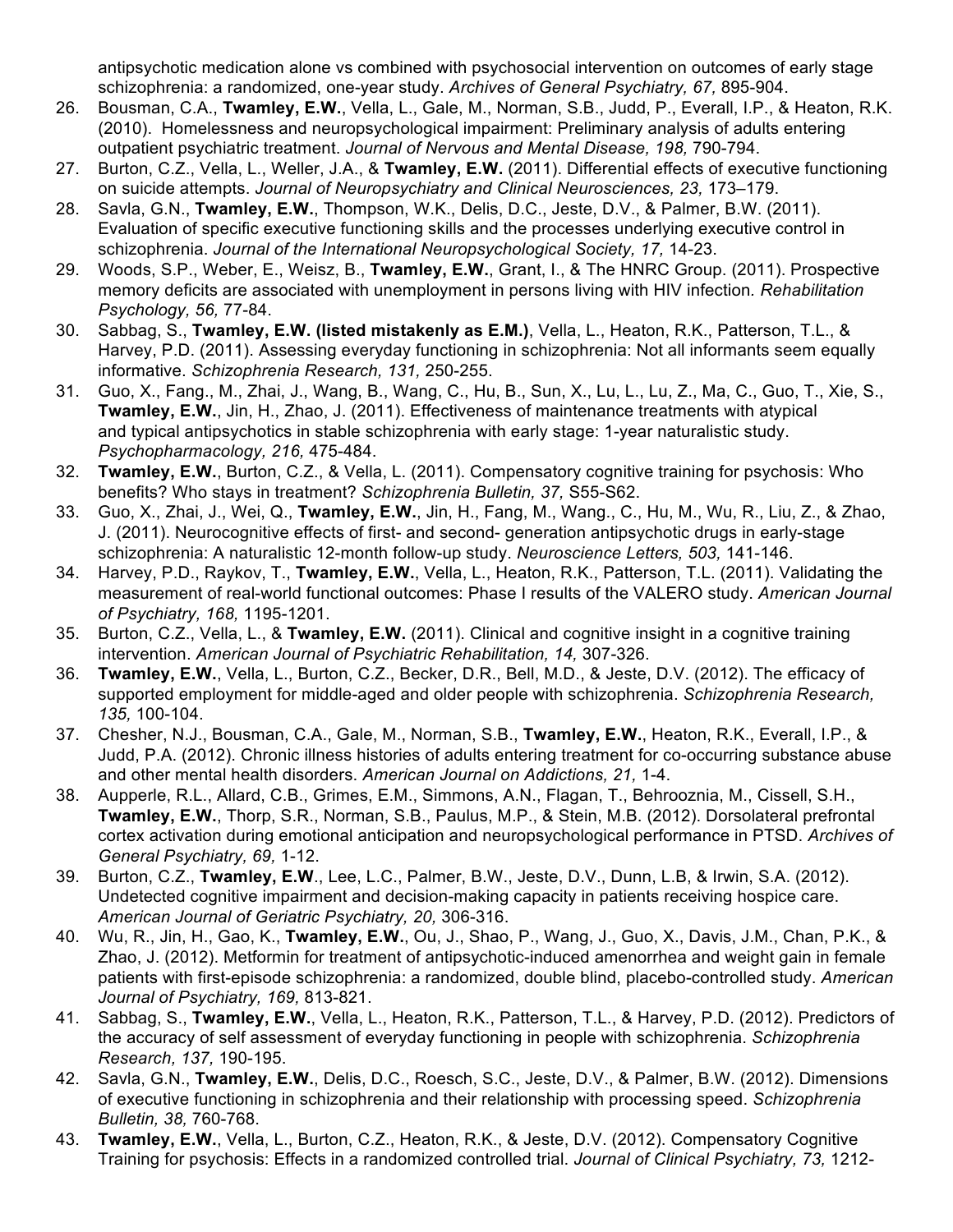1219.

- 44. Harvey, P.D., Sabbag, S., Prestia, D., Durand, D., **Twamley, E.W.**, & Patterson, T.L. (2012). Functional milestones and clinician ratings of everyday functioning: Overlap between milestones and specificity of ratings. *Journal of Psychiatric Research, 46,* 1546-1552.
- 45. Harvey, P.D., Raykov, T., **Twamley, E.W.**, Vella, L., Heaton, R.K., & Patterson, T.L. (2013). The factor structure of neurocognition and functional capacity in schizophrenia: A multidimensional examination of temporal stability. *Journal of the International Neuropsychological Society, 19,* 656-663.
- 46. Burton, C.Z., Vella, L., Harvey, P.D., Patterson, T.L., Heaton, R.K., & **Twamley, E.W.** (2013). Factor structure of the MATRICS Consensus Cognitive Battery (MCCB) in schizophrenia. *Schizophrenia Research, 146,* 244-248.
- 47. Harvey, P.D., Stone, L., Lowenstein, D., Czaja, S.J., Heaton, R.K., **Twamley, E.W.**, & Patterson, T.L. (2013). The convergence between self-reports and observer ratings of financial skills and direct assessment of financial capabilities in patients with schizophrenia: More detail is not always better. *Schizophrenia Research, 147,* 86-90.
- 48. **Twamley, E.W.,** Baker, D.G., Norman, S.B., Pittman, J.O., Lohr, J.B., & Resnick, S.G. (2013). VHA vocational services for OEF/OIF Veterans with mental health conditions. *Journal of Rehabilitation Research and Development, 50,* 663-670.
- 49. **Twamley, E.W.,** Jak, A.J., Delis, D.C., Bondi, M.W., & Lohr, J.B. (2014). Cognitive Symptom Management and Rehabilitation Therapy (CogSMART) for Veterans with traumatic brain injury: A pilot randomized controlled trial. *Journal of Rehabilitation Research and Development, 51,* 59-69*.*
- 50. Bengoetxea, E., Burton, C.Z. (co-first authors), Mausbach, B.T., Patterson, T.L., & **Twamley, E.W.** (2014). The effect of language on functional capacity assessment in middle-aged and older US Latinos with schizophrenia. *Psychiatry Research, 218,* 31-34.
- 51. Ayers, C.R., Saxena, S., Espejo, E., **Twamley, E.W.**, Granholm, E., Liu, L., & Wetherell, J.L. (2014). Novel treatment for geriatric hoarding disorder: An open trial of cognitive rehabilitation paired with behavior therapy. *American Journal of Geriatric Psychiatry, 22,* 248-252*.*
- 52. **Twamley, E.W.**, Hua, J.P.Y., Burton, C.Z., Vella, L., Chinh, K., Bilder, R.M., & Kelsoe, J.R. (2014). Effects of COMT genotype on cognitive ability and functional capacity in individuals with schizophrenia. *Schizophrenia Research, 159,* 114-117*.*
- 53. Robertson, B.N., Prestia, D., **Twamley, E.W.,** Patterson, T.L., Bowie, C.R., & Harvey, P.D. (2014). Social competence versus negative symptoms as predictors of real world social functioning in schizophrenia. *Schizophrenia Research, 160,* 136-141*.*
- 54. Burton, C.Z., & **Twamley, E.W.** (2015). Neurocognitive insight, treatment utilization, and cognitive training outcomes in schizophrenia. *Schizophrenia Research, 161,* 399-402.
- 55. Chinman, M., Oberman, R., Hanusa, B., Cohen, A., Salyers, M., **Twamley, E.**, Young, A. (2015). A cluster randomized trial of adding peer specialists to intensive case management teams in the Veterans Health Administration. *Journal of Behavioral Health Services Research, 42,* 109-121*.*
- 56. Schiehser, D.M., **Twamley, E.W.**, Liu, L., Matevosyan, A., Filoteo, J.V., Jak, A.J., Orff H.J., Hanson, K.L., & Delano-Wood, L. (2015). The relationship between post-concussive symptoms and quality of life in veterans with mild to moderate traumatic brain injury. *Journal of Head Trauma Rehabilitation, 30,* E21- E28.
- 57. **Twamley, E.W.**, Thomas, K.R., Gregory, A.M., Jak, A.J., Bondi, M.W., Delis, D.C., & Lohr, J.B. (2015). CogSMART compensatory cognitive training for traumatic brain injury: Effects over one year. *Journal of Head Trauma Rehabilitation, 30,* 391-401.
- 58. Durand, D., Strassnig, M., Sabbag, S., Gould, F., **Twamley, E.W.,** Patterson, T.L., & Harvey, P.D. (2015). Factors influencing self-assessment of cognition and functioning in schizophrenia: Implications for treatment studies. *European Neuropsychopharmacology, 25,* 185-191*.*
- 59. Gould, F., McGuire, L.S., Durand, D., Sabbag, S., Larrauri, C., Patterson, T.L., **Twamley, E.W.**, & Harvey, P.D. (2015). Self assessment in schizophrenia: Accuracy of evaluation of cognition and everyday functioning. *Neuropsychology, 29,* 675-682*.*
- 60. Burton, C.Z., Vella, L., Kelsoe, J.R., Bilder, R.M., & **Twamley, E.W.** (2015). COMT genotype and response to Compensatory Cognitive Training in outpatients with schizophrenia. *Psychiatric Genetics, 25,*  131-134*.*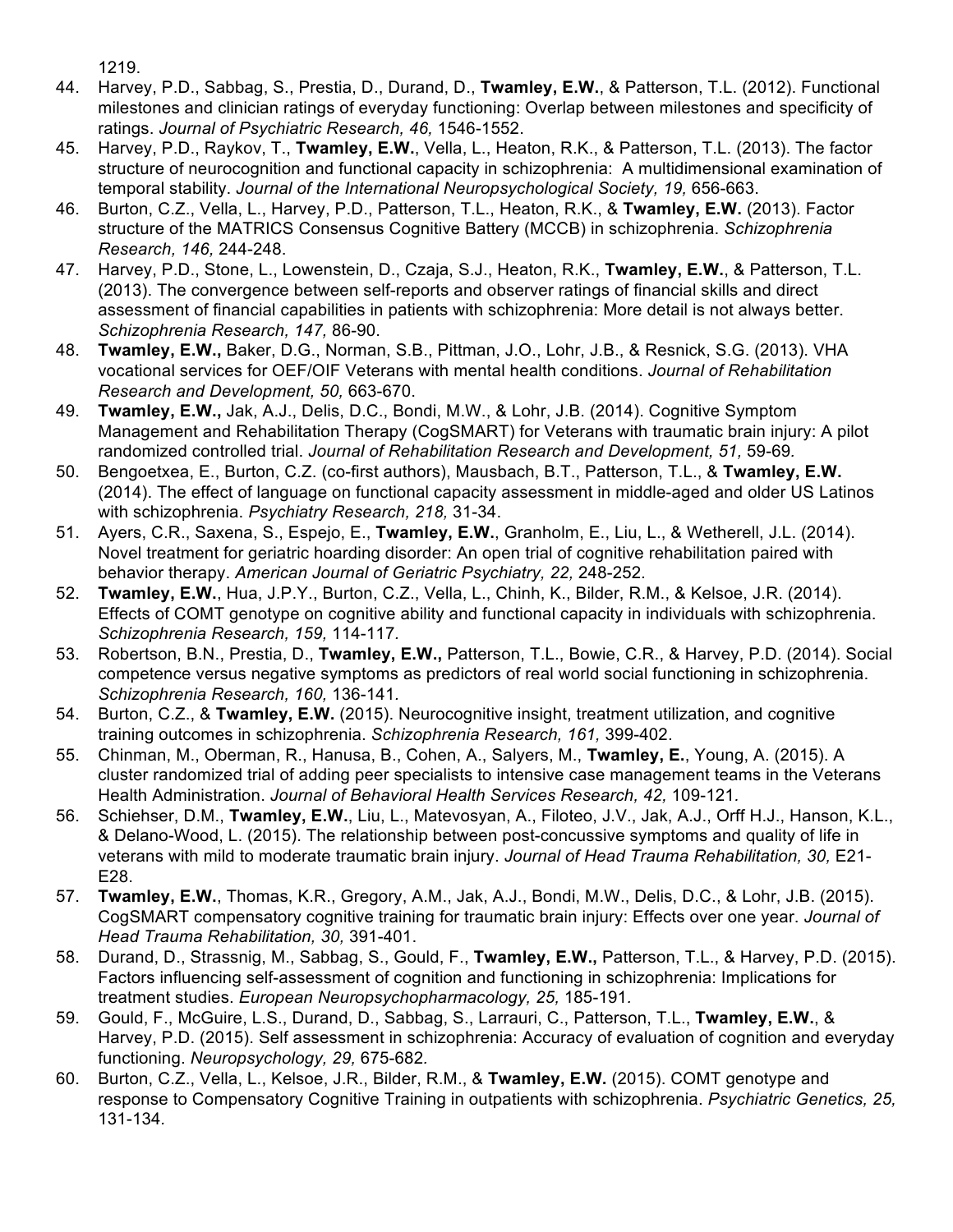- 61. Mendella, P.D., Burton, C.Z., Tasca, G.A., Roy, P., St. Louis, L., & **Twamley, E.W.** (2015). Compensatory Cognitive Training for people with first-episode schizophrenia: Results from a pilot randomized controlled trial. *Schizophrenia Research, 162,* 108-111*.*
- 62. Jak, A.J., Gregory, A.M., Orff, H.J., Colon, C.C., Steele, N., Schiehser, D.M., Delano-Wood, L., Jurick, S., & **Twamley, E.W.** (2015). Neuropsychological performance in treatment seeking OEF/OIF Veterans with a history of mild TBI. *Journal of Clinical and Experimental Neuropsychology, 37,* 379-388*.*
- 63. Joseph, J., Kremen, W.S., Glatt, S.J., Franz, C.E., Chandler, S.D., Liu, X., Johnson, B.K., Tsuang, M.T., & **Twamley, E.W.** (2015). Assessment of Lifespan Functioning Attainment (ALFA) Scale: a quantitative interview for self-reported current and functional decline in schizophrenia. *Journal of Psychiatric Research, 65,* 102-107*.*
- 64. Walter, K.H., Jak, A.J., & **Twamley, E.W.** (2015). Psychiatric comorbidity effects on compensatory cognitive training outcomes for veterans with traumatic brain injuries. *Rehabilitation Psychology, 60,* 303- 308*.*
- 65. Jak, A.J., Aupperle, R., Rodgers, C.S., Lang, A.J., Schiehser, D., Norman, S.B., & **Twamley, E.W.** (2015). Evaluation of a hybrid treatment for veterans with comorbid traumatic brain injury and posttraumatic stress disorder: Study protocol for a randomized controlled trial. *Contemporary Clinical Trials, 45,* 210-216*.*
- 66. Orff, H.J., Jak, A.J., Gregory, A.M., Colon, C.C., Schiehser, D.M., Drummond, S.P.A., Lohr, J.B., & **Twamley, E.W.** (2015). Sleep disturbance, psychiatric, and cognitive functioning in Veterans with mild to moderate traumatic brain injury. *Journal of Sleep Disorders: Treatment and Care, 4,* 2.
- 67. Burton, C.Z., Harvey, P.D., Patterson, T.L., & **Twamley, E.W.** (2016). Neurocognitive insight and objective cognitive functioning in schizophrenia. *Schizophrenia Research, 171,* 131-136*.*
- 68. Ayers, C.R., Dozier, M.E., Wetherell, J.L., **Twamley, E.W.,** & Schiehser, D.M. (2016). Executive functioning in participants over age of 50 with hoarding disorder. *American Journal of Geriatric Psychiatry, 24,* 342-349.
- 69. Jurick, S.M., **Twamley, E.W.,** Crocker, L.D., Hays, C.C., Orff, H.J., Golshan, S., & Jak, A. (2016). Postconcussive symptom over-reporting in Iraq/Afghanistan Veterans with mild traumatic brain injury. *Journal of Rehabilitation Research and Development, 53,* 571-584*.*
- 70. Orff, H.J., Hays, C.C., & **Twamley, E.W.** (2016). Multivariate assessment of subjective and objective measures of social and family satisfaction in Veterans with a history of TBI. *Journal of Rehabilitation Research and Development, 53,* 541-550*.*
- 71. Dozier, M.E., Wetherell, J.L., **Twamley, E.W.**, Schiehser, D.M., & Ayers, C.R. (2016). The relationship between age and neurocognitive and daily functioning in adults with hoarding disorder. *International Journal of Geriatric Psychiatry, 12,* 1329-1336.
- 72. Hanson, K.L., Schiehser, D.M., Clark, A.L., Sorg, S.F., Kim, R., Jacobson, M.W., Werhane, M., Jak, A.J., **Twamley, E.W.**, & Delano-Wood, L. (2016). Problem alcohol use in veterans with mild traumatic brain injury: Associations with cognitive performance and psychiatric symptoms*. Journal of Clinical and Experimental Neuropsychology, 38,* 1115-30.
- 73. Puig, O., Thomas, K.R., & **Twamley, E.W.** (2016). Age and improved attention predict work attainment in combined Compensatory Cognitive Training and supported employment for people with severe mental illness. *Journal of Nervous and Mental Disease, 11,* 869-872.
- 74. Colvonen, P.J., Glassman, L.H., Crocker, L.D., Buttner, M.M., Orff, H., Schiehser, D.M., Norman, S.B., Afari, N., & **VA Center of Excellence for Stress and Mental Health Clinical Research Unit** (2017). Pretreatment biomarkers predicting PTSD psychotherapy outcomes: A systematic review. *Neuroscience & Biobehavioral Reviews, 75,* 140-156.
- 75. Storzbach, D., **Twamley, E.W. (co-first authors)**, Roost, M.S., Golshan, S., Williams, R.M., O'Neil, M., Jak, A.J., Turner, A.P., Kowalski, H.M., Pagulayan, K.F., & Huckans, M. (2017). Compensatory Cognitive Training for Operation Enduring Freedom/Operation Iraqi Freedom/Operation New Dawn (OEF/OIF/OND) veterans with mild traumatic brain injury. *Journal of Head Trauma Rehabilitation, 32,* 16- 24.
- 76. Thomas, K.R., Puig, O., & **Twamley, E.W.** (2017). Age as a moderator of change following Compensatory Cognitive Training in severe mental illness. *Psychiatric Rehabilitation Journal, 40,* 70-78*.*
- 77. O'Neil, M.E., Callahan, M., Carlson, K.F., Roost, M., Laman-Maharg, B., **Twamley, E.W.**, Iverson, G.L., & Storzbach, D. (2017). Post-concussion symptoms reported by Operation Enduring Freedom/Operation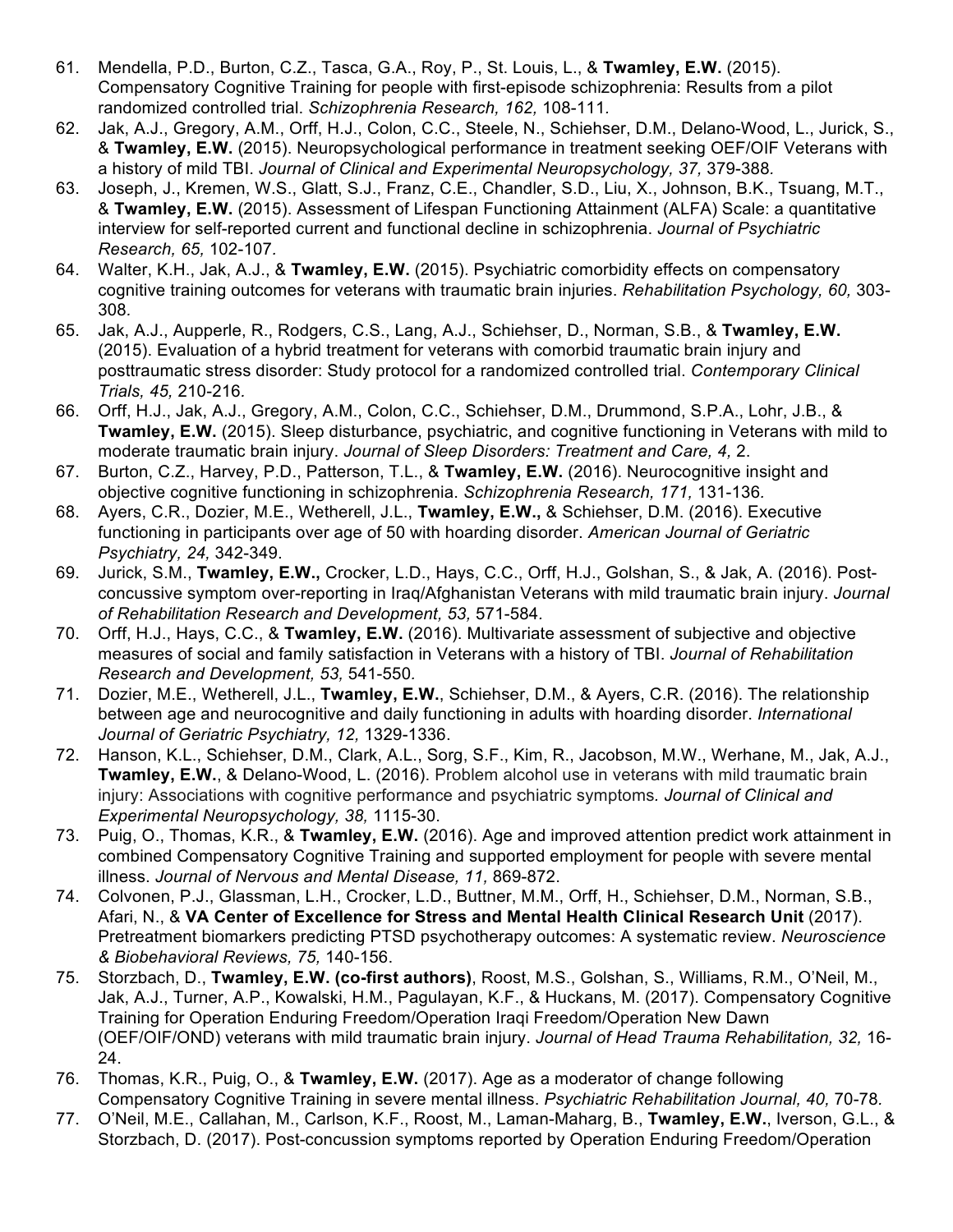Iraqi Freedom veterans with and without blast exposure, mild traumatic brain injury, and posttraumatic stress disorder. Journal of Clinical and Experimental Neuropsychology, 39, 449-458.

- 78. Atkins, A.S., Tsenga, T., Vaughan, A., **Twamley, E.W.,** Harvey, P.D., Patterson, T.L., Narasimhan, M., & Keefe, R.S.E. (2017). Validation of the tablet-administered Brief Assessment of Cognition (BAC App). *Schizophrenia Research, 181,* 100-106*.*
- 79. Mullen, M.G., Thompson, J.L., Murphy, A.A., Malenczak, D., Giacobbe, G., Karyczak, S., Holloway, K.E., **Twamley, E.W.**, Silverstein, S.M., & Gill, K.J. (2017). Evaluation of a cognitive remediation intervention for college students with psychiatric conditions. *Psychiatric Rehabilitation Journal, 40,* 103-107*.*
- 80. Joseph, J., Kremen, W.S., Franz, C.E., Glatt, S.J., van de Leemput, J., Chandler, S.D., Tsuang, M.T., & **Twamley, E.W.** (2017). Predictors of current functioning and functional decline in schizophrenia. *Schizophrenia Research, 188,* 158-164*.*
- 81. Vella, L., Patterson, T.L., Harvey, P.D., McClure, M.M., Mausbach, B.T., Taylor, M.J., & **Twamley, E.W.** (2017). Exploratory analysis of normative performance on the UCSD Performance-Based Skills Assessment-Brief. *Psychiatry Research, 256,* 150-155*.*
- 82. Pagulayan, K.F., O'Neil, M. (co-first authors), Williams, R.M., Turner, A.P., Golshan, S., Roost, M.S., Laman-Maharg, B., Huckans, M., Storzbach, D., & **Twamley, E.W.** (2017). Mental health does not moderate Compensatory Cognitive Training efficacy for veterans with a history of mild traumatic brain injury. *Archives of Physical Medicine and Rehabilitation, 98,* 1893-1896*.*
- 83. Harvey, P.D., **Twamley, E.W.,** Pinkham, A.E., Depp, C., & Patterson, T.L. (2017). Depression in schizophrenia: Associations with cognition, functional capacity, everyday functioning and selfassessment. *Schizophrenia Bulletin, 43,* 575-582*.*
- 84. O'Neil, M.E., Laman-Maharg, B., Schnurr, P.P., Carlson, K.F., **Twamley, E.W.**, Peterson, C., Storzbach, D., Helfand, M., & Sayer, N.A. (2017). Objective cognitive impairment and subjective cognitive problems in veterans initiating psychotherapy for posttraumatic stress disorder: An exploratory study. *Applied Neuropsychology, 27,* 1-8*.*
- 85. Faytell, M.P., Doyle, K.L., Naar-King, S., Outlaw, A.Y., Nichols, S.L., **Twamley, E.W.,** & Woods, S.P. (2018). Calendaring and alarms can improve naturalistic time-based prospective memory for youth infected with HIV. *Neuropsychological Rehabilitation, 28,* 1038-1051*.*
- 86. Jurick, S.M., Crocker, L.D., Sanderson-Cimino, M., Keller, A.V., Trenova. L.S., Boyd, B., **Twamley, E.W.**, Rodgers, C.S., Schiehser, D.M., Aupperle, R.L., & Jak, A.J. (2018). Contributions to executive dysfunction in Operation Enduring Freedom/Operation Iraqi Freedom veterans with post-traumatic stress disorder and history of mild traumatic brain injury. *Journal of Head Trauma Rehabilitation, 33,* E41-E52*.*
- 87. Baker-Ericzén, M.J., Fitch, M., Kinnear, M., Jenkins, M. M., Smith, L., Montano, G., **Twamley, E.W.**, Crooke, P, Garcia Winner, M., Feder, J., & Leon, J. (2018). Development of the Supported Employment, Comprehensive Cognitive Enhancement and Social Skills (SUCCESS) program for adults on the autism spectrum: results of initial study. *Autism, 22*, 6-19.
- 88. Carlson, K.F., Pogoda, T.K., Gilbert, T., Resnick, S.G., **Twamley, E.W.**, O'Neil, M.E., & Sayer, N.A. (2018). Supported employment for veterans with traumatic brain injury: patient perspectives. *Archives of Physical Medicine and Rehabilitation, 99,* S4-S13*.*
- 89. Olsen, D.C., Hays, C.C., Orff, H.J., Jak, A.J., & **Twamley, E.W.** (2018). Correlates of employment and postsecondary education enrollment in Afghanistan and Iraq veterans with traumatic brain injuries. *Brain Injury, 32,* 544-549*.*
- 90. Mahmood, Z., Burton, C.Z., Vella, L., & **Twamley, E.W.** (2018). Neuropsychological predictors of performance-based measures of functional capacity and social skills in individuals with severe mental illness. *Journal of Psychiatric Research, 102,* 201-206*.*
- 91. Burton, C.Z., Vella, L., & **Twamley, E.W.** (2018). Prospective memory, level of disability, and return to work in severe mental illness. *The Clinical Neuropsychologist, 25,* 1-12*.*
- 92. Ayers, C.R., Dozier, M.E., Pittman, J.O.E., Mayes, T.L., & **Twamley, E.W.** (2018). Comparing clinical characteristics and treatment outcomes between Veterans and non-Veterans with hoarding disorder. *Comprehensive Psychiatry, 86,* 1-5*.*
- 93. Ayers, C.R., Dozier, M.E., **Twamley, E.W.**, Granholm, E., Saxena, S., Mayes, T.L., & Wetherell, J.L. (in press). Cognitive Rehabilitation and Exposure/Sorting Therapy (CREST) for hoarding disorder among older adults: a randomized clinical trial. *Journal of Clinical Psychiatry.*
- 94. Petkus, A.J., Lenze, E.J., Butters, M.A., **Twamley, E.W.,** & Wetherell, J.L. (in press). Childhood trauma is associated with poorer cognitive performance in older adults. *Journal of Clinical Psychiatry.*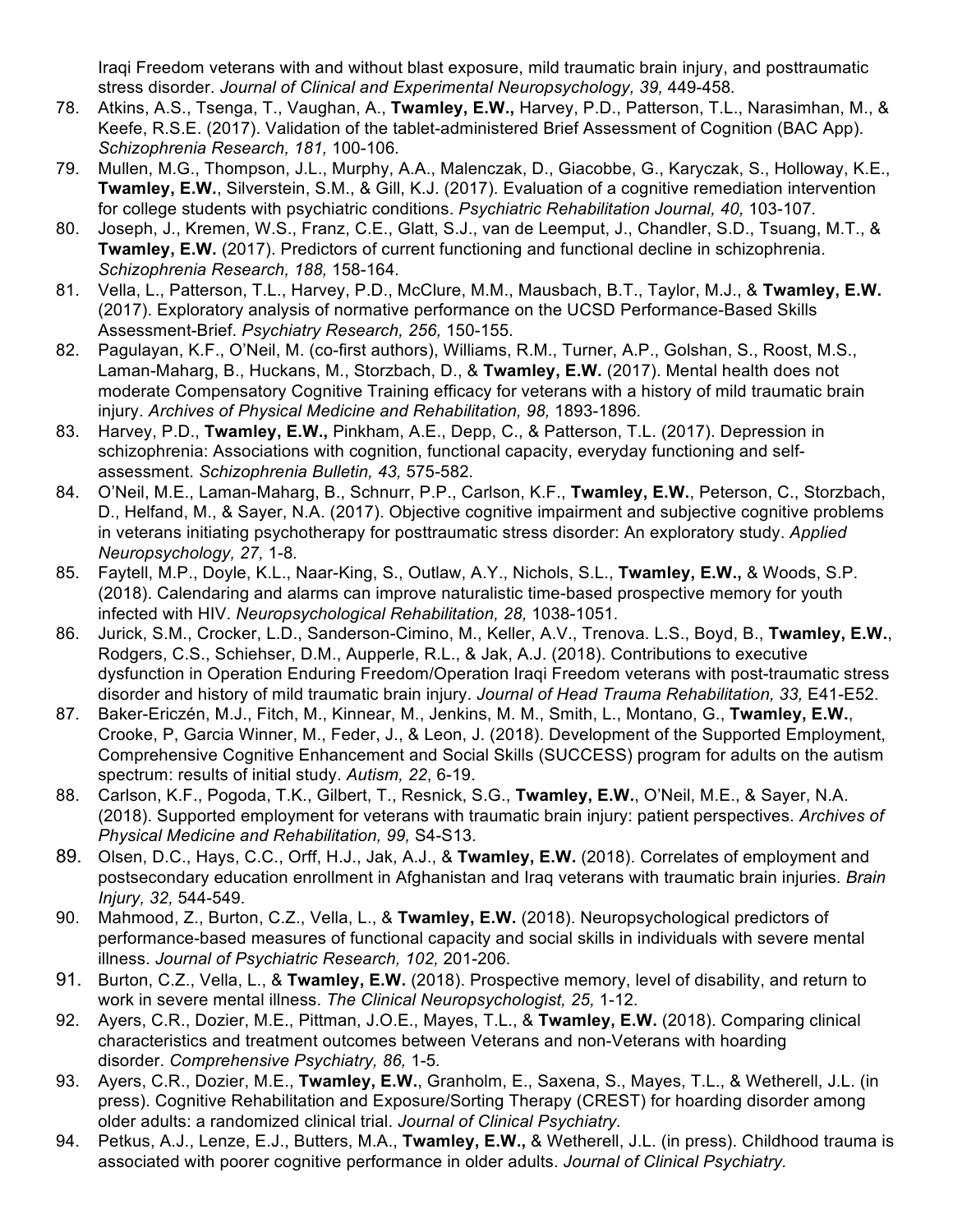- 95. **Twamley, E.W.,** Thomas, K.R., Burton, C.Z., Vella, L., Jeste, D.V., Heaton, R.K., & McGurk, S.R. (in press). Compensatory Cognitive Training for people with severe mental illnesses in supported employment: a randomized controlled trial. *Schizophrenia Research.*
- 96. Howe, E.I., Langlo, K.S., Terjesen, H.C.A., Roe, C., Schanke, A., Søberg, H.L., Sveen, Unni, Aas, E., Enehaug, H., Alves, D.E., Klethagen, P., Sagstad, K., Moen, C.M., Torsteinsbrend, K., Linnestad, A., Nordenmark, T.H., Rismyhr, B.S., Wangen, G., Lu, J., Ponsford, J., **Twamley, E.W.**, Ugelstad, H., Spjelkavik, Ø., Løvstad, M., & Andelic, N. (in press). Combined cognitive and vocational interventions after mild-to-moderate traumatic brain injury: study protocol for a randomized controlled trial and qualitative process evaluation. *Trials.*
- 97. Ayers, C.R., Dozier, M.E., Taylor, C.T., Mayes, T.L., Pittman, J.O.E., & **Twamley, E.W.** (in press). Group Cognitive Rehabilitation and Exposure/Sorting Therapy: A Pilot Program. *Cognitive Therapy and Research.*
- 98. Bomyea, J., Jurick, S.M., Keller, A., Hays, C., **Twamley, E.W.,** & Jak, A.J. (in press). Neurobehavioral symptom validity and performance validity in Veterans: Evidence for distinct outcomes across data types. *Applied Neuropsychology.*
- 99. Crocker, L.D., Jurick, S.M., Thomas, K.R., Keller, A.V., Sanderson-Cimino, M., Boyd, B., Rodgers, C., **Twamley, E.W**., & Jak, A.J. (in press). Worse baseline executive functioning is associated with dropout and poorer response to trauma-focused treatment for veterans with PTSD and comorbid traumatic brain injury. *Behaviour Research and Therapy.*
- 100. Milienne-Petiot, M., Higa, K.K., Grim, A., Deben, D., Groenink, L., **Twamley, E.W.,** Geyer, M.A., & Young, J.W. (in press). Nicotine improves probabilistic reward learning in wildtype but not alpha7 nAChR null mutants, yet alpha7 nAChR agonists do not improve probabilistic learning. *European Neuropsychopharmacology.*
- 101. Crocker, L.D., Keller, A.V., Jurick, S.M., Bomyea, J., Hays, C.C., **Twamley, E.W.,** & Jak, A.J. (in press). Mild traumatic brain injury burden moderates the relationship between cognitive functioning and suicidality in Iraq/Afghanistan-era Veterans. Journal of the International Neuropsychological Society.
- 102. Mahmood, Z., Clark, J.M.R., & **Twamley, E.W.** (in press). Compensatory Cognitive Training for psychosis: Effects on negative symptom subdomains*. Schizophrenia Research.*

#### **JOURNAL ARTICLES: REVIEWS AND META-ANALYSES**

- 103. Davis, M.C., Matthews, K.A., & **Twamley, E.W.** (1999). Is life more difficult on Mars or Venus? A metaanalytic review of sex differences in major and minor life events. *Annals of Behavioral Medicine, 21,* 83- 97.
- 104. **Twamley, E.W.**, Jeste, D.V., & Lehman, A.F. (2003). Vocational rehabilitation in schizophrenia: A literature review and meta-analysis of randomized controlled trials. *Journal of Nervous and Mental Disease, 191,* 515-523.
- 105. **Twamley, E.W.**, Jeste, D.V., & Bellack, A.S. (2003). A review of cognitive training in schizophrenia. *Schizophrenia Bulletin, 29,* 359-382.
- 106. Rodgers, C.S., Lang, A.J., **Twamley, E.W.**, & Stein, M.B. (2003). Sexual trauma and pregnancy: A conceptual framework. *Journal of Women's Health, 12,* 961-970.
- 107. **Twamley, E.W.,** & Harvey, P.D. (2006). The importance of cognition in the conceptualization of both dementia and severe mental illness in older people. *American Journal of Geriatric Psychiatry, 14,* 387- 390.
- 108. Sitzer, D.I., **Twamley, E.W.**, & Jeste, D.V. (2006). Cognitive training in Alzheimer disease: A metaanalysis of the literature. *Acta Psychiatrica Scandinavica, 114,* 75-90.
- 109. **Twamley, E.W.**, Legendre Ropacki, S.A., & Bondi, M.W. (2006). Neuropsychological and neuroimaging changes in preclinical Alzheimer's disease. *Journal of the International Neuropsychological Society, 12,*  707-735.
- 110. McGurk, S.R., **Twamley, E.W.,** Sitzer, D.I., McHugo, G.J., & Mueser, K.T. (2007). A meta-analysis of cognitive remediation in schizophrenia. *American Journal of Psychiatry, 164,* 1791-802.
- 111. Jeste, D.V., **Twamley, E.W.,** Cardenas, V., Lebowitz, B., & Reynolds, C.F. (2009). A call for training the trainers: Focus on mentoring to enhance diversity in mental health research. *American Journal of Public Health, 99,* S31-S37.
- 112. Chou, H., **Twamley, E.**, & Swerdlow, N.R. (2012). Towards medication-enhancement of cognitive interventions in schizophrenia. *Handbook of Experimental Pharmacology, 213,* 81-111.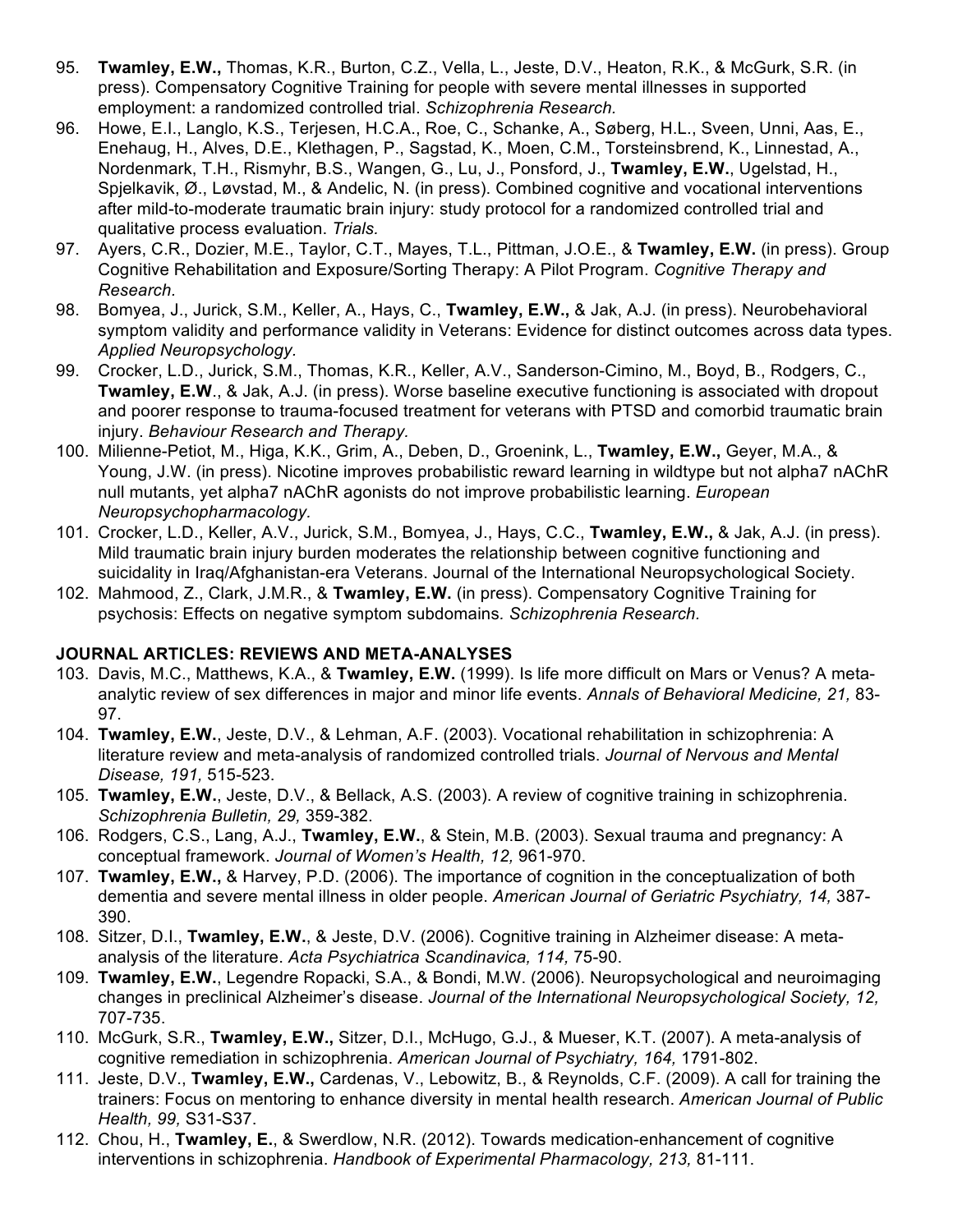- 113. **Twamley, E.W.** (2013). The future of psychosocial interventions for older adults with severe mental illness. *American Journal of Geriatric Psychiatry, 21,* 215-217.
- 114. Huckans, M., Hutson, L., **Twamley, E.**, Jak, A., Kaye, J., & Storzbach, D. (2013). Efficacy of cognitive rehabilitation therapies for mild cognitive impairment (MCI) in older adults: Working toward a theoretical model and evidence-based interventions. *Neuropsychology Review, 23,* 63-80.
- 115. Choi, J., & **Twamley, E.W.** (2013). Cognitive rehabilitation therapies for Alzheimer's disease: A review of methods to improve treatment engagement and self-efficacy. *Neuropsychology Review, 23,* 48-62.
- 116. Acheson, D.T., **Twamley, E.W.**, & Young, J.W. (2013). Reward learning as a potential target for pharmacological augmentation of cognitive remediation for schizophrenia: A roadmap for preclinical development. *Frontiers in Neuropharmacology, 7,* 103(1-12).
- 117. Savla, G.N., Vella, L., Armstrong, C.C., Penn, D.L., & **Twamley, E.W.** (2013). Deficits in domains of social cognition in schizophrenia: A meta-analysis of the empirical evidence. *Schizophrenia Bulletin, 39,*  979-92.
- 118. Orff, H.J., Hays, C.C., Heldreth, A.A., Stein, M.B., & **Twamley, E.W.** (2013). Clinical considerations in the evaluation and management of patients following traumatic brain injury. *FOCUS: The Journal of Lifelong Learning in Psychiatry, 11,* 328-340.
- 119. Schuitevoerder, S., Rosen, J.W., **Twamley, E.W.,** Ayers, C.R., Sones, H., Lohr, J.B., Goetter, E.M., Fonzo, G.A., Holloway, K.J., & Thorp, S.R. (2013). A meta-analysis of cognitive functioning in older adults with PTSD. *Journal of Anxiety Disorders, 27,* 550-558*.*
- 120. Depp, C., Vella, L., Orff, H.J., & **Twamley, E.W.** (2015). A quantitative review of cognitive functioning in homeless adults. *Journal of Nervous and Mental Disease, 203,* 126-131.

### **TREATMENT MANUALS (available to the public at www.cogsmart.com)**

- 1. **Twamley, E.W.,** Noonan, S.K., Savla, G.N., Schiehser, D., & Jak, A. (2010). *Cognitive Symptom Management and Rehabilitation Therapy (CogSMART) for Traumatic Brain Injury.* Unpublished treatment manual.
- 2. **Twamley, E.W.** (2011). *Compensatory Cognitive Training for Clients with Psychiatric Illness.* Unpublished treatment manual.
- 3. **Twamley, E.W.,** Bengoetxea, E., Mondragón, A., & Ojeda, N. (2012). *Entrenamiento Cognitivo Compensatorio* [Spanish translation of *Compensatory Cognitive Training for Clients with Psychiatric Illness*]. Unpublished treatment manual.
- 4. **Twamley, E.**\*, Huckans, M.\*, Tun, S.M., Hutson, L., Noonan, S., Savla, G., Jak, A., Schiehser, D. & Storzbach, D. (2013). *Compensatory Cognitive Training for Traumatic Brain Injury.* Unpublished treatment manual. [\* co-first authors.]
- 5. Huckans, M.\*, **Twamley, E.**\*, Tun, S.M., Hutson, L., Noonan, S., Savla, G., Jak, A., Schiehser, D. & Storzbach, D. (2013). *Compensatory Cognitive Training for Mild Cognitive Impairment.* Unpublished treatment manual. [\* co-first authors.]

#### **BOOK CHAPTERS AND INVITED PUBLICATIONS**

- 1. **Twamley, E.W.**, & Bortz, J.J. (1999). Nonepileptic seizures: Neuropsychological mechanisms. *BNI Quarterly, 15,* 20-26.
- 2. **Twamley, E.W.**, Dolder, C.R., Corey-Bloom, J., & Jeste, D.V. (2003). Neuropsychiatric aspects of schizophrenia (pp 776-798). In Schiffer, R.B., Rao, S.M., & Fogel, B.S., eds., *Neuropsychiatry* (2nd ed), Philadelphia: Lippincott Williams & Wilkins.
- 3. Jeste, D.V., & **Twamley, E.W.** (2003). Understanding and managing psychosis in late life. *Psychiatric Times, 20,* 19-22.
- 4. **Twamley, E.W.** (2003). Commentary on Cresswell, M.K., & Rugg, S.A., The Canadian Occupational Performance Measure: its use with clients with schizophrenia. *International Journal of Therapy and Rehabilitation, 10,* 553.
- 5. **Twamley, E.W.**, & Bondi, M.W. (2004). The differential diagnosis of dementia (pp 276-326). In Ricker, J.H., ed., *Differential Diagnosis in Adult Neuropsychological Assessment,* New York: Springer Publishing Company.
- 6. Nayak, G.V., Folsom, D.P., **Twamley, E.W.**, & Jeste, D.V. (2006). Treatment of late-life schizophrenia (pp 225-236). In T. Sharma and P.D. Harvey, eds., *The Early Course of Schizophrenia.* New York: Oxford University Press.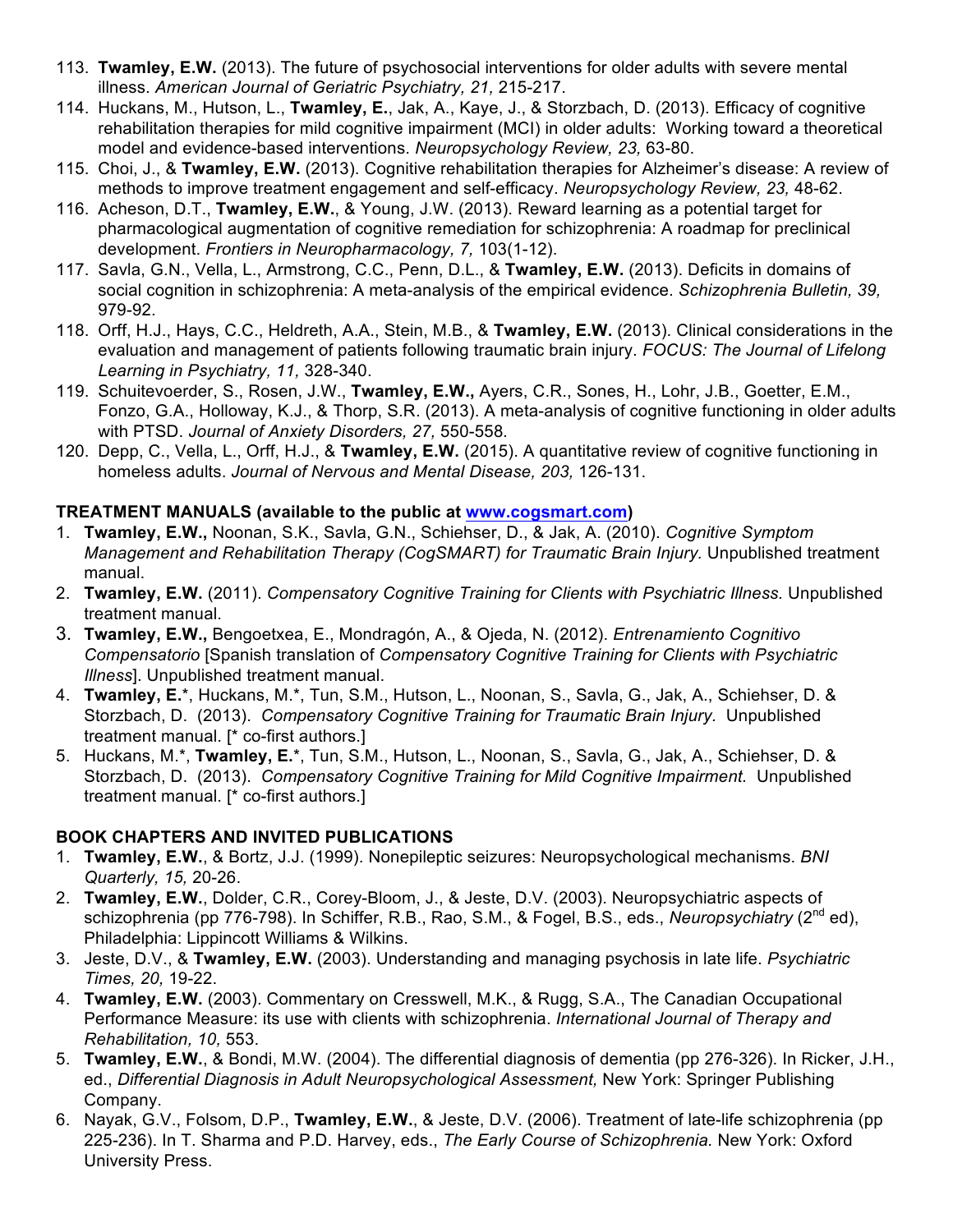- 7. Burton, C.Z., Vella, L., & **Twamley, E.W.** (2009). Supported employment for individuals with severe mental illness (pp 383-387). In I. Soderback, ed., *International handbook of Occupational Therapy Interventions.*  New York: Springer Publishing Company.
- 8. **Twamley, E.W.**, Zurhellen, C.H., (co-first authors) & Vella, L. (2010). Compensatory cognitive training (pp 50-60). In V. Roder and A. Medalia, eds., *Understanding and Treating Neuro- and Social Cognition in Schizophrenia Patients.* Basel, Switzerland: Karger.
- 9. **Twamley, E.W.** (2010). A review of Donald T. Stuss, Gordon Winocur, & Ian H. Robertson (Eds.). (2008) Cognitive Neurorehabilitation: Evidence and Application (2nd ed.). *Journal of Clinical and Experimental Neuropsychology, 32,* 670-672.
- 10. Burton, C.Z., Vella, L., Littlefield, E.M., & **Twamley, E.W.** (2015). Supported employment for individuals with severe mental illness. In I. Soderback, ed., *International Handbook of Occupational Therapy Interventions, second edition.* New York: Springer Publishing Company.
- 11. **Twamley, E.W.** (2016). Compensatory approaches to improving functioning. In A. Medalia and C.R. Bowie, eds., Cognitive Remediation to Improve Functional Outcomes. New York: Oxford University Press.
- 12. Mahmood, Z., & **Twamley, E.W.** (2018). Identifying Cognitive Abilities To Serve As Intervention Targets For Treating Psychiatric Disorders. Science Trends. www.sciencetrends.com.

### **PUBLISHED ABSTRACTS**

- **Twamley, E.W.**, & Davis, M.C. (1998). Protective factors for eating pathology. *Annals of Behavioral Medicine, 20,* S223. (Society for Behavioral Medicine)
- **Twamley, E.W.**, Blackwood, H.D., & Summers, J.D. (1999). Is cooperation testing necessary? An archival study of variables associated with test-taking effort. *Archives of Clinical Neuropsychology, 14,* 746. (National Academy of Neuropsychology Annual Meeting, San Antonio.)
- **Twamley, E.W.**, Bortz, J.J., & Blum, D.E. (1999). Nonepileptic seizures in men: Risk factors and neuropsychological findings. *Epilepsia, 40,* 55. (American Epilepsy Society Annual Meeting, Orlando.)
- **Twamley, E.**, Patterson, T., Palmer, B., & Jeste, D. (2001). The relation of cognitive performance to everyday functioning among older patients with schizophrenia. *American Journal of Geriatric Psychiatry, 9,* 96. (American Association for Geriatric Psychiatry)
- **Twamley, E.W.**, Palmer, B.W., Heaton, R.K., & Bondi, M.W. (2001). Working memory and verbal learning ability in older patients with schizophrenia. *The Clinical Neuropsychologist, 15,* 282. (American Psychological Association)
- **Twamley, E.W.**, Heaton, R.K., Palmer, B.W., & Jeste, D.V. (2001). Are the Digit Span forward and Digit Span backward tasks differentially sensitive to working memory deficits? *Archives of Clinical Neuropsychology, 16,* 804. (National Academy of Neuropsychology)
- **Twamley, E.W.**, & Stein, M.B. (2002). Are college students with PTSD neuropsychologically impaired? *Journal of the International Neuropsychological Society, 8,* 183. (International Neuropsychological Society)
- **Twamley, E.W.**, Heaton, R.K., Palmer, B.W., & Jeste, D.V. (2002). Is working memory the core deficit in schizophrenia? Symposium: Contemporary Issues in the Conceptualization and Assessment of Working Memory and Executive Functions. *Journal of the International Neuropsychological Society, 8, 221-222.* (International Neuropsychological Society)
- **Twamley, E.**, Nayak, G.V., Williams, R.E., & Jeste, D.V. (2002). Work rehabilitation for middle-aged and older veterans with schizophrenia. *American Journal of Geriatric Psychiatry, 10 (Supplement 1),* 102. (American Association for Geriatric Psychiatry)
- **Twamley, E.W.**, Williams, R.E., & Jeste, D.V. (2002). Vocational rehabilitation outcomes in middle-aged and older veterans with schizophrenia. *Journal of Clinical Psychiatry, 63,* 1083. (International College of Geriatric Psychoneuropharmacology)
- **Twamley, E.,** & Weller, J. (2003). Executive dysfunction in inpatient suicide attempters. *Journal of the International Neuropsychological Society, 9,* 328-329. (International Neuropsychological Society)
- **Twamley, E.W.,** Sadek, J.R., Narvaez, J.M., Heaton, R.K., Jeste, D.V., Bentley, H., Rivera Mindt, M., Grant, I., & the HNRC Group. (2004). Work-related abilities in schizophrenia and HIV: A demographically-matched comparison. *Journal of the International Neuropsychological Society, 10,* 151. (International Neuropsychological Society)
- Wetherell, J.L., **Twamley, E.W.,** Rockwell, E., Judd, P.H., Sewell, D.D., Patterson, T.L., & Jeste, D.V. (2004). Anxiety symptoms are associated with poorer word generation and inhibitory control in older psychiatric outpatients. *Neuropsychopharmacology, 29 (S1),* S215. (American College of Neuropsychopharmacology)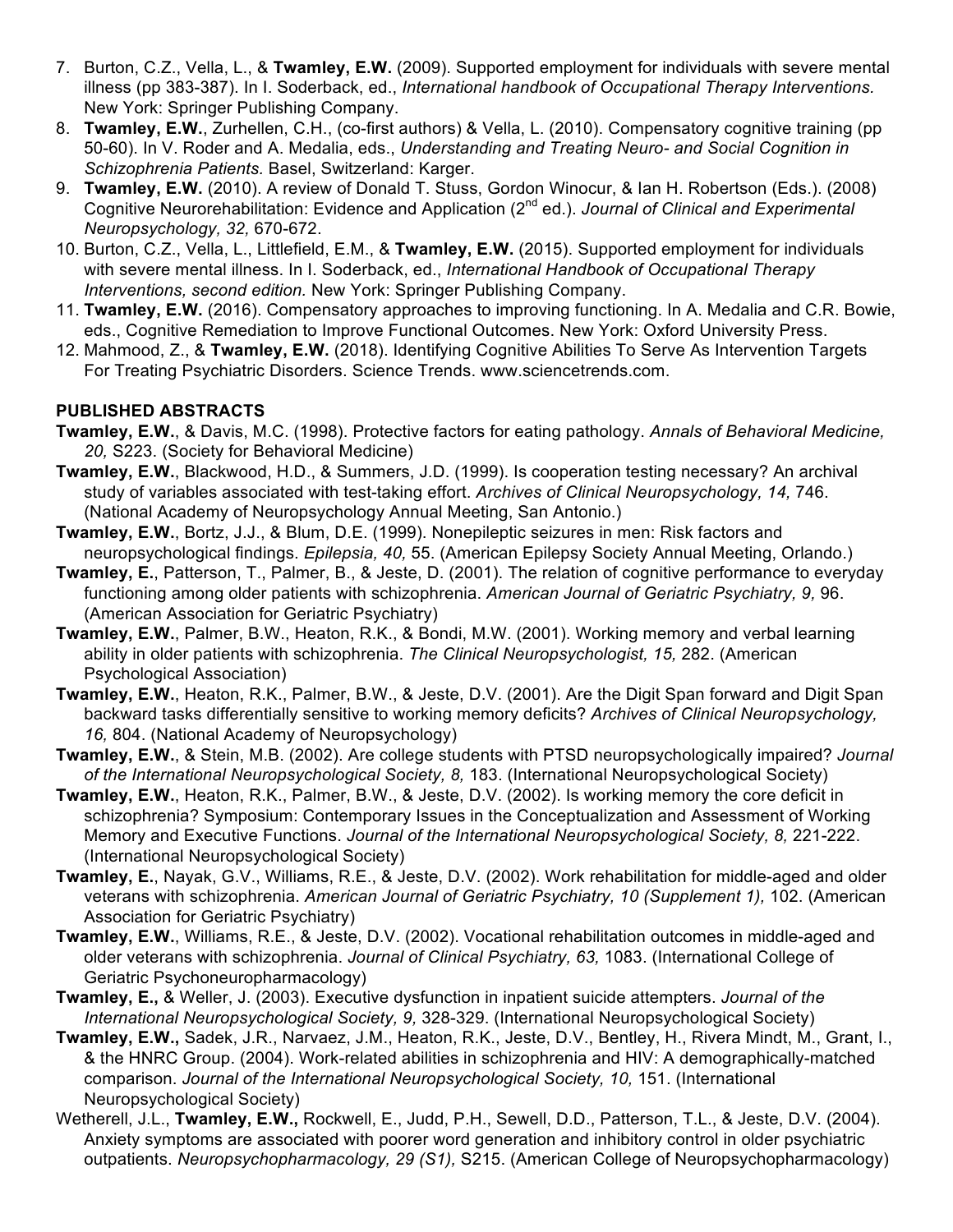- **Twamley, E.W.**, Narvaez, J.M., & Jeste, D.V. (2005). Prospective memory in schizophrenia. *Journal of the International Neuropsychological Society, 11 (S1),* 119. (International Neuropsychological Society)
- **Twamley, E.W.**, Sitzer, D.I., Narvaez, J.M., & Jeste, D.V. (2005). Cognitive training to address the neuropsychological impairments of schizophrenia. *Journal of the International Neuropsychological Society, 11 (S2),* 79-80. (International Neuropsychological Society)
- **Twamley, E.W., Narvaez, J.M., Sitzer, D.I., & Kelsoe, J.R. (2005). The COMT Val<sup>158</sup>Met polymorphism and** cognition in schizophrenia. *Neuropsychopharmacology, 30 (S1),* S260. (American College of Neuropsychopharmacology)
- Sitzer, D.I., **Twamley, E.W.**, Palmer, B.W., Heaton, R.K., & Jeste, D.V. (2006). Cognition and driving status in schizophrenia patients. *Journal of the International Neuropsychological Society, 12 (S1),* 239. (International Neuropsychological Society)
- **Twamley, E.W.**, Sitzer, D.I., Patterson, T.L., & Jeste, D.V. (2007). Can old dogs learn new tricks? Neuropsychological status and cognitive training outcomes in psychosis. *Journal of the International Neuropsychological Society, 13 (S1),* 105. (International Neuropsychological Society)
- Sitzer, D.I., **Twamley, E.W.,** & Jeste, D.V. (2007). The relationship between changes in neuropsychological and functional abilities among schizophrenia outpatients. *Journal of the International Neuropsychological Society, 13 (S1),* 124. (International Neuropsychological Society)
- **Twamley, E.W.,** Woods, S.P., Dawson, M.S., Narvaez, J.M., & Jeste, D.V. (2007). Remembering to remember: Prospective memory impairment in schizophrenia. *Schizophrenia Bulletin, 33,* 578. (International Congress on Schizophrenia Research).
- **Twamley, E.W.,** Woods, S.P., Zurhellen, C.H., Vertinski, M., Narvaez, J.M., Mausbach, B.T., Patterson, T.L., & Jeste, D.V. (2008). Prospective memory impairment and everyday functioning in schizophrenia. *Journal of the International Neuropsychological Society, 14 (S1),* 198. (International Neuropsychological Society).
- Vella, L., Jeste, D.V., Heaton, R.K., & **Twamley, E.W.** (2008). Neuropsychological functioning and work rehabilitation outcomes in schizophrenia. *Journal of the International Neuropsychological Society, 14 (S1),*  120. (International Neuropsychological Society).
- Weller, J.A., **Twamley, E.W.,** & Zurhellen, C.H. (2008). Executive dysfunction in suicide attempters and suicide ideators. *Journal of the International Neuropsychological Society, 14 (S1), 193.* (International Neuropsychological Society).
- Diamond, L.C., **Twamley, E.W.,** Zurhellen, C., Palmer, B.W., Dunn, L.B., Jeste, D.V., & Irwin, S.A. (2008). Unrecognized cognitive impairment in hospice patients. *American Journal of Geriatric Psychiatry, 16 (S1),*  A68-69. (American Association for Geriatric Psychiatry).
- Dawes, S.E., **Twamley, E.W.,** & Palmer, B.W. (2008). Examination of digit span errors among middle-aged and older persons with schizophrenia. *American Journal of Geriatric Psychiatry, 16 (S1),* A50. (American Association for Geriatric Psychiatry).
- Burton, C.Z., Irwin, S.A., Diamond, L.C., Dunn, L.B., Palmer, B.W., Jeste, D.V., & **Twamley, E.W.** (2009). Cognitive Impairment and Decision-Making Capacity in Hospice Care Patients. *Journal of the International Neuropsychological Society, 15 (S1),* 216-217. (International Neuropsychological Society).
- Vella, L., Burton, C.Z., Heaton, R.K., Jeste, D.V., & **Twamley, E.W.** (2009). Correlates of Work History and Work Attainment in Supported Employment for People with Severe Mental Illness. *Journal of the International Neuropsychological Society, 15 (S1),* 49. (International Neuropsychological Society).
- **Twamley, E.W.**, Burton, C.Z., Vella, L., Savla, G.N., Abeles, M.B., Bilder, R.M., & Kelsoe, J.R. (2009). COMT, Cognition, and Functional Capacity in Schizophrenia. *Journal of the International Neuropsychological Society, 15 (S1),* 222. (International Neuropsychological Society).
- **Twamley, E.W.**, Patterson, T., Harvey, P., & Heaton, R. (2009). Validating Assessments of Real-World Outcomes in Schizophrenia. *Schizophrenia Bulletin, 35 (S1),* 309. (International Congress on Schizophrenia Research).
- Burton, C.Z., Vella, L., & **Twamley, E.W.** (2009). Executive Functioning and Functional Capacity in Schizophrenia. *Schizophrenia Bulletin, 35 (S1),* 289-290. (International Congress on Schizophrenia Research).
- Vella, L., Loebach, N.M., Burton, C.Z., Heaton, R.K., Jeste, D.V., & **Twamley, E.W.** (2009). Assessment of Vocational Capacity in Schizophrenia. *Schizophrenia Bulletin, 35 (S1),* 326-327. (International Congress on Schizophrenia Research).
- Savla, G.N., **Twamley, E.W.**, Delis, D.C., Jeste, D.V., & Palmer, B.W. (2009). Deconstructing Executive Functions in Schizophrenia. *Schizophrenia Bulletin, 35 (S1),* 282. (International Congress on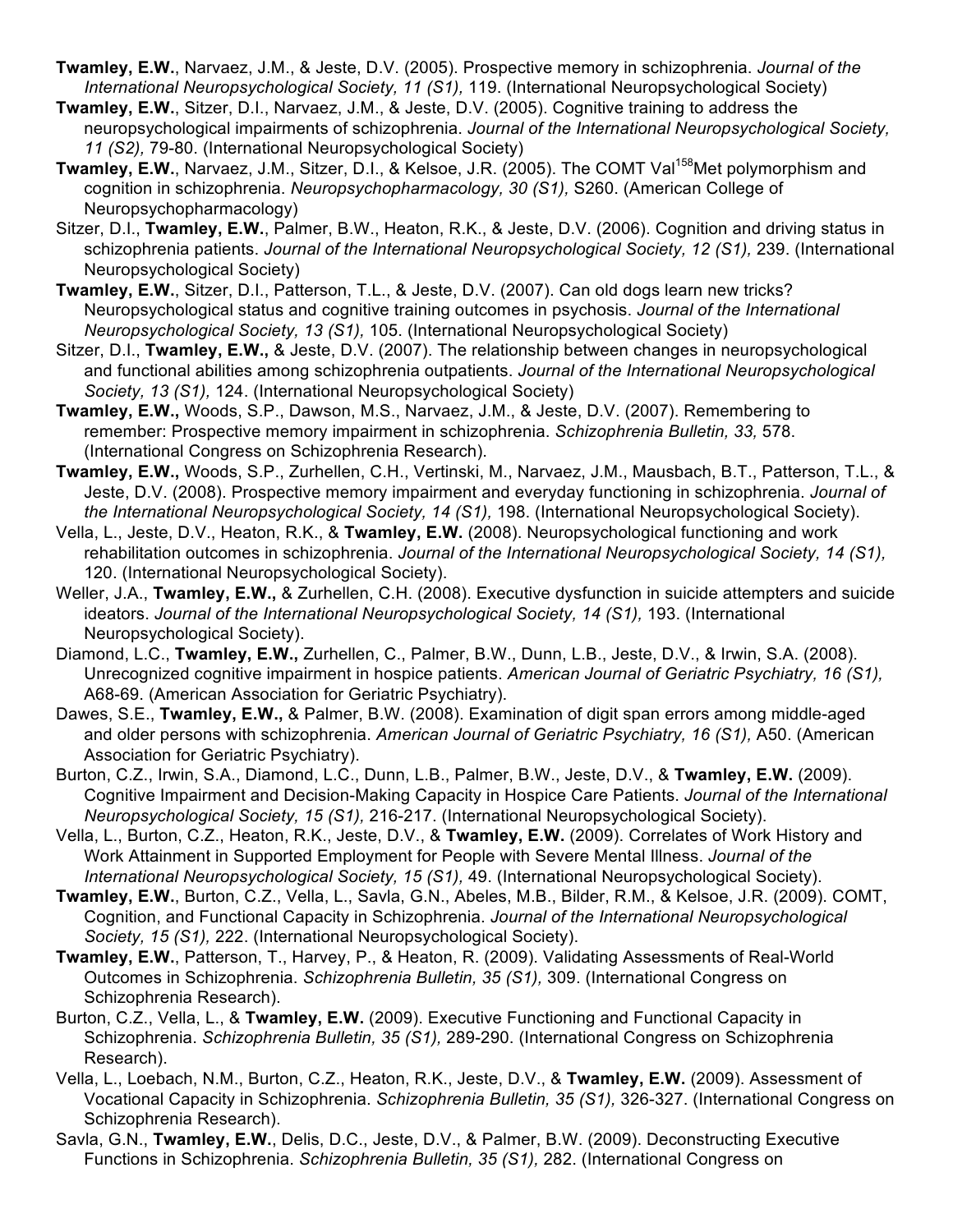Schizophrenia Research).

- Huckans, M., Pavawalla, S., Demadura, T., Kolessar, M., Seelye, A., Roost, N., Tun, S., McCall, K., **Twamley, E.,** & Storzbach, D. (2009). A pilot study examining the effect of a group-based cognitive strategy training intervention on self-reported psychiatric symptoms, functioning, and compensatory strategy utilization in OIF combat veterans with mild traumatic brain injury. *The Clinical Neuropsychologist, 23,* 589-590. (American Academy of Clinical Neuropsychology, San Diego, CA.)
- Thomas, K.R., Williams, R.E., Bondi, M.W., Delis, D.C., & **Twamley, E.W.** (2010). Supported Employment Plus Cognitive Training for Veterans with Traumatic Brain Injury. *Journal of the International Neuropsychological Society, 16 (S1),* 139. (International Neuropsychological Society).
- Burton, C.Z., Vella, L., Weller, J.A., & **Twamley, E.W.** (2010). Differential Effects of Executive Functioning on Suicide Attempts. *Journal of the International Neuropsychological Society, 16 (S1),* 117. (International Neuropsychological Society).
- **Twamley, E.W.,** Vella, L., & Burton, C.Z. (2010). Compensatory Cognitive Training Improves Neuropsychological, Functional, and Clinical Outcomes in Psychosis. *Journal of the International Neuropsychological Society, 16 (S1),* 189. (International Neuropsychological Society).
- Vella, L., Burton, C.Z., & **Twamley, E.W.** (2010). Improvements in Neuropsychological, Functional, and Clinical Outcomes after Compensatory Cognitive Training. *Journal of the International Neuropsychological Society, 16 (S1),* 45. (International Neuropsychological Society).
- **Twamley, E.W.,** Burton, C.Z., Vella, L., Savla, G.N., Guidry, J.J., Abeles, M.B., Minassian, A., Bilder, R.M., & Kelsoe, J.R. (2010). COMT Genotype, Cognition, and Functional Capacity in Schizophrenia. *Journal of the International Neuropsychological Society, 16 (S1),* 45. (International Neuropsychological Society).
- Medalia, A., & **Twamley, E.W.** (2010). International Perspectives on Group Based Approaches to Treating Cognition in Schizophrenia. *Schizophrenia Research, 117,* 142. (Schizophrenia International Research Society).
- **Twamley, E.W.,** Vella, L., Burton, C.Z., Savla, G.N., Guidry, J.J., Minassian, A., Bilder, R.M., & Kelsoe, J.R. (2010). COMT Genotype and Memory Performance in Schizophrenia. *Schizophrenia Research, 117,* 456. (Schizophrenia International Research Society).
- **Twamley, E.W.,** Burton, C.Z., Vella, L., & Jeste, D.V. (2010). Compensatory Cognitive Training for Patients with Psychosis. *Schizophrenia Research, 117,* 142-143. (Schizophrenia International Research Society).
- **Twamley, E.W.,** Mausbach, B.T., Bucardo, J., & Patterson, T.L. (2010). Language, Acculturation, and Functional Capacity Assessment in Schizophrenia. *Schizophrenia Research, 117,* 155. (Schizophrenia International Research Society).
- Thomas, K.R., Gregory, A.M., Williams, R.E., Delis, D.C., Bondi, M.W. & **Twamley, E.W.** (2011). Cognitive Efficiency in Veterans with TBI is Reduced by Psychiatric Symptom Severity, Not Post-Concussive Symptoms. *Journal of the International Neuropsychological Society, 17 (S1),* 249. (International Neuropsychological Society).
- Savla, G.N., **Twamley, E.W.**, Delis, D.C., Roesch, S.C., Thompson, W.K., Jeste, D.V., & Palmer, B.W. (2011). A Comprehensive Study of Executive Functions in Schizophrenia Using the Delis-Kaplan Executive Function System (D-KEFS). *Journal of the International Neuropsychological Society, 17 (S1),* 88. (International Neuropsychological Society).
- Orff, H.J., Jak, A., & **Twamley, E.W.** (2011). The Effects of Sleep Disturbance on Psychiatric and Cognitive Functioning Following Traumatic Brain Injury. *Sleep, 34(S),* A188.
- Savla, G.N., **Twamley, E.W.**, Roesch, S.C., Delis, D.C., Jeste, D.V., Palmer, B.W. (2011). Predictors of performance on specific executive skills in schizophrenia. *Schizophrenia Bulletin, 37 (S1),* 252. (International Congress on Schizophrenia Research).
- Burton, C.Z., Vella, L., Harvey, P.D., Heaton, R.K., Patterson, T.L., & **Twamley, E.W.** (2011). Performance characteristics and factor analysis of the MATRICS Consensus Cognitive Battery. *Schizophrenia Bulletin, 37 (S1),* 238. (International Congress on Schizophrenia Research).
- Vella, L., Burton, C.Z., Harvey, P.D., Heaton, R., Patterson, T., & **Twamley, E.W.** (2011). The MATRICS Consensus Cognitive Battery: Relationships with performance-based measures of functional capacity. *Schizophrenia Bulletin, 37 (S1),* 255. (International Congress on Schizophrenia Research).
- Harvey, P.D., Vella, L., **Twamley, E.**, Heaton, R., & Patterson, T. (2011). The differential validity of 6 different rating scales for functional outcome in schizophrenia: The Validation of Everyday Real-world Outcomes (VALERO) study results. *Schizophrenia Bulletin, 37 (S1),* 267. (International Congress on Schizophrenia Research).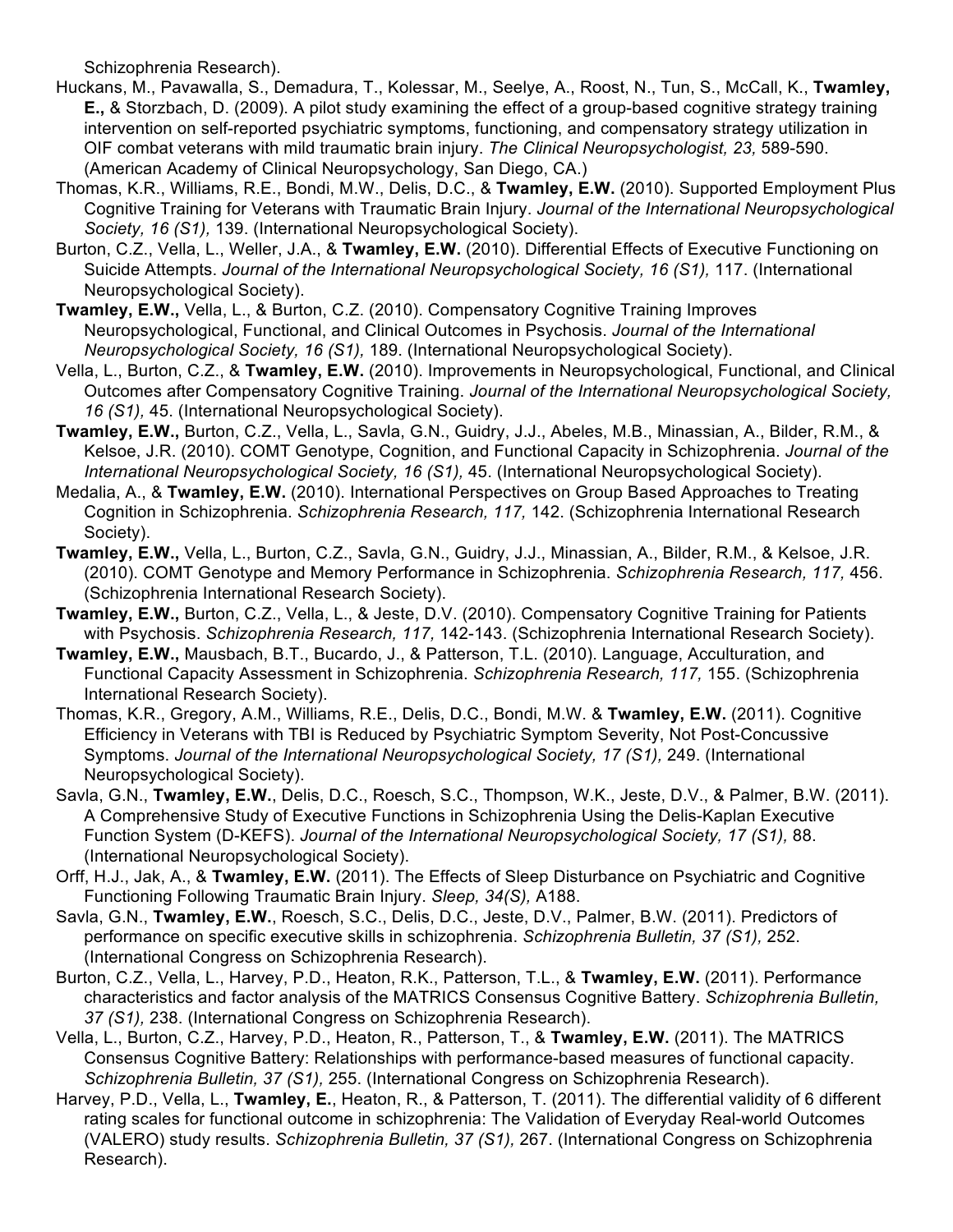- **Twamley, E.W.,** Vella, L., & Burton, C.Z. (2011). Determinants of objective and subjective quality of life in schizophrenia: Are they different cross-sectionally vs. longitudinally? *Schizophrenia Bulletin, 37 (S1),* 283. (International Congress on Schizophrenia Research).
- **Twamley, E.W.,** Vella, L., Burton, C.Z., & Jeste, D.V. (2011). Compensatory cognitive training for psychosis: Results from a randomized controlled trial. *Schizophrenia Bulletin, 37 (S1),* 324. (International Congress on Schizophrenia Research).
- Hanson, K.L., Nation, D.A., Orff, H., Sorg, S.F., Delano-Wood, L., Schiehser, D.M., **Twamley, E.W.**, Lohr, J.B., Jak, A.J., & Delis, D.C. (2013). Cognitive Discrepancy-Based Analysis of Traumatic Brain Injury in Veterans Suggests Mild Executive Dysfunction. *Journal of the International Neuropsychological Society, 19 (S1),* 263. (International Neuropsychological Society).
- Burton, C.Z., Bengoetxea, E., Mausbach, B.T., Bucardo, J., Patterson, T.L., & **Twamley, E.W.** (2013). Cognition and Functional Capacity Assessment in English Speakers and Monolingual Spanish Speakers with Schizophrenia. *Journal of the International Neuropsychological Society, 19 (S1),* 106-107. (International Neuropsychological Society).
- Burton, C.Z., & **Twamley, E.W.** (2013). Neurocognitive Insight, Cognition, and Treatment Utilization in Individuals with Schizophrenia. *Journal of the International Neuropsychological Society, 19 (S1),* 138. (International Neuropsychological Society).
- **Twamley, E.W.**, Vella, L., Burton, C.Z., Heaton, R.K., & Jeste, D.V. (2013). Compensatory Cognitive Training for People with Severe Mental Illness: Effects on Cognition, Functional Capacity, and Psychiatric Symptoms. *Journal of the International Neuropsychological Society, 19 (S1),* 142. (International Neuropsychological Society).
- Gregory, A.M., Tirabassi, C., Allard, C.B., Norman, S.B., Thorp, S., Stein, M.B., & **Twamley, E.W.** (2013). Cognitive Performance and Treatment Response in Women with PTSD. *Journal of the International Neuropsychological Society, 19 (S1),* 173. (International Neuropsychological Society).
- Orff, H.J., Jak, A.J., Gregory, A.M., Colon, C., Schiehser, D.M., Lohr, J., & **Twamley, E.W.** (2013). Association of Sleep Disturbance With Neuropsychological and Psychiatric Functioning in Veterans with Mild to Moderate Traumatic Brain Injury. *Journal of the International Neuropsychological Society, 19 (S1),* 265. (International Neuropsychological Society).
- **Twamley, E.W.**, Williams, R.E., Jak, A.J., Delis, D.C., & Lohr, J.B. (2013). Compensatory Cognitive Training for Veterans with Mild to Moderate TBI. *Journal of the International Neuropsychological Society, 19 (S1),*  292-293. (International Neuropsychological Society).
- Jurick, S.M., Colon, C., Orff, H.J., Hays, C., Gregory, A., **Twamley, E.W.,** & Jak, A.J. (2013). Cognitive Profiles of Mild to Moderate Traumatic Brain Injury Iraq and Afghanistan Veterans. *Journal of the International Neuropsychological Society, 19 (S1),* 263 (International Neuropsychological Society).
- Orff, H., Schiehser, D., **Twamley, E.**, Jak, A., Drummond, S., Delano-Wood, L. (2013). Sleep Disturbance and Neuropsychiatric Functioning in Veterans with Mild to Moderate Traumatic Brain Injury (mTBI) Compared with non-mTBI Veterans. *Sleep, 36 (S),* A302*.* (Sleep, Minneapolis, MN).
- Fane, M.T., Lysaker, P.H., Fiszdon, J.M., **Twamley, E.W.**, Gooding, A., Baginski, C., & Choi, J. (2013). Cognitive behavioral therapy to enhance cognitive rehabilitation efficacy in Alzheimer's disease: 2-month follow-up. *Alzheimer's & Dementia, 9 (S),* 495. (Alzheimer's Association International Conference, Boston, MA).
- Hanson, K. L., Schiehser, D. M., **Twamley, E.**, Jak, A. J., Clark, A. L., Lohr, J. B., Delis, D. C., & Delano-Wood, L. (2014). Problem alcohol use is associated with increased psychiatric symptomatology and reduced processing speed in veterans with mild traumatic brain injury. *Journal of the International Neuropsychological Society, 20, S1,* 40. (International Neuropsychological Society, Seattle, WA).
- Hays, C.C., Orff, H.J, Jak, A.J., & **Twamley, E.W.** (2014). Cognitive complaints in Veterans with TBI and their relationship to objective measures of cognition. *Journal of the International Neuropsychological Society, 20 (S1),* 37. (International Neuropsychological Society, Seattle, WA).
- **Twamley, E.W.,** Hays, C.C., Orff, H.J., Depp, C.A., & Jak, A.J. (2014). Neurocognition and homelessness among OEF/OIF Veterans with traumatic brain injury. *Journal of the International Neuropsychological Society, 20, S1,* 37. (International Neuropsychological Society, Seattle, WA).
- Jak, A., Hays, C., Orff, H., Schiehser, D., & **Twamley, E**. (2014). Depression limits post-concussive symptom improvement in Veterans with a history of TBI. *Journal of the International Neuropsychological Society, 20, S1,* 52. (International Neuropsychological Society, Seattle, WA).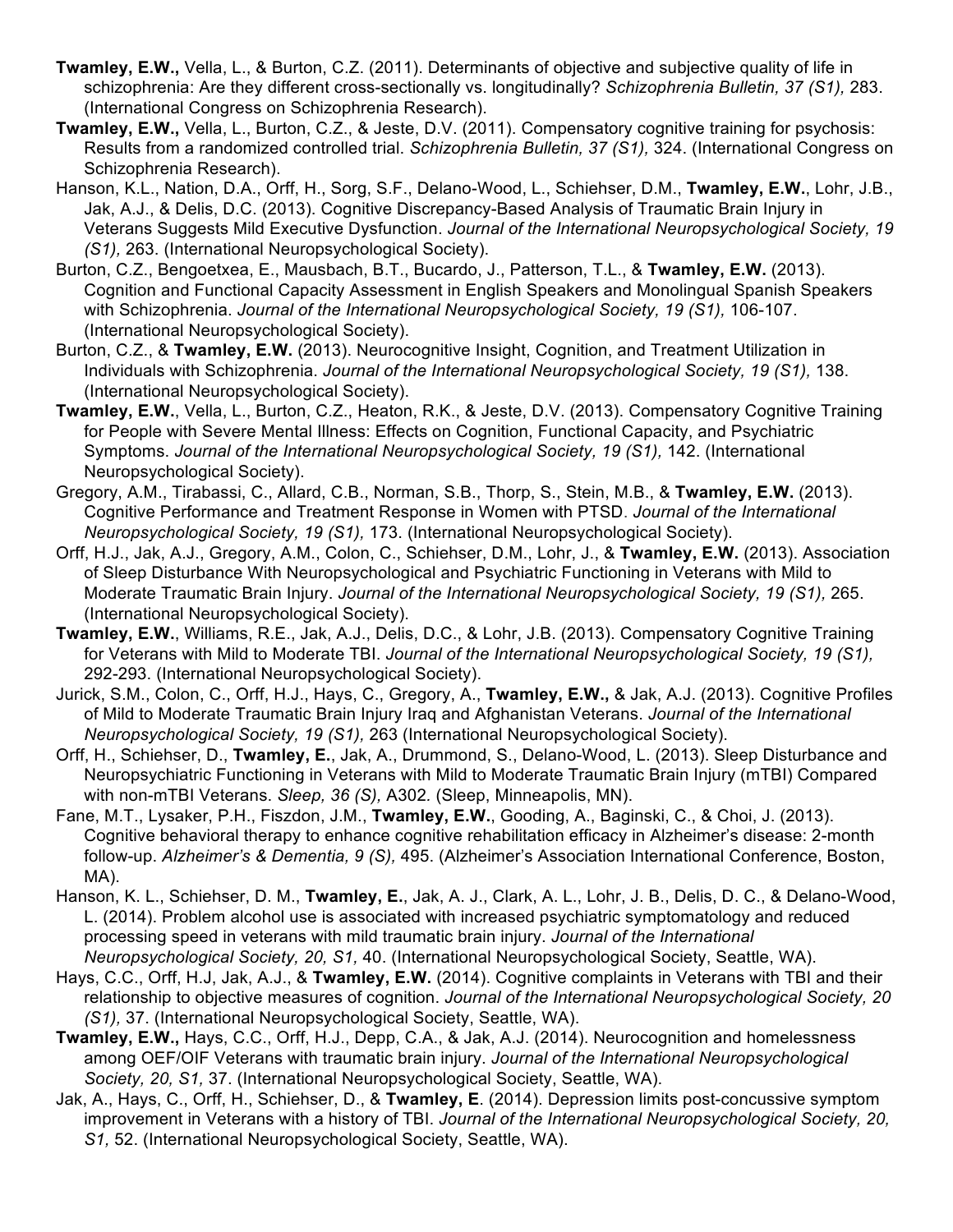- Vella, L., Burton, C.Z., Folsom, D., & **Twamley, E.W.** (2014). Cognitive impairment rates in a sheltered homeless population. *Journal of the International Neuropsychological Society, 20, S1, 142.* (International Neuropsychological Society, Seattle, WA).
- Burton, C.Z., Vella, L., & **Twamley, E.W.** (2014). Associations between prospective memory, level of disability, and return to work in severe mental illness. *Journal of the International Neuropsychological Society, 20, S1,*  200. (International Neuropsychological Society, Seattle, WA).
- **Twamley, E.W.**, Thomas, K.R., Gregory, A.M., Jak, A.J., Bondi, M.W., Delis, D.C., & Lohr, J.B. (2014). CogSMART compensatory cognitive training for TBI: Effects in a randomized controlled trial. *Journal of the International Neuropsychological Society, 20, S1,* 240. (International Neuropsychological Society, Seattle, WA).
- Jurick, S.M., Hays, C.C., Orff, H.J., **Twamley, E.W.**, & Jak, A.J. (2014). Post-concussive symptom overreporting in Iraq and Afghanistan Veterans. *Journal of the International Neuropsychological Society, 20, S1,* 41. (International Neuropsychological Society, Seattle, WA).
- Orff, H.J., Hays, C.C., Jak, A.J., & **Twamley, E.W.** (2015). Multivariate predictors of social reintegration and satisfaction in Veterans with histories of traumatic brain injury. *Journal of the International Neuropsychological Society, 21(S1),* 7*.* (International Neuropsychological Society, Denver, CO).
- Walter, K.H., Jak, A.J., & **Twamley, E.W.** (2015). Effects of compensatory cognitive training for Veterans with traumatic brain injuries: Do comorbid posttraumatic stress disorder and depressive symptoms limit improvement? *Journal of the International Neuropsychological Society,* 2*21(S1),* 77*.* (International Neuropsychological Society, Denver, CO).
- Hays, C.C., Olsen, D., Ma, S., Whitsel, N., Orff, H.J., Jak, A.J., & **Twamley, E.W.** (2015). Predictors of academic and employment status in Veterans with a history of traumatic brain injury. *Journal of the International Neuropsychological Society, 21(S1),* 18*.* (International Neuropsychological Society, Denver, CO).
- Jurick, S.M., Sanderson-Cimino, M., Trenova, L., Boyd, B., Schiehser, D.M., Delano-Wood, L., Aupperle, R.L., **Twamley, E.W.**, Rodgers, C.S., & Jak, A.J. (2015). Mental health treatment reduces post-concussive symptoms and symptom overreporting in Iraq and Afghanistan Veterans. *Journal of the International Neuropsychological Society, 21(S1),* 277*.* (International Neuropsychological Society, Denver, CO).
- Burton, C.Z., Harvey, P.D., Patterson, T.L., & **Twamley, E.W.** (2015). Neurocognitive insight among individuals with schizophrenia. *Journal of the International Neuropsychological Society, 21(S1),* 159*.* (International Neuropsychological Society, Denver, CO).
- Jak, A.J., Gregory, A., Orff, H.J., Colon, C., Steele, N., Schiehser, D.M., Delano-Wood, L., Jurick, S.M., & **Twamley, E.W.** (2015). Neuropsychological performance in treatment seeking OEF/OIF/OND Veterans with a history of mild TBI. *Journal of the International Neuropsychological Society, 21(S1),* 224*.* (International Neuropsychological Society, Denver, CO).
- Thomas, K.R., Burton, C.Z., Vella, L., Heaton, R.K., Jeste, D.V., & **Twamley, E.W.** (2015). Compensatory Cognitive Training for people with severe mental illness. *Journal of the International Neuropsychological Society, 21(S1),* 272*.* (International Neuropsychological Society, Denver, CO).
- Curcio, N., Fiszdon, J., Lysaker, P., **Twamley, B.**, Wilkins, K., Kirwin, P., Devanand, D., & Choi, J. (2015). Cognitive behavioral therapy to enhance cognitive rehabilitation efficacy in Alzheimer's disease. *Journal of the International Neuropsychological Society, 21(S1),* 276*.* (International Neuropsychological Society, Denver, CO).
- Harvey, P.D., Gould, F., **Twamley, E.W.,** & Patterson, T.L. (2015). Self Assessment in Schizophrenia: Inaccurate of Self-Evaluation of Cognition and Everyday Functioning Predicts Functional Disability. *Biological Psychiatry, 77,* 326S. (Society of Biological Psychiatry.)
- Orff, H.J., Eyler, L.T., Delano-Wood, L., **Twamley, E.W.**, Sorg, S., Kim, R.T., Luc, N.D., & Schiehser, D.M. (2015). Association of sleep disturbance, insomnia, and sleepiness with cortical activation on a go-no go task in Veterans with and without history of mild-moderate traumatic brain injury. *Sleep, 38(S),* A290*.* (Sleep, Seattle, WA).
- Young, J.W., Higa, K., Graves, M., Kamenski, M., **Twamley, E.W.**, Nichols, D.E., Powell, S.B., & Zhou, X. (2015). Targeting dopamine D1-receptors to improve reward-associative learning; implications for treating negative symptoms. *Schizophrenia Bulletin, 41 (suppl 1),* S101. (International Congress on Schizophrenia Research, Colorado Springs, CO).
- **Twamley, E.W.**, Burton, C., Vella, L., McGurk, S.R., Cadenhead, K., Heaton, R., & Jeste, D. (2015). Compensatory Cognitive Training for people with severe mental illness in supported employment.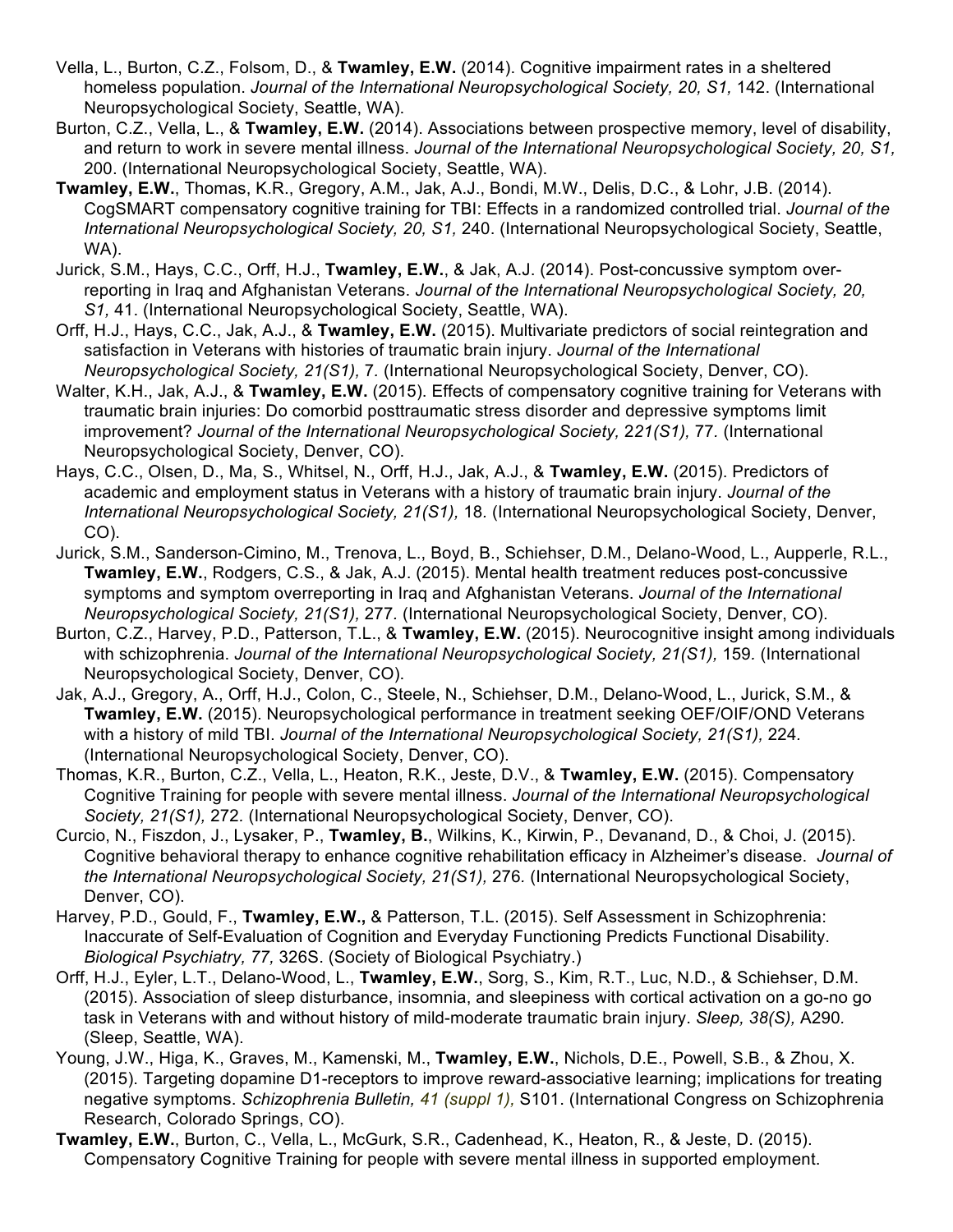*Schizophrenia Bulletin, 41 (suppl 1),* S336. (International Congress on Schizophrenia Research, Colorado Springs, CO).

- **Twamley, E.W.**, Burton, C., Mendella, P., & Cadenhead, K. (2015). Compensatory Cognitive Training for people with schizophrenia: recent results and mobile app development. *Schizophrenia Bulletin, 41 (suppl 1),* S336-S337. (International Congress on Schizophrenia Research, Colorado Springs, CO).
- Thomas, K.R., Puig-Navarro, O., & **Twamley, E.W.** (2016). Age as a Moderator of Change Following Compensatory Cognitive Training in Severe Mental Illness. *Journal of the International Neuropsychological Society, 22(S1),* 233.
- **Twamley, E.W.,** Burton, C.Z., & Vella, L. (2016). Neuropsychological Correlates of Performance-Based Measures of Functional Capacity and Social Skills in Severe Mental Illness. *Journal of the International Neuropsychological Society, 22(S1),* 273.
- Burton, C.Z., Vella, L., Puig-Navarro, O., Thomas, K.R., McGurk, S., & **Twamley, E.W.** (2016). Effects of Cognition and Psychiatric Symptom Severity on Work Outcomes in Severe Mental Illness. *Journal of the International Neuropsychological Society, 22(S1),* 273.
- Puig-Navarro, O., Thomas, K.R., & **Twamley, E.W.** (2016). Predictors of Work Attainment After a Combined Treatment of Compensatory Cognitive Training and Supported Employment in Severe Mental Illness: Preliminary Results. *Journal of the International Neuropsychological Society, 22(S1),* 282.
- Jones, S., Peters, E., Fiszdon, J.M., Thime, W., Haber, L.C., Pearlson, G., **Twamley, E.W.**, & Choi, J. (2016). Improving Treatment Outcome in Cognitive Therapy: Therapeutic Alliance Versus Learning Potential. *The Clinical Neuropsychologist, 30,* 778. (American Psychological Association Annual Convention, Denver, CO.)
- Vidarsdottir, O.G., Magnusdottir, B.B., Roberts, D.L., **Twamley, E.W.,** Gudmundsdottir, B., & Sigurdsson, E. (2016). Cognition, functional outcome, clinical symptoms and quality of life in early psychosis: An exploratory study. *Early Intervention in Psychiatry, 10,* 168. (10th International Conference on Early Intervention in Mental Health, Milan).
- Vidarsdottir, O.G., Magnusdottir, B.B., Roberts, D.L., **Twamley, E.W.,** Gudmundsdottir, B., & Sigurdsson, E. (2016). Integrative Cognitive Remediation (ICR) for early psychosis. *The Icelandic Medical Journal, 89,* 15. (6th Meeting of The Icelandic Society of Psychiatry, Borgarnes, Iceland.)
- Jones, S., Brush, L., Shagan, D., Thime, W., Adelsberger, P., Grealy, M., Haber, L.C., Toland, C., Pearlson, G.D., **Twamley, E.W.,** & Choi, J. (2017). Treatment Outcome in Compensatory Cognitive Training for Schizophrenia: Therapeutic Alliance vs Learning Potential. *Schizophrenia Bulletin, 43,* S173-S174. (International Congress on Schizophrenia Research, San Diego, CA).
- Bolden, K.A., Mano, Q., Thomas, M., Wirth, P., Cadenhead, K.S., Murphy, C., **Twamley, E.,** Mueller, R., & Brown, G.G. (in press). Implicit socioemotional modulation of working memory brain activity in schizophrenia. *Schizophrenia Bulletin.* (International Congress on Schizophrenia Research, San Diego, CA).
- Deyoe, J., Kelsven, S., Robles-Guerrero, C., Mirzakhanian, H., Perez, G., Reyes-Madrigal, F., **Twamley, E.,** de la Fuente-Sandoval, C., Cadenhead, K., & Sanchez, S. (in press). Compensatory Cognitive Training in High Risk Latino Youth. *Schizophrenia Bulletin.* (International Congress on Schizophrenia Research, San Diego, CA).
- Young, J., Graves, M., Milienne-Petiot, M., Nichols, D., **Twamley, E.,** & Geyer, M. (in press). Dopamine D1 Receptor Activation Improves Reward-Associative Learning in a Mouse Probabilistic Learning Task. *Schizophrenia Bulletin.* (International Congress on Schizophrenia Research, San Diego, CA).
- Jak, A.J., Crocker, L.D., Jurick, S.M., Boyd, B., Sanderson-Cimino, M., Keller, A.V., Trenova, L., Aupperle, R., Rodgers, C., Lang, A., Schiehser, D., Norman, S., & **Twamley, E.W.** (2017). Neuropsychological outcomes following hybrid treatment for Veterans with comorbid TBI and PTSD. *Journal of the International Neuropsychological Society, 23(S1),* 65.
- Jurick, S.M., Crocker, L.D., Sanderson-Cimino, M., Keller, A.V., Hoffman, S.N., Rauch, A.A., Trenova, L.S., Boyd, B., Aupperle, R., **Twamley, E.W.,** Rodgers, C., & Jak, A.J. (2017). Congributions to executive dysfunction in Operation Enduring Freedom/Operation Iraqi Freedom (OEF/OIF) Veterans with posttraumatic stress disorder and traumatic brain injury history. *Journal of the International Neuropsychological Society, 23(S1),* 258.
- Keller, A.V., Crocker, L.D., Jurick, S.M., Bomyea, J., DeFord, N.E., Hays, C.C., **Twamley, E.W.,** & Jak, A.J. (2017). The role of cognitive functioning in suicidal ideation in Veterans with a history of mild traumatic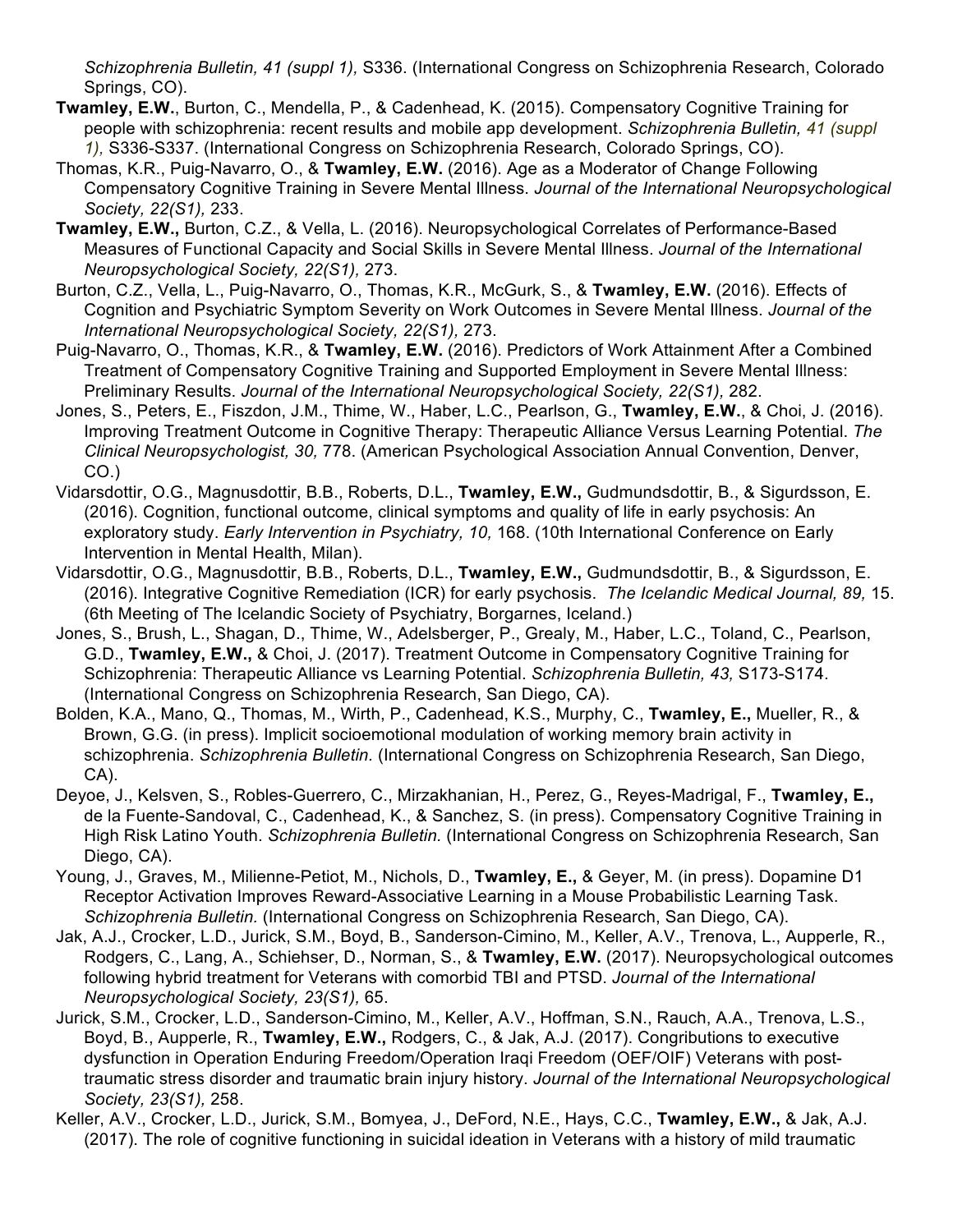brain injury and comorbid psychiatric conditions. *Journal of the International Neuropsychological Society, 23(S1),* 260.

- Vidarsdottir, O.G., Magnusdottir, B.B., Roberts, D.L., **Twamley, E.W.,** Gudmundsdottir, B., & Sigurdsson, E. (2017). Social cognition in young people after psychosis [Félagsskilningur ungs fólks eftir geðrof]. *The Icelandic Medical Journal, 94,* D15. (Annual Science Meeting at Landspitali University Hospital of Iceland, Reykjavik.)
- Vidarsdottir, O.G., Magnusdottir, B.B., Roberts, D.L., **Twamley, E.W.,** Gudmundsdottir, B., & Sigurdsson, E. (2017). Cognition, functional outcome, clinical symptoms and quality of life in early psychosis: An exploratory study. *The Icelandic Medical Journal, 91,* E9. (18th Meeting of School of Health Sciences, University of Iceland, Reykjavik.)

## **INVITED PRESENTATIONS**

- **Twamley, E.W.** (2004). Combining neuropsychology and intervention research: the role of psychology in the treatment of severe mental illness. Arizona State University Clinical Science Research Panel, Tempe, AZ.
- **Twamley, E.W.** (2004). Cognitive training for middle-aged and older people with schizophrenia. Cognitive Remediation in Psychiatry, New York City.
- **Twamley, E.W.** (2005). Cognitive training for middle-aged and older patients with psychosis: Results from a randomized controlled trial. Cognitive Remediation in Psychiatry, New York City.
- **Twamley, E.W.** (2005). Cognitive training using compensatory strategies. Cognitive Remediation in Psychiatry, New York City.
- **Twamley, E.W.** (2006). Cognitive Training for Work and Treatment Settings. Cognitive Remediation in Psychiatry, New York City.
- **Twamley, E.W.** (2006). Neuropsychological and functional effects of compensatory cognitive training. Mental Illness Research, Education, and Clinical Center (VA Desert Pacific Healthcare Network MIRECC) Scientific Retreat, Long Beach, CA.
- **Twamley, E.W.** (2006). Vocational Rehabilitation in Schizophrenia and Other Psychotic Disorders. What Works? 2006 Seminar on Evidence in Social Work, Nordic Campbell Center/The Danish National Institute of Social Research, Copenhagen, Denmark.
- **Twamley, E.W.** (2006). Neuropsychological and functional effects of compensatory cognitive training. Bispebjerg Hospital, Copenhagen, Denmark.
- **Twamley, E.W.** (2007). Cognitive Training Improves more than Cognition. Cognitive Remediation in Psychiatry, New York City.
- **Twamley, E.W.,** Noonan, S.K., & Savla, G.N. (2008). CogSMART: Cognitive Symptom Management and Rehabilitation Therapy. Nelson Butters' West Coast Neuropsychology Conference, San Diego, CA.
- **Twamley, E.W.** (2008). Cognitive Training in the Context of Work Rehabilitation. Cognitive Remediation in Psychiatry, New York City.
- **Twamley, E.W.**, Noonan, S.K., & Savla, G.N. (2008). Innovations in Cognitive Rehabilitation: CogSMART (Cognitive Symptom Management and Rehabilitation Therapy). Battlefield Healthcare: Combat Casualty Care – From the Front Line to CONUS, Institute for Defense and Government Advancement, San Diego.
- **Twamley, E.W.** (2008). Mental Health Recovery. VA Compensated Work Therapy Program Operations and Management Training, San Diego.
- **Twamley, E.W.** (2008). MATRICS Consensus Cognitive Battery. National Training on MATRICS Battery, Peking University Institute of Mental Health, Beijing, China.
- **Twamley, E.W.** (2009). Rehabilitation Issues in Psychosis. West Coast Geriatric Psychiatry Conference, San Diego, CA.
- **Twamley, E.W.** (2009). Cognitive and Functional Outcomes of Compensatory Cognitive Training for Severe Mental Illness. Cognitive Remediation in Psychiatry, New York City.
- **Twamley, E.W.** (2009). Psychosocial Rehabilitation and Recovery Panel. VA Compensated Work Therapy Program Operations and Management Training, San Diego.
- **Twamley, E.W.** (2009). The Role of the Local Recovery Coordinator. VA Compensated Work Therapy Program Operations and Management Training, San Diego.
- **Twamley, E.W.** (2009). Counseling and Psychotherapy for Individuals with Traumatic Brain Injury. UCSD Counseling and Psychological Services Continuing Education Program, San Diego.
- **Twamley, E.W.** (2009). CogSMART: Cognitive Symptom Management and Rehabilitation Therapy. VA VISN 9 Polytrauma Conference, Nashville.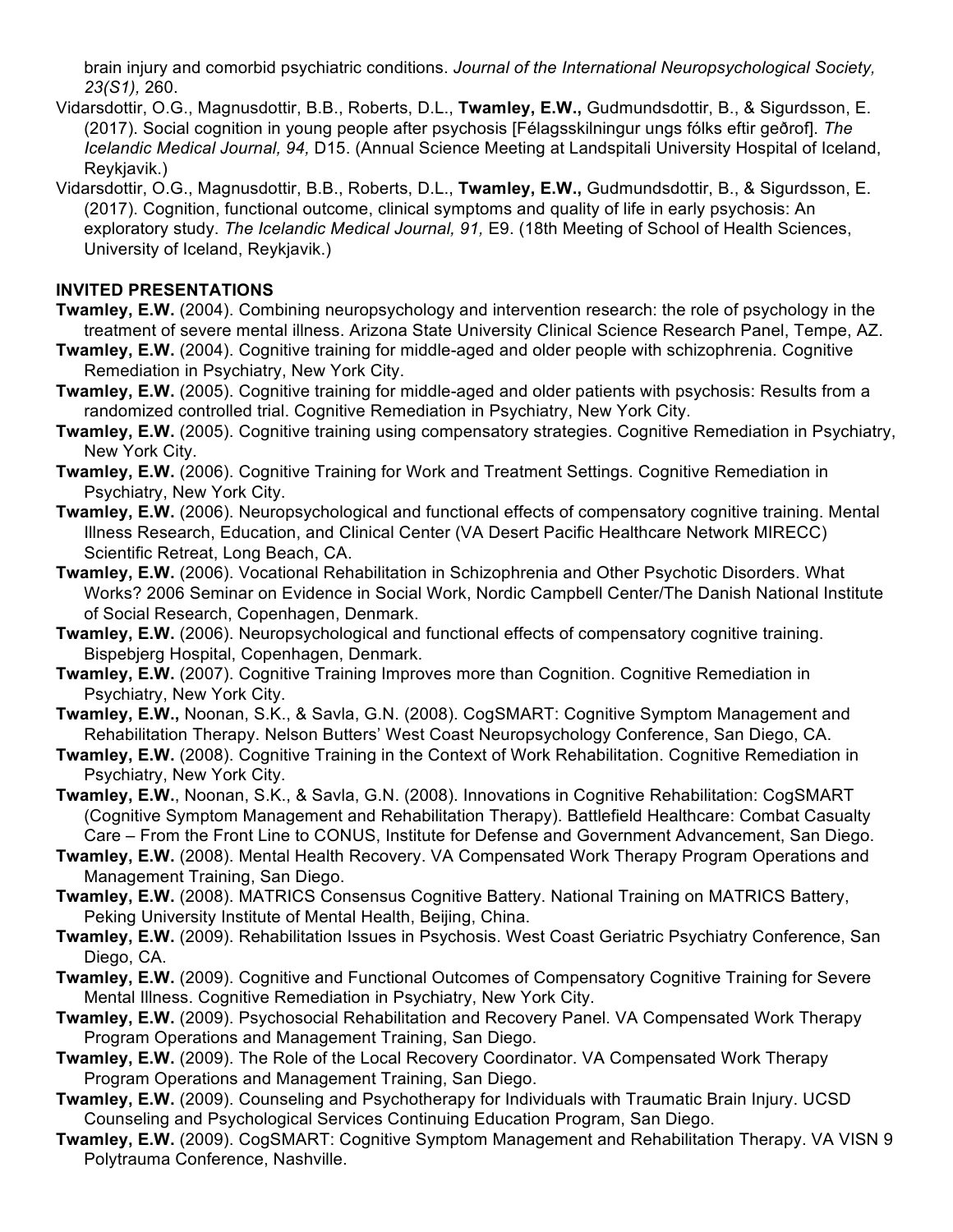- **Twamley, E.W.** (2010). Neurocognitive Remediation. International Symposium on Schizophrenia, Bern, Switzerland.
- **Twamley, E.W.** (2010). Genotype, Cognition, and Functioning in Schizophrenia. NARSAD Healthy Minds Across America 2010 Forum, San Diego.
- **Twamley, E.W.** (2010). Counseling and Psychotherapy for Individuals with Traumatic Brain Injury, University Counseling Services for Returning Veterans Continuing Education Program, University of San Diego.
- **Twamley, E.W.** (2010). Compensatory Cognitive Training: Results from Psychosis and TBI Trials. Cognitive Remediation in Psychiatry, New York City.
- **Twamley, E.W.** (2011). CogSMART Compensatory Cognitive Training for Veterans with TBI. Navy and Marine Corps Combat & Operational Stress Control Conference, San Diego.
- **Twamley, E.W.** (2011). Compensatory Cognitive Training. Cognitive Remediation in Psychiatry, New York City.
- **Twamley, E.W.** (2011). Problem Solving Training as an Evidence-Based Practice. VA Problem Solving Training Conference, San Diego.
- **Twamley, E.W.** (2011). Compensatory Cognitive Training following Traumatic Brain Injury. Mental Health Grand Rounds, Naval Medical Center San Diego.
- **Twamley, E.W.** (2011). Vocational Services for OEF/OIF Veterans with PTSD, TBI, Depression, or Substance Use Disorders. Mindknit US-Japan Exchange Symposium on Veterans with PTSD and TBI, Honolulu.
- **Twamley, E.W.** (2011). Combining Supported Employment with Cognitive Rehabilitation to Improve Outcomes Following TBI. Mindknit US-Japan Exchange Symposium on Veterans with PTSD and TBI, Honolulu.
- **Twamley, E.W.** (2011). Cognitive Rehabilitation. Trauma Spectrum Conference, Bethesda.
- **Twamley, E.W.** (2012). VHA Vocational Services and Supported Employment. New Horizons in Rehabilitation Care (VA Office of Rehabilitation Services Conference), Atlanta.
- **Twamley, E.W.** (2013). Rehabilitation Issues in Psychosis: Supported Employment and Compensatory Cognitive Training. West Coast Geriatric Psychiatry Conference, San Diego, CA.
- **Twamley, E.W.** (2013). Cognitive Rehabilitation for Veterans with TBI. VA Desert Pacific Healthcare System Mental Health and Polytrauma Conference Part 1. Long Beach, CA.
- **Twamley, E.W.** (2013). Compensatory Cognitive Training for Veterans with Traumatic Brain Injuries. Coastline Community College Brain Injury Symposium, Newport Beach, CA.
- **Twamley, E.W.** (2013). TBI Cognitive Rehabilitation. PTSD Consultation Series, National Teleconference.
- **Twamley, E.W.** (2014). Compensatory Cognitive Training with Supported Employment: Transdiagnostic Results. Cognitive Remediation in Psychiatry, New York City.
- **Twamley, E.W.** (2015). Cognitive Impairment in PTSD: Why it Matters, and What to do About It. Rehabilitation Psychology Conference, San Diego, CA.
- **Twamley, E.W.** (2016). Developing and Assessing Medical Evidence for Extreme Limitations in the Ability to Focus on Tasks. National Disability Forum, Washington, DC.
- **Twamley, E.W.** (2016). CogSMART: What We Know So Far. Mental Health Grand Rounds, Naval Medical Center San Diego.
- **Twamley, E.W.** (2017). Compensatory Cognitive Training: Immediate and Long-Term Results in Severe Mental Illness. Cognitive Remediation in Psychiatry, New York City.

## **ADDITIONAL CONFERENCE PRESENTATIONS**

- **Twamley, E.W.**, & Teofilo, C.N. (1994). Opportunities for psychology graduate students following natural disasters. American Psychological Association Annual Meeting, Los Angeles.
- **Twamley, E.W.**, & Davis, M.C. (1998). Personality and family attributes moderate eating behavior in young women. American Psychological Association Annual Meeting, San Francisco.
- Flitman, S.S., Force, M.M., **Twamley, E.W.**, & Foltz, E. (1999). Brain plasticity during acquisition of a script verification task. American Neurological Association Annual Meeting, Seattle.
- Blum, D.E., Bortz, J.J., **Twamley, E.**, & Fisher, R.S. (1999). Added value of the intracarotid amytal test in various clinical settings: When is the test necessary for temporal lobectomy? American Epilepsy Society Annual Meeting, Orlando.
- Stein, M.B., Kennedy, C.M., & **Twamley, E.W.** (2000). Executive function deficits in women traumatized by intimate partner violence. American College of Neuropsychopharmacology Annual Meeting, San Juan, Puerto Rico.

**Twamley, E.W.**, Palmer, B.W., Heaton, R.K., Patterson, T.L., & Jeste, D.V. (2001). Learning ability and quality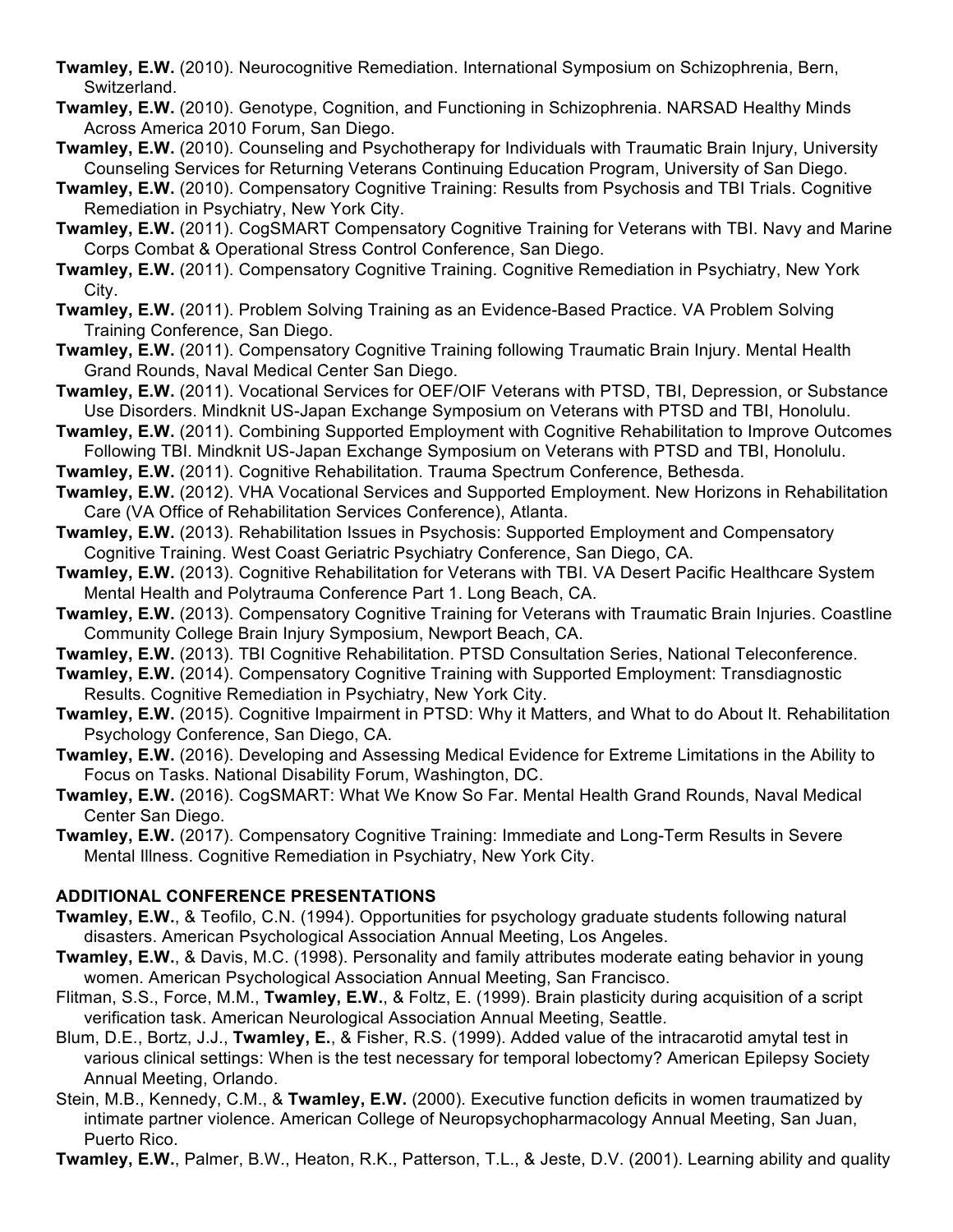of well-being in schizophrenia. Society for Neuroscience Annual Meeting, San Diego.

- Lacro, J.P., Dolder, C.R., **Twamley, E.,** Vanderswag, H., & Jeste, D.V. (2001). Medication adherence therapy in chronic psychotic disorders: A pilot study. International Meeting of the College of Psychiatric and Neurologic Pharmacists, San Antonio.
- Lacro, J.P., Dolder, C.R., **Twamley, E.,** Vanderswag, H., & Jeste, D.V. (2002). Medication adherence therapy: An intervention to improve antipsychotic adherence, acceptance and knowledge. NCDEU Annual Meeting, Boca Raton.
- **Twamley, E.W.,** Chakrin, R.R., Evans, E.A., Lewis, A.J., Heaton, R.K., & Jeste, D.V. (2003). Work-related cognitive abilities in schizophrenia: Use of the Compass assessment. Mt. Sinai Conference on Cognition in Schizophrenia, Colorado Springs.
- **Twamley, E.W.**, Narvaez, J.M., Williams, R.E., & Jeste, D.V. (2003). Work rehabilitation outcomes in older people with schizophrenia: Relationships to demographic, clinical, and medication variables. International College of Geriatric Psychoneuropharmacology, San Juan, Puerto Rico.
- **Twamley, E.W.**, Bartels, S.J., Becker, D., & Jeste, D.V. (2004). Individual placement and support for middleaged and older clients with schizophrenia. International Association of Psychosocial Rehabilitation Services, San Diego.
- **Twamley, E.W.** (2004). Work rehabilitation and cognitive training for middle-aged and older adults with schizophrenia. (Symposium, Augmenting Pharmacotherapy with Psychosocial Approaches in Geriatric Psychiatry [Chair]). International College of Geriatric Psychoneuropharmacology, Basel, Switzerland.
- Sitzer, D.I., **Twamley, E.W.**, Patterson, T.L., & Jeste, D.V. (2005). Cognitive impairment and social skill performance in older patients with schizophrenia. American Association of Geriatric Psychiatry, San Diego.
- **Twamley, E.W.** (2005). Work rehabilitation for middle-aged and older people with schizophrenia. (Symposium, Recent Research Developments in Late Life Schizophrenia). American Association of Geriatric Psychiatry, San Diego.
- Narvaez, J.M., **Twamley, E.W.,** Sitzer, D.I., & Jeste, D.V. (2005) Effects of cognitive training on quality of life in patients with schizophrenia. Cognitive Remediation in Psychiatry, New York City.
- Sitzer, D.I., **Twamley, E.W.**, Narvaez, J.M., & Jeste, D.V. (2005). The effect of cognitive training on functional abilities in schizophrenia patients. Cognitive Remediation in Psychiatry, New York City.
- **Twamley, E.W.**, Narvaez, J.M., Patterson, T.L., & Jeste, D.V. (2005). The UCSD Performance-Based Skills Assessment: Applications in schizophrenia treatment trials. Association for Behavioral and Cognitive Therapies, Washington, DC.
- **Twamley, E.W.**, Sitzer, D.I., Narvaez, J.M., & Jeste, D.V. (2005). Compensatory cognitive training to address the neuropsychological impairments of schizophrenia. Symposium: Evaluating functional outcome in people with serious mental illness: Performance-based assessments of daily life skills. Association for Behavioral and Cognitive Therapies, Washington, DC.
- Sitzer, D.I., **Twamley, E.W.**, Palmer, B.W., Heaton, R.K., and Jeste, D.V. (2006). Cognition and driving status in older adults with schizophrenia. American Association for Geriatric Psychiatry, San Juan, Puerto Rico.
- **Twamley, E.W.,** Sitzer, D.I., Guidry, J.J., Zurhellen, C.H., Patterson, T.L., & Jeste, D.V. (2007). Baseline Neuropsychological Status and Cognitive Training Outcomes in Psychosis. Mt. Sinai Conference on Cognition, Colorado Springs, CO.
- McGhee, R., Famalette, M., Bousman, C.H., Obegi, J.H., Judd, P.H., **Twamley, E.W**., Heaton, R.K. Everall, I.P., Norman S.B. (2007). Comparing posttraumatic symptoms between voluntary and court-mandated psychiatric patients with substance use disorders. California Psychological Association, Costa Mesa, CA.
- Famalette, M., McGhee, R., Bousman, C.H., Obegi, J.H., Judd, P.H., **Twamley, E.W**., Heaton, R.K. Everall, I.P., Norman S.B. (2007). Psychiatric Correlates of Domestic Violence in Female Psychiatric Outpatients. California Psychological Association, Costa Mesa, CA.
- Thibeault, M.A., Obegi, J.H., Judd, P.H., Everall, I.P., Norman, S.B., Bousman, C.A., **Twamley, E.W.,** & Heaton, R.K. (2007). Adult attachment and mental health symptoms in an outpatient sample. California Psychological Association, Costa Mesa, CA.
- Bousman, C.A., Judd, P.H., Obegi, J.H., Norman S.B., **Twamley, E.W**., Heaton, R.K. Everall, I.P. (2007). Engagement of Clinicians in the Implementation of Standardized Assessments in the Treatment of Co-Occurring Disorders. California Psychological Association, Costa Mesa, CA.
- Norman S.B., McGhee, R., Bousman, C.H., **Twamley, E.W**., Obegi, J.H., Judd, P.H., Heaton, R.K. Everall, I.P. (2007). Trauma and PTSD Symptom Severity in Mandated COD Patients, Voluntary COD Patients, and Non-Substance Abusing Psychiatric Patients. American Psychiatric Association, San Diego, CA.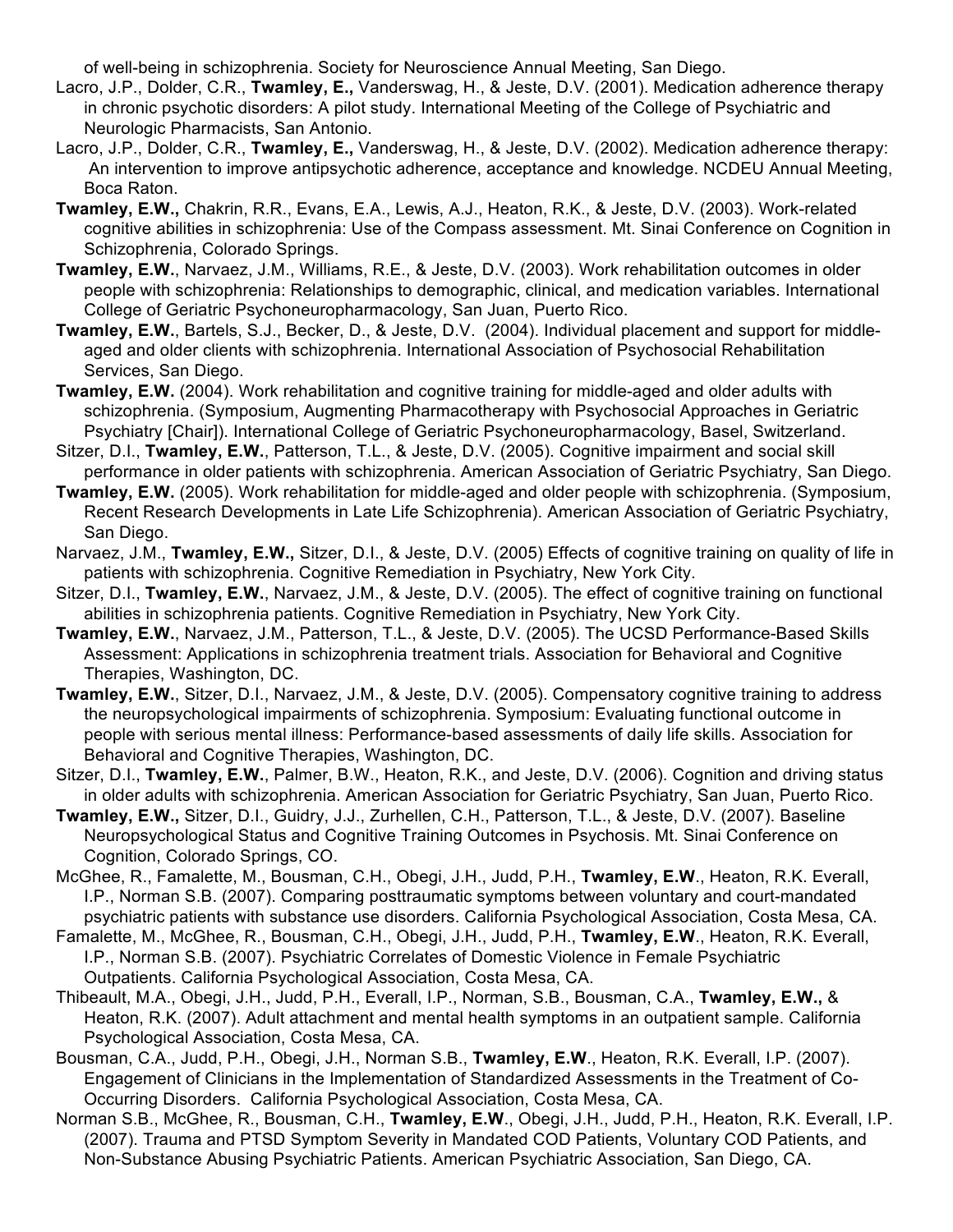- Obegi, J.H., Bousman, C.H., Norman S.B., **Twamley, E.W.,** Heaton, R.K., Thibeault, M.A., Everall, I.P., & Judd, P.H. (2007). Validity of an Adult Attachment Measure in an Outpatient Psychiatric Sample. American Psychiatric Association, San Diego, CA.
- Savla, G.N., **Twamley, E.W.**, Zurhellen, C.H., & Jeste, D.V. (2007). Changes in Cognitive Performance and Functional Capacity in Psychosis Following Compensatory Cognitive Training. Cognitive Remediation in Psychiatry, New York City.
- Jeste, D.V., Granholm, E., Patterson, T., Lacro, J., Bucardo, J., & **Twamley, E.** (2007). Psychosocial interventions and remission of schizophrenia in late life: Challenging the century-old concepts. Gerontological Society of America, San Francisco.
- Palmer, B.W., & **Twamley, E.W.** (2007). Cognition in the primary care and community psychiatry practice. Psychopharmacology of Aging, San Diego.
- Fowler, C.A., Faker, J.S., Campbell, B., Bousman, C.A., **Twamley, E.**, Norman, S., Heaton, R., Everall, I., & Judd, P. (2008). Patient correlates of treatment engagement following initial evaluation among patients with co-occurring disorders. Diversifying Clinical Psychology, San Antonio, TX.
- Burton, C.Z., Irwin, S.A., Diamond, L.C., & **Twamley, E.W.** (2008). Cognitive Impairment in Hospice Patients. California Psychological Association, Anaheim, CA.
- Fowler, C.A., Faker, J.S., Bousman, C.A., **Twamley, E.W.,** Heaton, R., Judd, P., Norman, S., & Everall, I. (2008). Posttraumatic stress disorder and homelessness among psychiatric outpatients. California Psychological Association, Anaheim, CA.
- Whalen, M., Wilkins, K., **Twamley, E.,** Bousman, C., Judd, P., Heaton, R., Everall, I., & Norman, S. (2008). Relationship between PTSD symptom severity and cognitive impairment in the severely mentally ill. California Psychological Association, Anaheim, CA.
- McGhee, R., Wilkins, K., Allard, C., Bousman, C., Judd, P.H., **Twamley, E.W**., Heaton, R.K., Everall, I.P., & Norman, S. (2008). Rates of relational conflict among severely mentally ill patients with and without interpersonal trauma histories. California Psychological Association, Anaheim, CA.
- Rhee, J., Faker, J.S., Bousman, C.A., Norman, S.B., **Twamley, E.W.,** Judd, P.H., Heaton, R.K., & Everall, I.P. (2008). Prevalence and psychiatric correlates of homelessness among psychiatric outpatients. California Psychological Association, Anaheim, CA.
- Burton, C.Z., Vella, L., Jeste, D.V., & **Twamley, E.W.** (2008). Clinical and Functional Outcomes Following Cognitive Training in Patients with Psychosis. Cognitive Remediation in Psychiatry, New York City.
- Vella, L., Burton, C.Z., Jeste, D.V., & **Twamley, E.W.** (2008). Improvements in Neuropsychological Functioning after Cognitive Training. Cognitive Remediation in Psychiatry, New York City.
- Fowler, C.A., Rillo, J., Faker, J.S., Campbell, B., Bousman, C., **Twamley, E.**, Norman, S., Heaton, R., Everall, I., & Judd, P. (2008). Treatment Initiation within an Integrated Substance Abuse and Psychiatric Disorder Service. Annual Biomedical Research Conference for Minority Students, Orlando, FL.
- Palmer, B.W., Savla, G.N., Fellows, I.E., **Twamley, E.W.**, Jeste, D.V., Lacro, J.P. (2009). Is schizophrenia associated with specific impairment in working memory and auditory memory? American Psychological Society, San Francisco.
- **Twamley, E.W.**, Burton, C.Z., Vella, L., Savla, G.N., Guidry, J.J., Abeles, M.B., Bilder, R.M., & Kelsoe, J.R. (2009). COMT Genotype and Cognitive/Functional Capacity in Schizophrenia. Emory Conference on Cognition, International Congress on Schizophrenia Research, San Diego.
- **Twamley, E.W.,** Jak, A., Thomas, K., & Delis, D. (2009). Cognitive Symptom Management and Rehabilitation Therapy (CogSMART). VA National Mental Health Conference, Baltimore.
- Mirzai, S., Perkins, A., Bousman, C.A., Gale, M., Norman, S.B., **Twamley, E.W.,** Heaton, R.K., Judd, P.H., & Everall, I.P. (2009). Does perceived family and social relationship stability mediate the association between homelessness and global symptom severity? San Diego Psychological Association, San Diego.
- Barmann, C., Bousman, C.A., Gale, M., Norman, S.B., **Twamley, E.W.**, Heaton, R.K., Judd, P.H., & Everall, I.P. (2009). Trauma, PTSD Symptom Severity, and Drug Composite Scores Among Psychiatric Outpatients. San Diego Psychological Association, San Diego.
- Sweet, A., Bousman, C.A., Gale, M., Norman, S.B., **Twamley, E.W.,** Heaton, R.K., Judd, P.H., & Everall, I.P. (2009). Posttraumatic Stress Disorder Symptom Severity, Attachment, and Homelessness among Psychiatric Outpatients. San Diego Psychological Association, San Diego.
- Chesher, N., Bousman, C.A., Gale, M., Norman, S.B., **Twamley, E.W.,** Heaton, R.K., Judd, P.H., & Everall, I.P. (2009). Medical histories of adults entering treatment for co-occurring substance abuse and mental health disorders. San Diego Psychological Association, San Diego.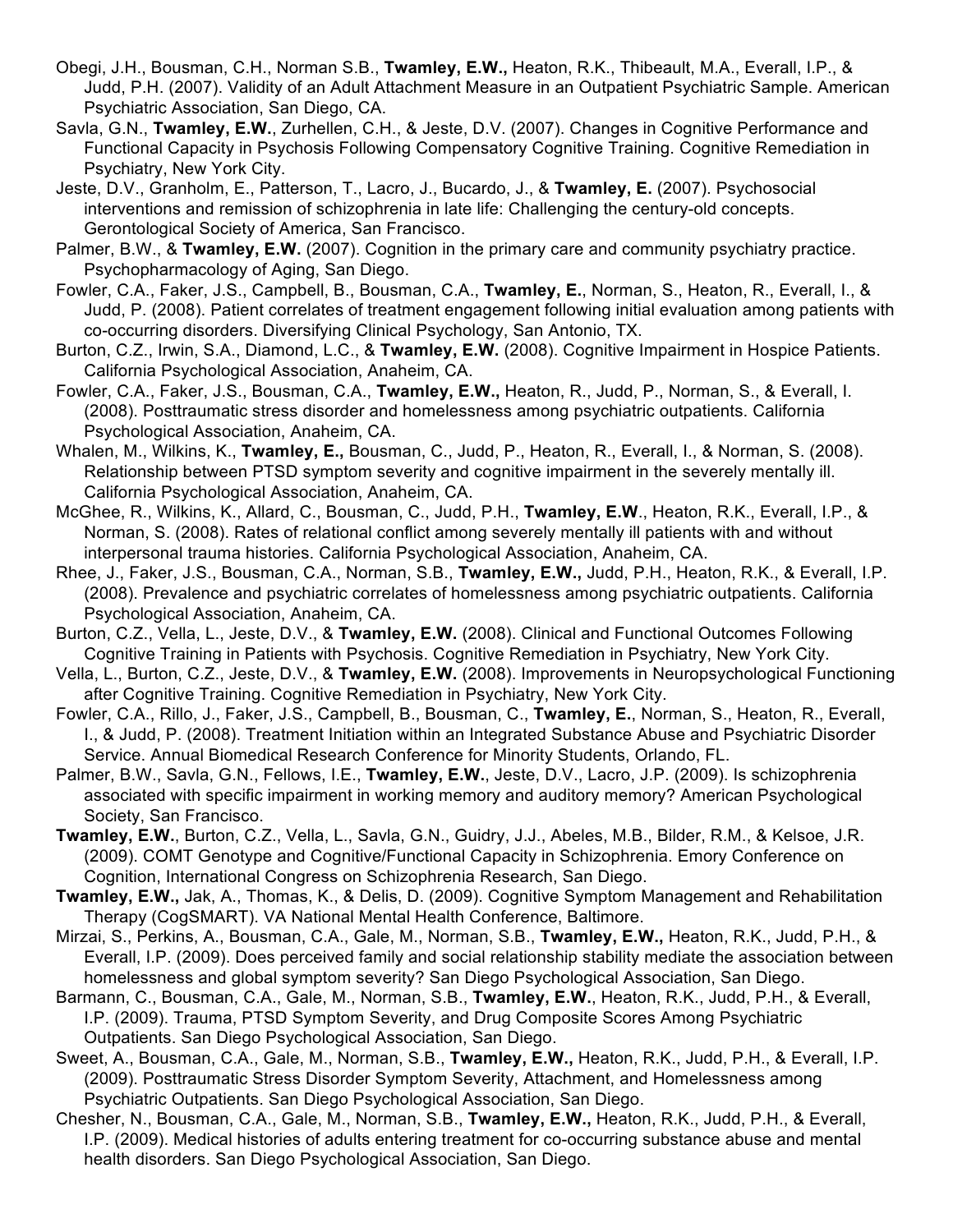- La Marca, K., Bousman, C.A., Gale, M., Norman, S.B., **Twamley, E.W.**, Heaton, R.K., Judd, P.H., & Everall, I.P. (2009). Neurocognitive Deficits, Symptom Severity, and Activities of Daily Living in Homeless Co-Occurring Disorder Outpatients. San Diego Psychological Association, San Diego.
- Sweet, A.Y., Mirzai, S., Bousman, C.A., Gale, M., Norman, S.B., **Twamley, E.W.**, Heaton, R.K., Everall, I.P., & Judd, P.H. (2009). Correlates of Homelessness Among Psychiatric Outpatients: Trauma Symptom Severity and Adult Attachment. Institute on Violence, Abuse and Trauma, San Diego.
- Ayers, C.R., Bratiotis, C., **Twamley, E.**, Wetherell, JL., Saxena, S., (2010). Novel treatment for late life hoarding. Symposium, Obsessive Compulsive Foundation, Washington, DC.
- Norman, S.B., Barmann, C., Bousman, C.A., Gale, M., **Twamley, E.W.**, Heaton, R.K., Wilkins, K., McGhee, R., Everall, I.P., & Judd, P.A. (2010). Trauma History and Drug Use Characteristics among COD Outpatients. American Psychological Association Annual Meeting, San Diego
- Bousman, C.A., Chesher, N., Gale, M., Norman, S.B., **Twamley, E.W.**, Heaton, R.K., Everall, I.P., & Judd, P.A. (2010). Medical histories of adults entering co-occurring substance/mental disorders treatment. American Psychological Association Annual Meeting, San Diego.
- Gale, M., Bousman, C.A., Norman, S.B., **Twamley, E.W.**, Heaton, R.K., Everall, I.P., & Judd, P.A. (2010). Attachment style, symptom severity, and therapy dose among COD outpatients. American Psychological Association Annual Meeting, San Diego.
- Savla, G.N., **Twamley, E.W.,** Delis, D.C., Jeste, D.V., & Palmer, B.W. (2010). Factor structure of the Delis-Kaplan Executive Function System in Schizophrenia. American Psychological Association Annual Meeting, San Diego.
- Su, W.S., Priest, E.G., Grullon, E., Panizzon, D.C., Bousman, C.A., **Twamley, E.W.**, Norman, S.B., Everall, I.P., Heaton, R.K., and Judd, P.A. (2010). The Relationships Among Symptom Types, Severity and Attachment Style in Outpatients with Co-Occurring Substance Use and Other Mental Disorders. San Diego Psychological Association, San Diego.
- Priest, E.G., Grullon, E. Panizzon, D.C., Bousman, C.A., **Twamley, E.W.**, Norman, S.B., Everall, I.P., Heaton, R.K., & Judd, P.A. (2010).The Relationship between Ethnicity and Attachment Style Among Outpatients with a Co-Occurring Substance Use and Other Mental Disorders. San Diego Psychological Association, San Diego.
- Priest, E.G., Orgera, S.E., **Twamley, E.W.**, Norman, S.B., Panizzon, D.C., Bousman, C.A., Everall, I.P., Heaton, R.K., & Judd, P.A. (2011). The Relationships Among Dissociation, Drug Abuse, and Psychiatric Symptom Severity in Outpatients with Co-occurring Disorders. California Psychological Association, San Diego.
- Carter, R.M., Orgera, S.E., Chesher, N., Panizzon, D.C., Bousman, C.A., **Twamley, E.W.**, Norman, S.B., Everall, I.P., Heaton, R.K., & Judd, P.A. (2011). Presence of Psychopathic Traits among Outpatients with Co-occurring Disorders. California Psychological Association, San Diego.
- Li, Y., Orgera, S.E., Panizzon, D.C., Bousman, C.A., **Twamley, E.W.**, Norman, S.B., Everall, I.P., Heaton, R.K., & Judd, P.A. (2011). Comparison of Cognitive Functioning in Individuals with Methamphetamine Abuse Co-occurring with Bipolar Disorder and Major Depressive Disorder. California Psychological Association, San Diego.
- Grullon, E., Panizzon, D.C., Orgera, S.E., Bousman, C.A., **Twamley, E.W.**, Norman, S.B., & Judd, P.A. (2011). The Relationship between PTSD Symptom Type, Severity, and Ethnicity. California Psychological Association, San Diego.
- **Twamley, E.W.,** Vella, L., Burton, C.Z., & Jeste, D.V. (2011). Compensatory Cognitive Training for Psychosis: Results from a Randomized Controlled Trial. The U Miami – International Congress Cognition Satellite Meeting, Colorado Springs.
- Savla, G.N., Armstrong, C.C., Vella, L., Leshen, M., Penn, D.L., & **Twamley, E.W.** (2011). Social Cognition in Schizophrenia: A Meta-Analytic Study*.* The U Miami – International Congress Cognition Satellite Meeting, Colorado Springs.
- Gregory, A.M., Orff, H., Colon, C.C., Jak, A.J., & **Twamley, E.W.** (2011). Sleep Disturbance, Cognition, and Psychiatric Symptoms in Veterans with TBI. VA Mental Health Conference, Baltimore, MD.
- Colon, C.C., Orff, H., Gregory, A.M., Jak, A.J., & **Twamley, E.W.** (2011). Neuropsychological Performance is Related to Symptom Distress in Veterans with Comorbid Traumatic Brain Injury and PTSD. VA Mental Health Conference, Baltimore, MD.
- Jak, A., Orff, H., Colon, C., & **Twamley, E.** (2011). Neuropsychology of Mild to Moderate TBI in OEF/OIF Veterans. American Psychological Association, Washington, DC.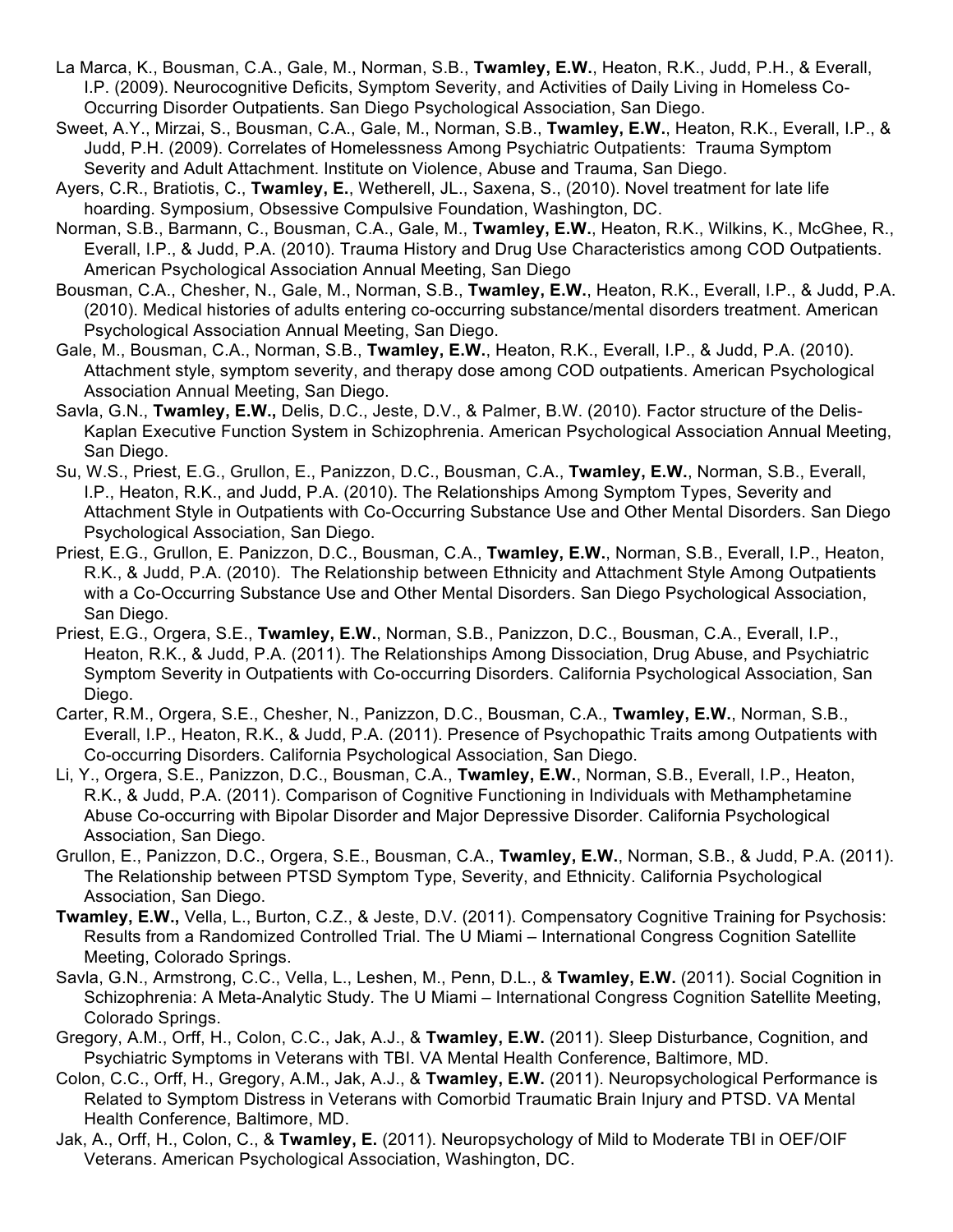- **Twamley, E.W.**, Gregory, A.M., Colon, C.C., Orff, H., & Jak, A.J. (2011). Multivariate Predictors of Social Functioning and Quality of Life in Veterans with Traumatic Brain Injuries. VA Mental Health Conference, Baltimore, MD.
- Gregory, A.M., Tirabassi, C., Allard, C.B., **Twamley, E.W.**, Norman, S.B., Thorp, S.R., & Stein, M.B. (2011). Cognitive performance and treatment response in women with PTSD. Institute on Violence, Abuse, and Trauma Conference, San Diego, CA.
- Koh, S.H., Depp, C., **Twamley, E.W**., & Jeste, D.V. (2012). Relationship between Working/Volunteer Status and Successful Aging in the Successful Aging Evaluation (SAGE) Study. American Association for Geriatric Psychiatry, Washington, DC.
- Burton, C.Z., Vella, L., Kelsoe, J.R., Bilder, R.M., & **Twamley, E.W.** (2012). COMT Genotype and Response to Cognitive Remediation. Cognitive Remediation in Psychiatry, New York City.
- Robles, C., **Twamley, E.W.,** Burton, C.Z., Cadenhead, K.S. (2012). Compensatory Cognitive Training in the Prodrome and First Episode of Psychosis. International Early Psychosis Association, San Francisco.
- Chou, H., Bhakta, S., Talledo, J.A., Lamb, S., Balvaneda, B., Light, G., **Twamley, E.W.,** & Swerdlow, N. (2013). Memantine Effects on Matrics Consensus Cognitive Battery Performance in Healthy Adults and Schizophrenia Patients. NCDEU, Hollywood, Florida.
- Gomez, M.A., Orgera, S.E., Panizzon, D.C., Bousman, C.A., **Twamley, E.W.**, Norman, S.B., Everall, I.P., Heaton, R.K., & Judd, P.A. (2013). Gender differences in pathological dissociation among a co-occurring disorder (COD) population with and without post-traumatic stress. San Diego Psychological Association, San Diego, CA.
- Van Slyke, J.K., Scheiber, C., Orgera, S.E., Panizzon, D.C., Bousman, C.A., **Twamley, E.W.**, Norman, S.B., Everall, I.P., Heaton, R.K., & Judd, P.A. (2013). Gender differences in cognitive functioning within a cooccurring disorders (COD) Population. San Diego Psychological Association, San Diego, CA.
- Simmons, A.N., Spadoni, A.D., Lohr, J.B., **Twamley, E.W**., & Strigo, I. (2013). Prospective memory processing following mild traumatic brain injury. Society for Neuroscience, San Diego, CA.
- Mullen, M.G., Thompson, J.L., Malenczak, D., Giacobbe, G., Karyczak, B.A., **Twamley, E.**, Murphy, A., Silverstein, S.M., & Gill, K.J. (2014). Evaluation of a cognitive remediation intervention for college students with psychiatric conditions. Cognitive Remediation in Psychiatry, New York City.
- Thompson, J. L., Mullen, M. G., Malenczak, D., Giacobbe, G., Karyczak, S., **Twamley, E.**, Murphy, A., Silverstein, S. M., & Gill, K. J. (2014). Evaluation of a cognitive remediation intervention for college students with psychiatric conditions. Society for Research in Psychopathology, Evanston, IL.
- Crocker, L.D., Jurick, S.M., Boyd, B., Rodgers, C.S., **Twamley, E.W.**, Schiehser, D.M., & Jak, A.J. (2015). Treatment of veterans with comorbid PTSD and TBI using a hybrid approach. Anxiety and Depression Association of America, Miami, FL.
- Ayers, C.R., Dozier, M.E., **Twamley, E.W.**, Granholm, E., Saxena, S., Espejo, E., Mayes, T., & Wetherell, J.L. (July, 2015). Treatment Outcomes in Geriatric Patients with Hoarding Disorder. In R. Frost (Chair), *Novel Treatments for Hoarding Disorder: A Closer Look at Our Findings.* Symposium presented at the annual meeting of the International Obsessive Compulsive Foundation Annual Conference, Boston, MA.
- Carlson K.F., Pogoda T.K., Resnick S.G., O'Neil M.E., **Twamley E.W.**, & Sayer N.A. (October, 2015). Employment Challenges Among Iraq and Afghanistan War Veterans With Traumatic Brain Injury. American Congress of Rehabilitation Medicine, Dallas, TX.
- Ayers, C.R., Dozier, M.E., **Twamley, E.W.**, Granholm, E., Saxena, S., Mayes, T., & Wetherell, J.L. (March, 2016). Cognitive Rehabilitation and Exposure/Sorting Therapy for Hoarding Disorder Among Older Adults: A Randomized Controlled Trial. In M. Dozier (Chair), Recent Research in Geriatric Anxiety Disorders. Symposium presented at the American Association for Geriatric Psychiatry Annual Conference, Washington, DC.
- Carlson, K.F., Pogoda, T.K., Resnick, S.G., O'Neil, M.E., **Twamley, E.W.**, Sayer, N.A. (June, 2016). Vocational Service Needs and Interests among Veterans with Traumatic Brain Injury. Academy Health Annual Research Meeting, Boston, MA.
- **Twamley, E.W.** (September, 2016). Implementation of IPS Supported Employment in the Breaking Barriers San Diego Program. Meeting of the Minds (California Workforce Association Annual Meeting). Monterey, CA.
- Jones, S., Brush, L., Shagan, D., Thime, W., Adelsberger, P., Grealy, M., Haber, L.C., Peters, E., Pearlson, G.D., **Twamley, E.W.**, & Choi, J. (September, 2016). Treatment Outcome in Compensatory Cognitive Therapy for Schizophrenia: Therapeutic Alliance vs Learning Potential. Society for Research in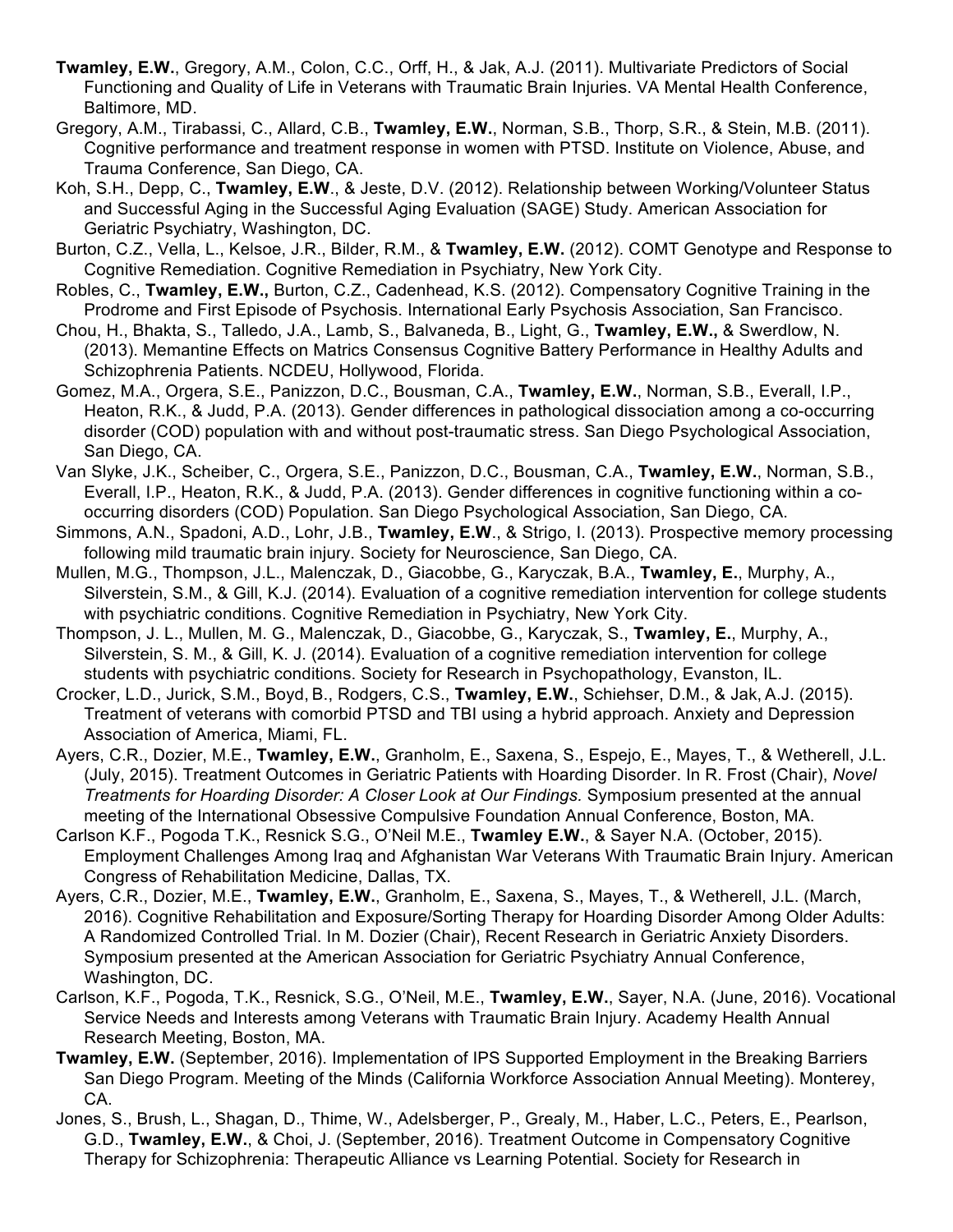Psychopathology. Baltimore, MD.

- Vidarsdottir, O.G., Magnusdottir, B.B., Roberts, D.L., **Twamley, E.W.,** Gudmundsdottir, B., & Sigurdsson, E. (2016, October). Integrative Cognitive Remediation (ICR) for early psychosis. Presentation at the Psychologists' Science Day, Landspitali – The National University Hospital of Iceland.
- Dozier, M.E., Wetherell, J.L., **Twamley, E.W.**, Schiehser, D.M., & Ayers, C.R. (November, 2016). The relationship between age and functioning in adults with hoarding disorder. Poster presented at Gerontological Society of America Conference, New Orleans, LA.
- Vidarsdottir, O.G., Magnusdottir, B.B., Roberts, D.L., **Twamley, E.W.,** Gudmundsdottir, B., & Sigurdsson, E. (2017, June). Integrated Cognitive Remediation (ICR) for early psychosis: Results from a randomized controlled trial. Poster presentation at the Cognitive Remediation in Psychiatry Conference at Columbia University, Medical Center, New York.
- Vidarsdottir, O.G., Magnusdottir, B.B., Roberts, D.L., **Twamley, E.W.,** Gudmundsdottir, B., & Sigurdsson, E. (2017, June). Integrated Cognitive Remediation (ICR) for early psychosis: Results from a randomized controlled trial. Presentation at a conference on Cognitive Remediation, Reykjavik, Iceland.
- Clark, J.M.R., Mahmood, Z., Huckans, M., O'Neil, M.E., Jak, A.J., Williams, R.M., Turner, A.P., Pagulayan, K.F., Roost, M.S., Callahan, M.L., Storzbach, D.M., & **Twamley, E.W.** (June, 2018). Correlates of PTSD symptom improvement in veterans with a history of mild traumatic brain injury receiving Compensatory Cognitive Training. Poster presented at Cognitive Remediation in Psychiatry Conference, New York, NY.
- Mahmood, Z., Seewald, P.M., Parikh, M., Clark, J.M.R., Morgan, M.R., Jak, A.J., & **Twamley, E.W.** (June, 2018). Feasibility and acceptability of Compensatory Cognitive Training for homeless Veterans with mental health conditions. Poster presented at Cognitive Remediation in Psychiatry Conference, New York, NY.
- Clark, J.M.R., Mahmood, Z., Huckans, M., O'Neil, M.E., Jak, A.J., Williams, R.M., Turner, A.P., Pagulayan, K.F., Roost, M.S., Callahan, M.L., Storzbach, D.M., & **Twamley, E.W.** (June, 2018). Correlates of PTSD symptom improvement in Veterans with a history of mild traumatic brain injury receiving Compensatory Cognitive Training. Poster presented at Cognitive Remediation in Psychiatry Conference, New York, NY.
- Vidarsdottir, O.G., Magnusdottir, B.B., Roberts, D.L., **Twamley, E.W.,** Gudmundsdottir, B., & Sigurdsson, E. (2018, June). Integrated Cognitive Remediation (ICR) for early psychosis: Results from a randomized controlled trial. Presentation at the Nordic Congress of Psychiatry, Reykjavik, Iceland.
- Howe, E.I., Langlo, K.S., Løvstad, M., Hellstrøm, T., Sagstad, K., Enehaug, H., **Twamley, E.W.**, & Andelic, N. (July, 2018). Assessing the feasibility of delivering a combined cognitive and vocational intervention to individuals with traumatic brain injury in the South-Eastern region of Norway. International Society of Physical Medicine Rehabilitation World Congress, Paris, France.
- Mahmood, Z., Burton C.Z., Vella L., & **Twamley, E.W.** (September, 2018). Neuropsychological predictors of performance-based measures of functional capacity and social skills in individuals with severe mental illness. 32<sup>nd</sup> Annual Meeting of the Society for Research in Psychopathology, Indianapolis, IN.

## **TEACHING EXPERIENCE**

- 8/95 5/96 Teaching Assistant: Cognitive Development, Social Development, Abnormal Child Psychology, and Health Psychology, Arizona State University
- 6/96 11/97 Guest Lecturer in Psychology, Arizona State University Used cooperative learning approach to teach classes on eating pathology.
- 8/97 12/97 Co-Instructor: Seminar on Gender, Body Image, and Eating Pathology, Arizona State University Developed and taught course offered Fall 1997. Created syllabus, prepared and presented lectures, graded written assignments, and provided office hours for consultation. Used cooperative learning approach for lectures.
- 7/03 present Instructor: Weekly Assessment Seminar at UCSD Outpatient Psychiatric Services. Train psychology interns in the administration of psychological and neuropsychological tests, provide supervision of report-writing.
- 7/04 6/10 Co-Instructor: Cognitive Disorders Clinic at UCSD Outpatient Psychiatric Services. With Kristin Cadenhead, MD, an attending psychiatrist, co-facilitate a monthly clinic focusing on psychotic disorders.
- 9/04 6/05 Co-Instructor: Foundations of Geriatric Psychiatry and Psychology 199 Student Seminar. With four other faculty members, team-taught an undergraduate seminar for UCSD 199 students on geriatric psychiatry and psychology and provide mentorship regarding graduate education and careers in psychiatry and psychology.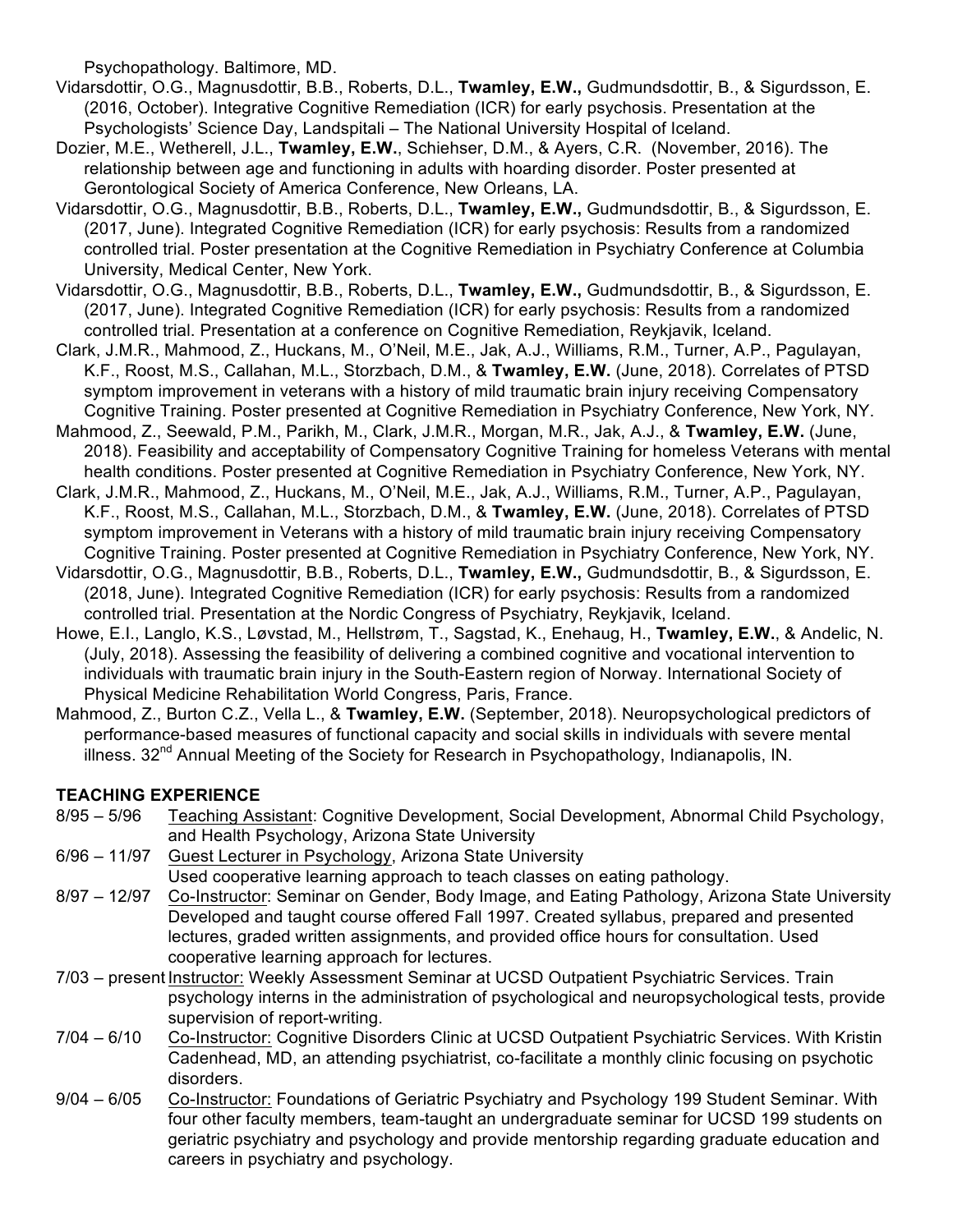| 4/05           | Guest Lecture: Work Rehabilitation for Middle-Aged and Older People with Schizophrenia.<br>SDSU Interwork Institute.                                                                    |
|----------------|-----------------------------------------------------------------------------------------------------------------------------------------------------------------------------------------|
| $9/05 - 12/05$ | Co-Instructor: Warren 90, Explorations in Mental Health and Aging. With three other faculty<br>members, team-taught an undergraduate seminar for UCSD students interested in careers in |
|                | mental health or aging.                                                                                                                                                                 |
| 9/05           | Community Lecture: The Myths of Mental Illness, Unitarian-Universalist Fellowship, Hemet,<br>California                                                                                 |
| 3/06           | <b>UCSD Department of Psychiatry Research Symposium Presentation: Cognition, Aging, and</b><br>Supported Employment for People with Schizophrenia                                       |
| 3/06           | Guest Lecture: Motivational Testing & Malingering. UCSD/SDSU Joint Doctoral Program<br>Neuropsychology Proseminar                                                                       |
| 4/06           | Guest Lecture: Cognition, Aging, and Supported Employment for People with Schizophrenia.<br>SDSU Interwork Institute.                                                                   |
| 6/06           | UCSD/VASDHS Geriatric Psychiatry Seminar: Authorship Issues and Center Publication<br>Policies and Strategies.                                                                          |
| 1/07           | UCSD/VASDHS Geriatric Psychiatry Seminar: Rehabilitation and Recovery in Severe Mental<br>Illness.                                                                                      |
| 3/07           | Guest Lecture: Motivational Testing & Malingering. UCSD/SDSU Joint Doctoral Program<br>Neuropsychology Proseminar                                                                       |
| 4/07           | Guest Lecture: Cognition, Aging, and Supported Employment for People with Schizophrenia.<br>SDSU Interwork Institute.                                                                   |
| 4/07           | Guest Lecture: Psychological Contributions to Understanding and Treating Schizophrenia.<br><b>SDSU Psychology Department.</b>                                                           |
| 8/07           | Guest Lecture: Research Career Paths after Graduate School. UCSD START-MH Program.                                                                                                      |
| 10/07          | Guest Lecture: Neuropsychological Assessment in Psychosis and Implications for<br>Rehabilitation. UCSD PGY-II Psychiatry Residency class.                                               |
| 11/07          | Community Lecture: Aging, Cognition, and Mental Health. Unitarian-Universalist Fellowship,<br>Hemet, California                                                                         |
| 12/07          | Guest Lecture: Severe Mental Illness and Work Rehabilitation. SDSU Interwork Institute.                                                                                                 |
| 1/08           | UCSD/VASDHS Geriatric Psychiatry Seminar: Plagiarism and Authorship Issues                                                                                                              |
| 2/08           | UCSD/VASDHS Psychology Internship Seminar: Recovery and Rehabilitation in Severe Mental<br>Illness.                                                                                     |
| 3/08           | Guest Lecture: Motivational Testing & Malingering. UCSD/SDSU Joint Doctoral Program<br>Neuropsychology Proseminar                                                                       |
| 3/08           | Guest Lecture: Cognition, Aging, and Supported Employment for People with Severe Mental<br>Illness. SDSU Interwork Institute.                                                           |
| 6/08           | Guest Lecture: Traumatic Brain Injury and Cognitive Behavioral Therapy. UCSD/VA Evidence-<br><b>Based Practices Seminar.</b>                                                            |
| 8/08           | Guest Lecture: Neuropsychology of Schizophrenia and Cognitive Training. UCSD Postdoctoral<br>Clinical Neuropsychology Seminar.                                                          |
| 1/09           | Guest Lecture: Adapting CBT for People with Traumatic Brain Injury. VA PTSD Seminar.                                                                                                    |
| 2/09           | Guest Lecture: Motivational Testing & Malingering. UCSD/SDSU Joint Doctoral Program<br>Neuropsychology Proseminar.                                                                      |
| 3/09           | Guest Lecture: Neuropsychological Rehabilitation using Cognitive Training. UCSD Biological<br>Psychiatry Postdoctoral Seminar.                                                          |
| 3/09           | Guest Lecture: Cognition, Aging, and Supported Employment for People with Severe Mental<br>Illness. SDSU Interwork Institute.                                                           |
| 5/09           | UCSD/VASDHS Geriatric Psychiatry Seminar: Rehabilitation Issues in Older People with<br>Psychosis.                                                                                      |
| 11/09          | Guest Lecture: Counseling and Psychotherapy for Individuals with Traumatic Brain Injury. VA<br>PTSD Seminar.                                                                            |
| 1/10           | Guest Lecture: Motivational Testing & Malingering. UCSD/SDSU Joint Doctoral Program<br>Neuropsychology Proseminar.                                                                      |
| 3/10           | Guest Lecture: Cognition, Aging, and Supported Employment for People with Severe Mental<br>Illness. SDSU Interwork Institute.                                                           |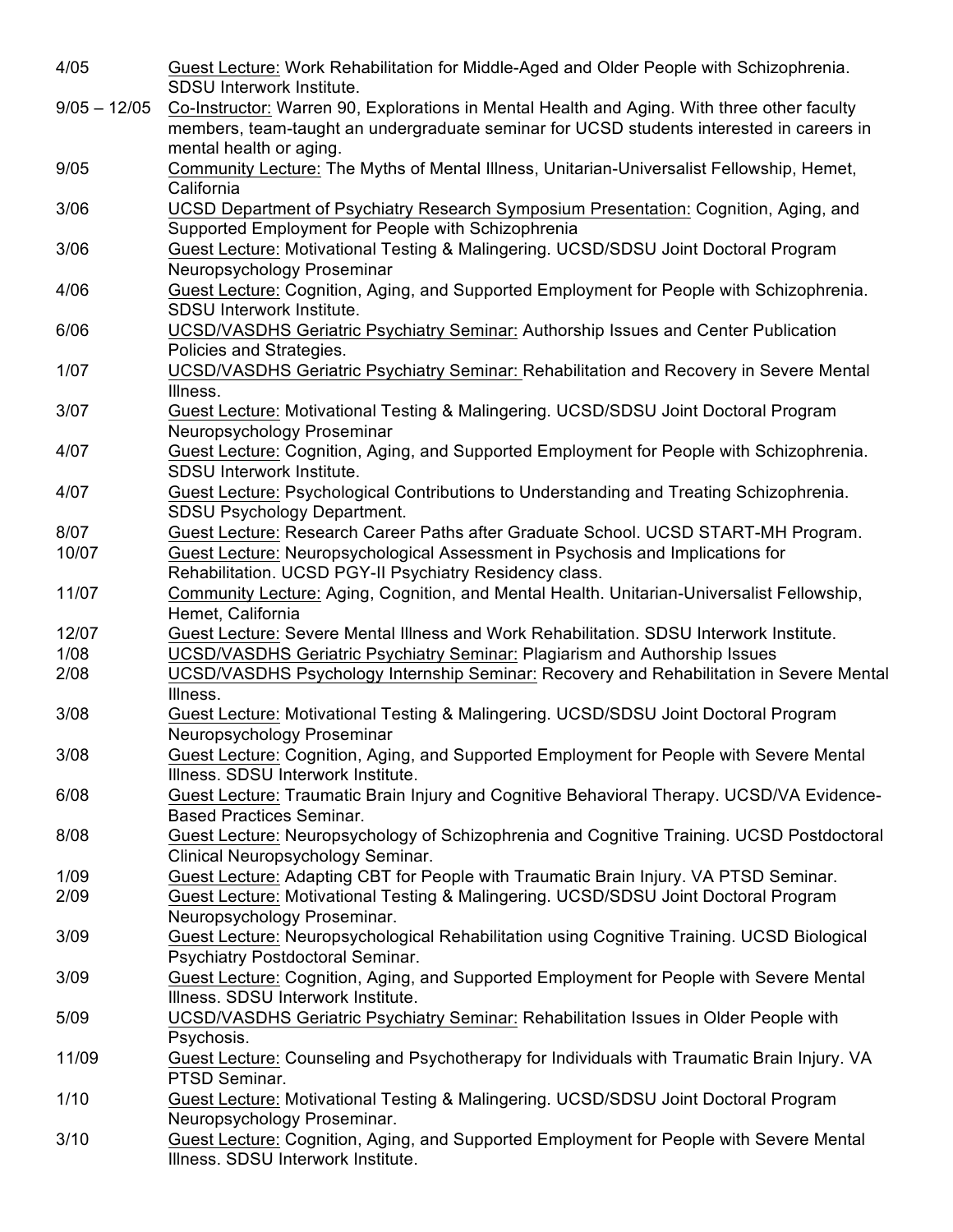| 4/10          | <b>UCSD PGY-IV Seminar: Neuropsychological Testing</b>                                      |  |  |  |  |
|---------------|---------------------------------------------------------------------------------------------|--|--|--|--|
| 7/10          | <b>UCSD PGYIII Seminar: Supported Employment and Neuropsychological Testing</b>             |  |  |  |  |
| 7/11          | UCSD PGYIII Seminar: Supported Employment and Neuropsychological Testing                    |  |  |  |  |
| 8/11          | UCSD PGYIII Seminar: Neuropsychological Testing                                             |  |  |  |  |
| 12/11         | Guest Lecture: Motivational Testing & Malingering. UCSD/SDSU Joint Doctoral Program         |  |  |  |  |
|               | Neuropsychology Proseminar.                                                                 |  |  |  |  |
| 2/12          | <b>UCSD Junior Honors Program Seminar: Scientific Autobiography and Cognitive Training</b>  |  |  |  |  |
| 2/12          | Guest Lecture: Counseling and Psychotherapy for Individuals with Traumatic Brain Injury. VA |  |  |  |  |
|               | PTSD Seminar.                                                                               |  |  |  |  |
|               |                                                                                             |  |  |  |  |
| 2/12          | <b>UCSD PGYIII Seminar: Traumatic Brain Injury</b>                                          |  |  |  |  |
| 2/12          | Rady Children's Hospital Autism Seminar: Cognitive Remediation and Supported Employment:    |  |  |  |  |
|               | Is it Time for Intervention in Autism?                                                      |  |  |  |  |
| 2/12          | UCSD Biological Psychiatry T32 Fellowship Seminar: Compensatory Cognitive Remediation.      |  |  |  |  |
| $1/12 - 2/12$ | UCSD School of Medicine: Psychiatry Small Group Leader: Mind, Brain, and Behavior 2 (5      |  |  |  |  |
|               | week course)                                                                                |  |  |  |  |
| 9/12-present  | UCSD School of Medicine: Practice of Medicine I Small Group Leader                          |  |  |  |  |
| 11/12         | Guest Lecture: Cognitive Rehabilitation of TBI. VA PTSD Seminar.                            |  |  |  |  |
| 12/12         | Guest Lecture: Motivational Testing & Malingering. UCSD/SDSU Joint Doctoral Program         |  |  |  |  |
|               |                                                                                             |  |  |  |  |
|               | Neuropsychology Proseminar.                                                                 |  |  |  |  |
| 1/13          | Guest Lecture: Cognition and Cognitive Rehabilitation in Schizophrenia. PCNS Seminar, UCSD  |  |  |  |  |
| 1/13          | <b>UCSD PGYIV Seminar: Clinical Applications of Neuropsychology</b>                         |  |  |  |  |
| $1/13 - 2/13$ | UCSD School of Medicine: Psychiatry Small Group Leader: Mind, Brain, and Behavior 2 (5      |  |  |  |  |
|               | week course)                                                                                |  |  |  |  |
| 3/13          | UCSD/VASDHS Geriatric Psychiatry Seminar: Recovery-Oriented Therapies for Older People      |  |  |  |  |
|               | with Severe Mental Illness.                                                                 |  |  |  |  |
| 3/13          | UCSD Junior Honors Program Seminar: Scientific Autobiography and Cognitive Training         |  |  |  |  |
| 9/13          | Guest Lecture: Supported Employment for People with Severe Mental Illness. SDSU Interwork   |  |  |  |  |
|               |                                                                                             |  |  |  |  |
|               | Institute.                                                                                  |  |  |  |  |
| 9/13          | Guest Lecture: Incorporating Neuropsychological Assessment into Interventions. VA/UCSD      |  |  |  |  |
|               | Psychology Internship Seminar.                                                              |  |  |  |  |
| 11/13         | Guest Lecture: TBI Rehabilitation and CogSMART. VA PTSD Seminar.                            |  |  |  |  |
| 12/13         | Guest Lecture: Motivational Testing & Malingering. UCSD/SDSU Joint Doctoral Program         |  |  |  |  |
|               | Neuropsychology Proseminar.                                                                 |  |  |  |  |
| 1/14          | Guest Lecture: Supported Employment. UCSD Community Psychiatry Fellowship Seminar.          |  |  |  |  |
| 2/14          | UCSD Junior Honors Program Seminar: Scientific Autobiography and Cognitive Training.        |  |  |  |  |
| 8/14          | UCSD PGYIII Seminar: Supported Employment and Neuropsychological Testing.                   |  |  |  |  |
| 8/14          | UCSD PGYIII Seminar: Rehabilitation and Recovery in Severe Mental Illness.                  |  |  |  |  |
|               |                                                                                             |  |  |  |  |
| 9/14          | Guest Lecture: Supported Employment for People with Severe Mental Illness. SDSU Interwork   |  |  |  |  |
|               | Institute.                                                                                  |  |  |  |  |
| 12/14         | Guest Lecture: Motivational Testing & Malingering. UCSD/SDSU Joint Doctoral Program         |  |  |  |  |
|               | Neuropsychology Proseminar.                                                                 |  |  |  |  |
| 2/15          | UCSD Junior Honors Program Seminar: Scientific Autobiography and Cognitive Training.        |  |  |  |  |
| 3/15          | UCSD Eating Disorders Treatment and Research Program Seminar: Assessment of Psychosis.      |  |  |  |  |
| 4/15          | UCSD/VASDHS Psychology Internship Seminar: Assessment of Psychosis.                         |  |  |  |  |
| 8/15          | UCSD Counseling and Psychological Services Continuing Education Seminar: Assessment of      |  |  |  |  |
|               | Psychosis.                                                                                  |  |  |  |  |
|               |                                                                                             |  |  |  |  |
| 12/15         | Guest Lecture: Motivational Testing & Malingering. UCSD/SDSU Joint Doctoral Program         |  |  |  |  |
|               | Neuropsychology Proseminar.                                                                 |  |  |  |  |
| 3/16          | VA Northern California Postdoctoral Seminar: CogSMART: What We Know so Far.                 |  |  |  |  |
| 3/16          | UCSD/VASDHS Psychology Internship Seminar: Assessment of Psychosis.                         |  |  |  |  |
| 9/16          | Guest Lecture: Supported Employment for People with Severe Mental Illness. SDSU Masters in  |  |  |  |  |
|               | Rehabilitation Counseling Program.                                                          |  |  |  |  |
| 11/16         | Guest Lecture: Motivational Testing & Malingering. UCSD/SDSU Joint Doctoral Program         |  |  |  |  |
|               | Neuropsychology Proseminar.                                                                 |  |  |  |  |
| 12/16         | Guest Lecture: Compensatory Cognitive Training. UCSD Outpatient Psychiatric Services        |  |  |  |  |
|               |                                                                                             |  |  |  |  |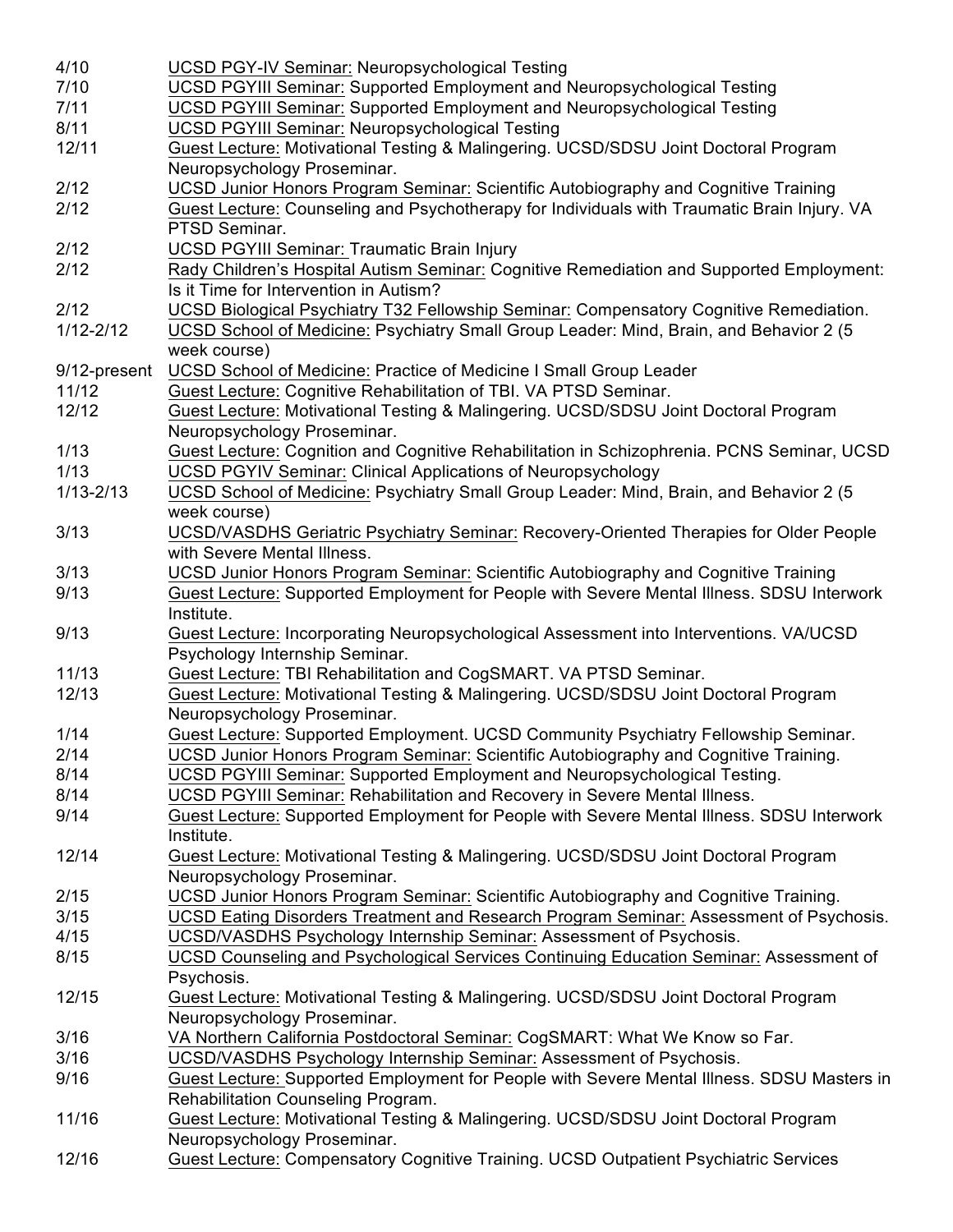Training Seminar.

- 1/17-present UCSD School of Medicine: Small Group Leader, Problem Based Learning I and II, Mind, Brain, and Behavior Block
- 4/17 UCSD/VASDHS Psychology Internship Seminar: Assessment: Comorbid Psychosis and Cognitive Disorders.
- 11/17 Guest Lecture: Performance Validity Testing & Malingering. UCSD/SDSU Joint Doctoral Program Neuropsychology Proseminar.
- 1/18 UCSD/VASDHS Psychology Internship Seminar: Assessment: Comorbid Psychosis and Cognitive Disorders.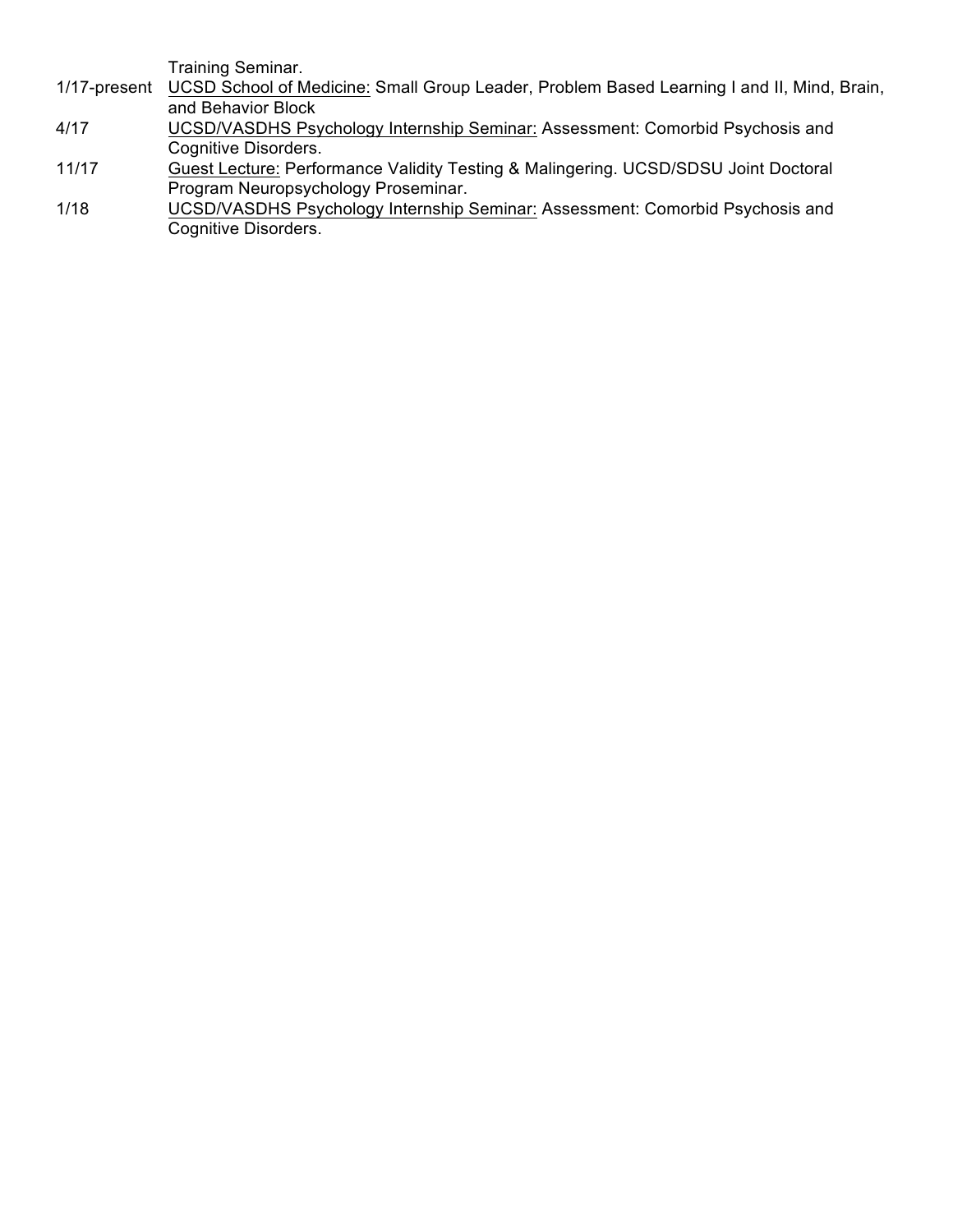#### **MENTEES**

| <b>Name</b>                                          | <b>Trainee Status</b>                                | <b>Inclusive Dates</b> | <b>Facility</b> | <b>Current Position</b>                                                          |  |
|------------------------------------------------------|------------------------------------------------------|------------------------|-----------------|----------------------------------------------------------------------------------|--|
| <b>Undergraduate and Post-Baccalaureate Trainees</b> |                                                      |                        |                 |                                                                                  |  |
| Rishi Doshi                                          | Undergraduate                                        | 6/01-9/01              | <b>UCSD</b>     | Completed UCSD School of<br>Medicine                                             |  |
| Rebecca Chakrin                                      | Undergraduate (BA,<br>6/03)                          | $9/02 - 6/03$          | <b>UCSD</b>     | Completed University of Northern<br>Colorado EdS program in School<br>Psychology |  |
| Jenille Narvaez                                      | Undergraduate                                        | 7/03-6/07              | <b>UCSD</b>     | Completed UCSF School of<br>Medicine                                             |  |
| Kelley Bayne                                         | Undergraduate (BA,<br>12/04)                         | 6/03-12/04             | <b>UCSD</b>     | <b>Graduated California State</b><br><b>University San Marcos</b>                |  |
| Damaris Padin                                        | Undergraduate (BA,<br>5/04)                          | 6/03-12/04             | <b>UCSD</b>     | Completed SDSU MPH program                                                       |  |
| <b>Carolyn Querbes</b>                               | Undergraduate (BA,<br>1/05                           | 8/04-12/04             | <b>UCSD</b>     | <b>Completed St Edwards University</b><br>Masters in Counseling program          |  |
| Erin Carroll                                         | Undergraduate (BA,<br>5/05; MFT, 5/07)               | 8/04-8/05              | <b>UCSD</b>     | Completed SDSU Marriage and<br>Family Therapy Masters program                    |  |
| Nikki Boyum                                          | Undergraduate (BA in<br>Psychology5/06)              | $9/05 - 5/06$          | <b>UCSD</b>     | <b>Graduated University of San</b><br>Diego                                      |  |
| Rochelle Castro                                      | Undergraduate (BA in<br>Psychology, 5/06)            | $9/05 - 5/06$          | <b>UCSD</b>     | Graduated University of San<br>Diego                                             |  |
| Cynthia Burton                                       | Undergraduate (BA in<br>Psychology, 6/06,<br>Honors) | 10/05-8/09             | <b>UCSD</b>     | Postdoctoral Fellow, University of<br>Michigan                                   |  |
| Mili Parikh                                          | Undergraduate (BA in<br>Psychology, 6/06)            | 1/06-6/06              | <b>UCSD</b>     | Postdoctoral Fellow, VA Northern<br>California Healthcare System                 |  |
| <b>Crystal Sanchez</b>                               | Undergraduate (BA in<br>Psychology, 6/06)            | 1/06-6/06              | <b>UCSD</b>     | <b>Graduated UCSD</b>                                                            |  |
| Jami Guidry                                          | Undergraduate (BA,<br>$6/08$ )                       | $6/06 - 8/10$          | <b>UCSD</b>     | Completed ASU Masters in Social<br>Work Program                                  |  |
| Gabrielle Sandow                                     | Undergraduate (BA in<br>Psychology, 6/07)            | 6/06-9/07              | <b>UCSD</b>     | <b>Graduated UCSD</b>                                                            |  |
| Maria Niculete                                       | Undergraduate (BA in<br>Psychology, 6/08)            | 9/06-6/07              | <b>UCSD</b>     | Postdoctoral Fellow, VA<br><b>Connecticut Healthcare System</b>                  |  |
| Linda Ly                                             | Undergraduate (BA in<br>Psychology, 6/07)            | 9/06-3/07              | <b>UCSD</b>     | <b>Graduated UCSD</b>                                                            |  |
| Mary Vertinski                                       | Undergraduate (BA in<br>Psychology, 6/07)            | 9/06-6/07              | <b>UCSD</b>     | Enrolled in UNLV Clinical<br>Psychology PhD program                              |  |
| <b>Emily Fletcher</b>                                | Undergraduate (BA in<br>Psychology, 6/08)            | 1/07-6/07              | <b>UCSD</b>     | Research Fellow, University of<br>Exeter                                         |  |
| Candice Colon                                        | Undergraduate (BA<br>$12/08$ )                       | $6/07 - 8/12$          | <b>UCSD</b>     | <b>Completed Boston University</b><br>Masters in Social Work Program             |  |
| Casey Loughran                                       | Undergraduate (BA in<br>Psychology, 6/08)            | 6/07-6/08              | <b>UCSD</b>     | <b>Completed Smith College Masters</b><br>in Social Work Program                 |  |
| Chris Hirahatake                                     | Undergraduate (BA in<br>Psychology, 6/08)            | 6/07-3/08              | <b>UCSD</b>     | Completed UC Irvine MBA<br>Program                                               |  |
| Dana Rolfness                                        | Undergraduate (BA<br>$5/09$ )                        | 6/07-6/09              | <b>UCSD</b>     | Completed UCLA Masters in<br>Social Work program                                 |  |
| <b>Michael Abeles</b>                                | Undergraduate (BA<br>6/09)                           | 1/08-8/09              | <b>UCSD</b>     | Completed Sackler School of<br>Medicine                                          |  |
| Baochan Tran                                         | Undergraduate (BA<br>6/09)                           | 10/08-6/09             | <b>UCSD</b>     | <b>Completed Drexel Psychology</b><br>Master's Program                           |  |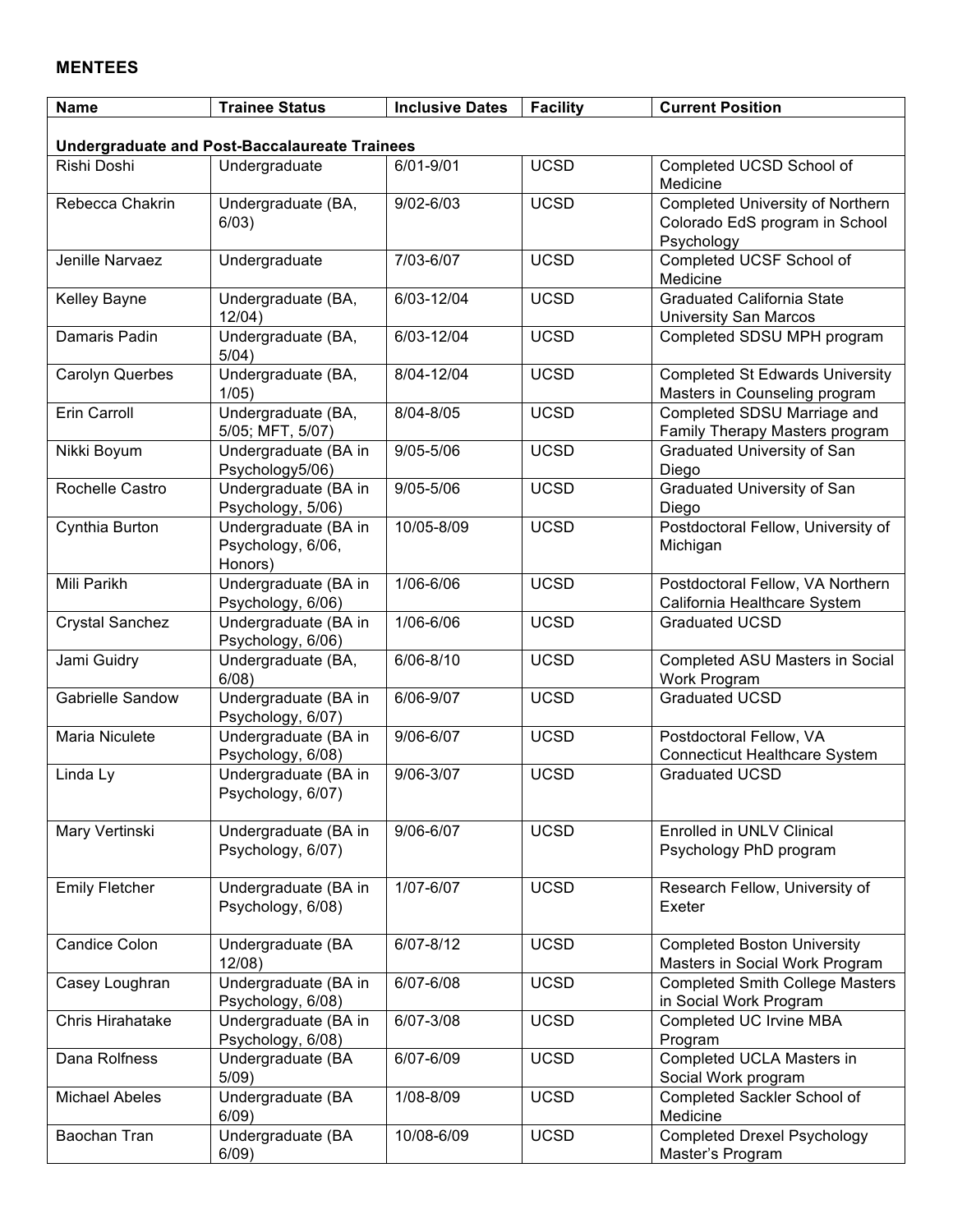| Vincent Luong                    | Undergraduate                   | 1/09-6/10      | <b>UCSD</b>        | <b>Graduated UCSD</b>                                                                                                                                             |
|----------------------------------|---------------------------------|----------------|--------------------|-------------------------------------------------------------------------------------------------------------------------------------------------------------------|
| Michon Affinito                  | Undergraduate                   | $1/10 - 6/10$  | <b>UCSD</b>        | Graduated University of San<br>Diego                                                                                                                              |
| Kristen Thayer                   | Undergraduate                   | $3/10 - 6/10$  | <b>UCSD</b>        | Graduated University of San<br>Diego                                                                                                                              |
| Cathy Nguyen                     | Undergraduate                   | $9/10 - 6/11$  | <b>UCSD</b>        | <b>Graduated UCSD</b>                                                                                                                                             |
| Khanh Ly                         | Undergraduate                   | $9/10 - 8/11$  | <b>UCSD</b>        | <b>Graduated UCSD</b>                                                                                                                                             |
| Jessica Hua                      | Undergraduate                   | $9/10 - 6/12$  | <b>UCSD</b>        | Enrolled in University of Missouri,<br>Columbia Clinical Psychology<br>PhD Program                                                                                |
| Kelly Chinh                      | Undergraduate                   | $1/11 - 6/12$  | <b>UCSD</b>        | <b>Graduated UCSD</b>                                                                                                                                             |
| Lauren Coleman                   | Undergraduate                   | $1/11 - 6/11$  | <b>UCSD</b>        | Enrolled in Hastings Law School,<br><b>UCSF</b>                                                                                                                   |
| Christina Saremi                 | Undergraduate                   | $8/11 - 6/12$  | <b>VASDHS</b>      | <b>Graduated UCSD</b>                                                                                                                                             |
| Chelsea Hays                     | Undergraduate                   | 6/12-present   | VASDHS/UCSD        | Enrolled in SDSU/UCSD Joint<br>Doctoral Program in Clinical<br>Psychology                                                                                         |
| Lauren Sawyer                    | Undergraduate                   | $9/11 - 3/11$  | <b>UCSD</b>        | <b>Graduated UCSD</b>                                                                                                                                             |
| Matthew Morgan                   | Undergraduate                   | $4/12 - 8/14$  | <b>UCSD</b>        | Enrolled in CSU San Marcos<br>Masters in Social Work program                                                                                                      |
| Anabelle Lau                     | Undergraduate                   | $9/12 - 6/13$  | <b>UCSD</b>        | <b>Graduated UCSD</b>                                                                                                                                             |
| Ashlee Espinoza                  | Post-baccalaureate              | $8/12 - 5/13$  | <b>VASDHS</b>      | Applying to graduate school in<br>clinical psychology                                                                                                             |
| Stephen Ma                       | Undergraduate                   | $3/13 - 6/14$  | <b>VASDHS</b>      | <b>Graduated UCSD</b>                                                                                                                                             |
| Rubaina Dang                     | Undergraduate                   | $3/13 - 12/13$ | <b>VASDHS</b>      | Graduated UCSD                                                                                                                                                    |
| Donny Olsen                      | Undergraduate                   | $3/14 - 6/15$  | <b>VASDHS</b>      | <b>Graduated UCSD</b>                                                                                                                                             |
| Kimberly Herrmann                | Undergraduate                   | $9/14 - 6/16$  | <b>UCSD</b>        | <b>UCSD Psychology Honors</b><br>Program student                                                                                                                  |
| Anh Tran                         | Undergraduate                   | $9/15 - 6/16$  | <b>UCSD/VASDHS</b> | <b>UCSD Psychology Honors</b><br>Program student                                                                                                                  |
| <b>Haley Church</b>              | Undergraduate                   | 8/16-6/17      | UCSD/VASDHS        | <b>UCSD Psychology Honors</b><br>Program student                                                                                                                  |
| Kevin Wu                         | Undergraduate                   | $9/16 - 6/17$  | UCSD/VASDHS        | Enrolled in MA in I/O Psychology<br>program at SFSU                                                                                                               |
| <b>Graduate Student Trainees</b> |                                 |                |                    |                                                                                                                                                                   |
| Sarah Noonan                     | PhD student<br>(practicum)      | 7/07-6/08      | <b>VASDHS</b>      | Neuropsychologist, VA Puget<br>Sound Healthcare System                                                                                                            |
| Gauri Savla                      | PhD student<br>(practicum)      | 7/07-6/08      | <b>VASDHS</b>      | Neuropsychologist, San Diego,<br>CA                                                                                                                               |
| Lea Vella                        | PhD student (primary<br>mentor) | 8/07-6/14      | <b>UCSD/VASDHS</b> | Postdoctoral Fellow, UCSF                                                                                                                                         |
| Erin Morgan                      | PhD student<br>(practicum)      | 7/08-6/09      | <b>VASDHS</b>      | Postdoctoral fellow, UCSD                                                                                                                                         |
| Katie Bangen                     | PhD student<br>(practicum)      | 7/08-6/09      | <b>VASDHS</b>      | Postdoctoral fellow, UCSD                                                                                                                                         |
| Linnea Vaurio                    | PhD student<br>(practicum)      | 7/09-6/10      | <b>VASDHS</b>      | Neuropsychologist, NYU Medical<br>Center                                                                                                                          |
| Jenny luidicello                 | PhD student<br>(practicum)      | 7/09-6/10      | <b>VASDHS</b>      | Postdoctoral fellow, UCSD                                                                                                                                         |
| Kate Hoerster                    | PhD student<br>(practicum)      | 7/09-6/10      | <b>VASDHS</b>      | Assistant Professor, University of<br>Washington Department of<br><b>Psychiatry and Behavioral</b><br>Sciences; Psychologist, VA Puget<br>Sound Healthcare System |
| Cynthia Burton                   | PhD student<br>(primary mentor) | 8/09-6/15      | <b>UCSD</b>        | Postdoctoral Fellow, University of<br>Michigan                                                                                                                    |
| Audrina Mullane                  | PhD student                     | 12/09-8/14     | <b>UCSD</b>        | Postdoctoral Fellow, Cleveland                                                                                                                                    |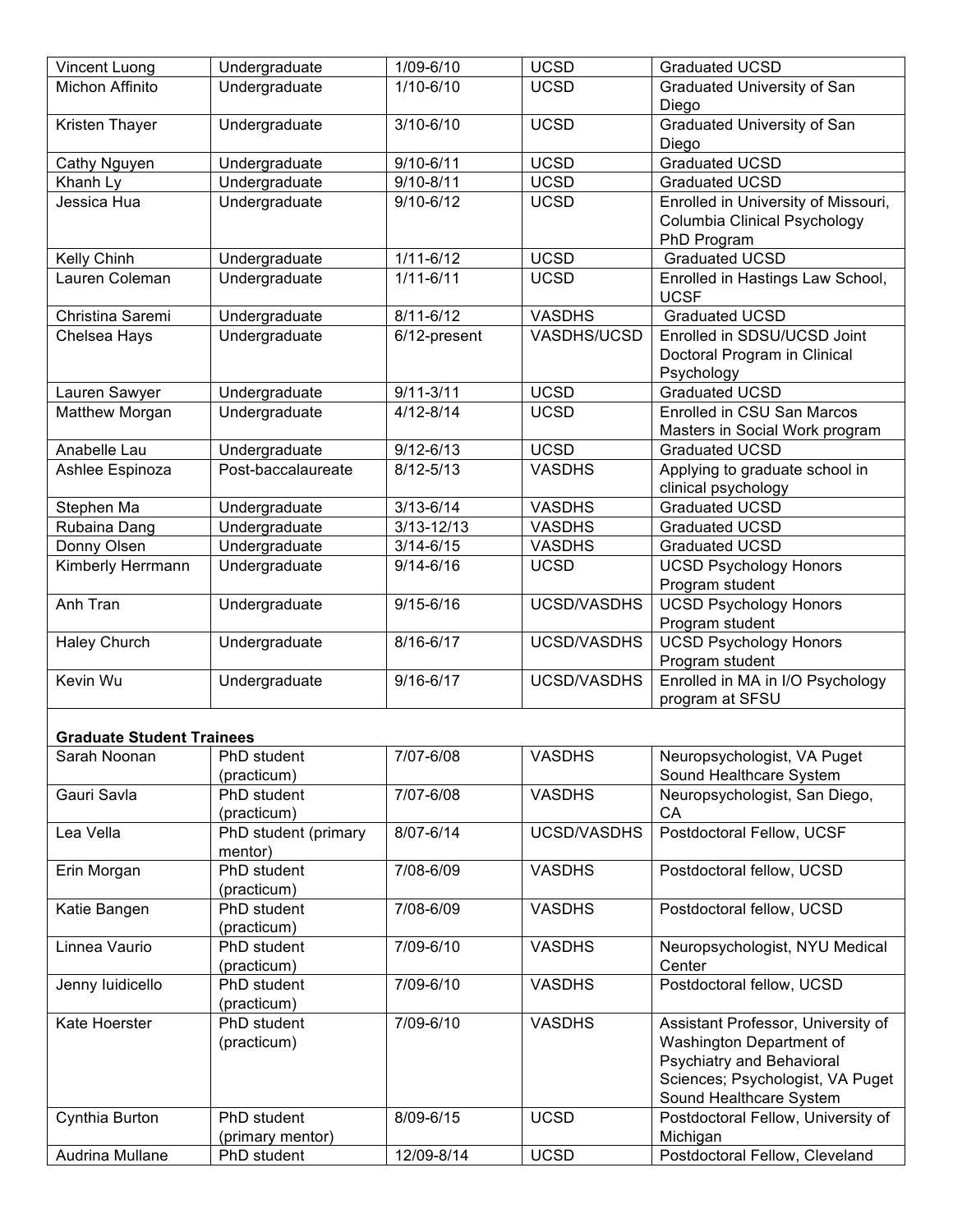|                    | (dissertation          |               |               | Clinic                          |
|--------------------|------------------------|---------------|---------------|---------------------------------|
|                    | committee)             |               |               |                                 |
| Jessica Bomyea     | PhD student            | $1/11 - 2/14$ | <b>UCSD</b>   | Completed SDSU/UCSD Joint       |
|                    | (dissertation          |               |               | Doctoral Program in Clinical    |
|                    | committee)             |               |               | Psychology                      |
| Thomas Quinlan     | PhD student            | $8/11 - 5/14$ | <b>UCSD</b>   | Completed SDSU/UCSD Joint       |
|                    | (dissertation          |               |               | Doctoral Program in Clinical    |
|                    | committee)             |               |               | Psychology                      |
| Erica Weber        | PhD student            | $8/11 - 5/15$ | <b>UCSD</b>   | Enrolled in SDSU/UCSD Joint     |
|                    | (dissertation          |               |               | Doctoral Program in Clinical    |
|                    | committee)             |               |               | Psychology                      |
| Kaitlin Blackstone | PhD student            | $6/12 - 5/15$ | <b>UCSD</b>   | Enrolled in SDSU/UCSD Joint     |
|                    | (dissertation          |               |               | Doctoral Program in Clinical    |
|                    | committee)             |               |               | Psychology                      |
| Eneritz Bengoetxea | Visiting PhD student   | 8/12-11/12    | <b>UCSD</b>   | Completed PhD at Deusto         |
|                    | from Deusto            |               |               | University and now faculty at   |
|                    | University, Bilbao     |               |               | <b>Deusto University</b>        |
| Sarah Jurick       | PhD student (guidance  | 3/13-present  | <b>UCSD</b>   | Enrolled in SDSU/UCSD Joint     |
|                    | committee.             |               |               | Doctoral Program in Clinical    |
|                    | dissertation           |               |               | Psychology                      |
|                    | committee)             |               |               |                                 |
| Gali Weissberger   | PhD student            | $7/13 - 6/14$ | <b>VASDHS</b> | Enrolled in SDSU/UCSD Joint     |
|                    | (practicum)            |               |               | Doctoral Program in Clinical    |
|                    |                        |               |               | Psychology                      |
| Erkut Kucukboyaci  | PhD student            | 11/13-6/16    | <b>UCSD</b>   | Enrolled in SDSU/UCSD Joint     |
|                    | (dissertation          |               |               | Doctoral Program in Clinical    |
|                    | committee)             |               |               | Psychology                      |
| Rina Fox           | PhD student            | 7/14-12/14    | <b>UCSD</b>   | Enrolled in SDSU/UCSD Joint     |
|                    | (practicum)            |               |               | Doctoral Program in Clinical    |
|                    |                        |               |               | Psychology                      |
| Khalima Bolden     | PhD student            | $8/14 - 6/16$ | <b>UCSD</b>   | Enrolled in SDSU/UCSD Joint     |
|                    | (dissertation          |               |               | Doctoral Program in Clinical    |
|                    | committee)             |               |               | Psychology                      |
| Sarah Mills        | PhD student            | $1/15 - 5/15$ | <b>UCSD</b>   | Enrolled in SDSU/UCSD Joint     |
|                    | (practicum)            |               |               | Doctoral Program in Clinical    |
|                    |                        |               |               | Psychology                      |
| Chelsea Hays       | PhD student (guidance) | 3/15-present  | <b>UCSD</b>   | Enrolled in SDSU/UCSD Joint     |
|                    | committee)             |               |               | Doctoral Program in Clinical    |
|                    |                        |               |               | Psychology                      |
| Shadi Gholizadeh   | PhD student            | $7/15 - 6/16$ | <b>UCSD</b>   | Enrolled in SDSU/UCSD Joint     |
|                    | (practicum)            |               |               | Doctoral Program in Clinical    |
|                    |                        |               |               | Psychology                      |
| Katrina Strickland | PhD student            | $6/15 - 5/16$ | <b>UCSD</b>   | <b>Graduated from Alliant</b>   |
|                    | (dissertation          |               |               | <b>International University</b> |
|                    | committee)             |               |               |                                 |
| Tam Nguyen-Louie   | PhD student            | 7/16-6/17     | <b>UCSD</b>   | Enrolled in SDSU/UCSD Joint     |
|                    | (practicum)            |               |               | Doctoral Program in Clinical    |
|                    |                        |               |               | Psychology                      |
| Jessica McCurley   | PhD student            | 8/16-9/16     | <b>UCSD</b>   | Enrolled in SDSU/UCSD Joint     |
|                    | (practicum)            |               |               | Doctoral Program in Clinical    |
|                    |                        |               |               | Psychology                      |
| Mary Dozier        | PhD student            | 7/16-6/17     | <b>UCSD</b>   | Enrolled in SDSU/UCSD Joint     |
|                    | (practicum)            |               |               | Doctoral Program in Clinical    |
|                    |                        |               |               | Psychology                      |
| Chelsea Hays       | PhD student            | 7/17-present  | <b>UCSD</b>   | Enrolled in SDSU/UCSD Joint     |
|                    | (practicum)            |               |               | Doctoral Program in Clinical    |
|                    |                        |               |               | Psychology                      |
| Zanjbeel Mahmood   | PhD student (primary   | 8/17-present  | <b>UCSD</b>   | Enrolled in SDSU/UCSD Joint     |
|                    |                        |               |               |                                 |
|                    | mentor)                |               |               | Doctoral Program in Clinical    |